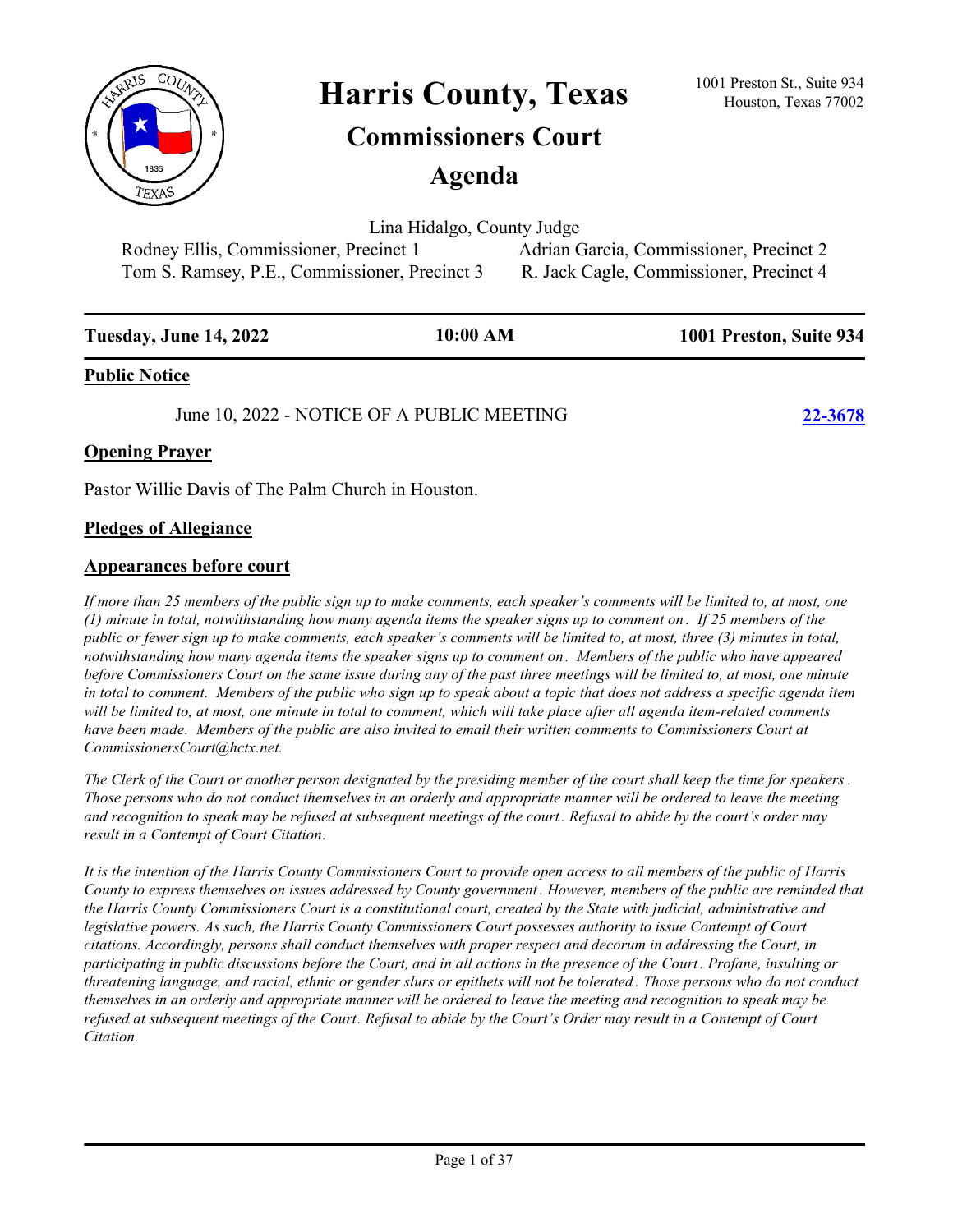### **Resolutions**

- **1.** Request by the Commissioner of Precinct 1 for approval of a resolution calling for a special session of the Texas State Legislature to address gun violence and school safety. **[22-3611](http://harriscountytx.legistar.com/gateway.aspx?m=l&id=/matter.aspx?key=14151)**
- **2.** Request by the Commissioner of Precinct 2 for approval of a resolution recognizing Mr. Scott A. Lemond for his service to the Office of the Harris County Attorney. **[22-3615](http://harriscountytx.legistar.com/gateway.aspx?m=l&id=/matter.aspx?key=14155)**
- **3.** Request by the Commissioner of Precinct 2 for approval of a resolution in celebration of LGBTQIA Pride Month, June 2022. **[22-3616](http://harriscountytx.legistar.com/gateway.aspx?m=l&id=/matter.aspx?key=14156)**

### **COVID-19**

- **4.** Request by the Office of County Administration for approval to create new FLEX Fund 1040 to support projects aligned with ARPA priority outcomes, funded from budget made available by transferring ARPA-eligible expenses to Fund 2651. Fund 1040 will be part of the General Fund Group. **[22-3660](http://harriscountytx.legistar.com/gateway.aspx?m=l&id=/matter.aspx?key=14200)**
- **5.** Request by Human Resources & Risk Management for approval to extend authorization allowing employees the option to be paid for all hours worked directly related to the response and recovery of COVID-19 for the period of June 18, 2022 through July 1, 2022. **[22-3518](http://harriscountytx.legistar.com/gateway.aspx?m=l&id=/matter.aspx?key=14058)**
- **6.** Request by the Flood Control District for approval to submit an application to the Texas Division of Emergency Management for grant funds in the amount of \$22,555,235, with a required match of \$7,518,412, for the Sims Bayou HMGP-DR-4485-TX Program. **[22-3605](http://harriscountytx.legistar.com/gateway.aspx?m=l&id=/matter.aspx?key=14145)**
- **7.** Request by the Flood Control District for approval to submit an application to the Texas Division of Emergency Management for grant funds in the amount of \$1,379,955, with a required match of \$459,985, for the Halls Bayou HMGP-DR-4485-TX Program. **[22-3606](http://harriscountytx.legistar.com/gateway.aspx?m=l&id=/matter.aspx?key=14146)**
- **8.** Request by Public Health Services for approval to reclassify a certain position for the ACCESS Program effective June 18, 2022. **[22-3698](http://harriscountytx.legistar.com/gateway.aspx?m=l&id=/matter.aspx?key=14238)**
- **9.** Request by Juvenile Probation for approval to accept an amendment to an agreement with the Texas Education Agency to extend the grant end date to September 30, 2023 for the GY 22 Elementary and Secondary School Emergency Relief II Program. **[22-3595](http://harriscountytx.legistar.com/gateway.aspx?m=l&id=/matter.aspx?key=14135)**
- **10.** Request by the Office of the Purchasing Agent for approval of a project scheduled for advertisement and consent for Request for Proposal for Child Care Contracted Slots Pilot Program for Harris County Office of County Administration (220193), MWDBE Contracted Goal: 2%. **[22-3686](http://harriscountytx.legistar.com/gateway.aspx?m=l&id=/matter.aspx?key=14226)**
- **11.** Request by the County Judge for discussion of the COVID-19 pandemic, the county's responses to the pandemic, and possible action regarding the same. **[22-3668](http://harriscountytx.legistar.com/gateway.aspx?m=l&id=/matter.aspx?key=14208)**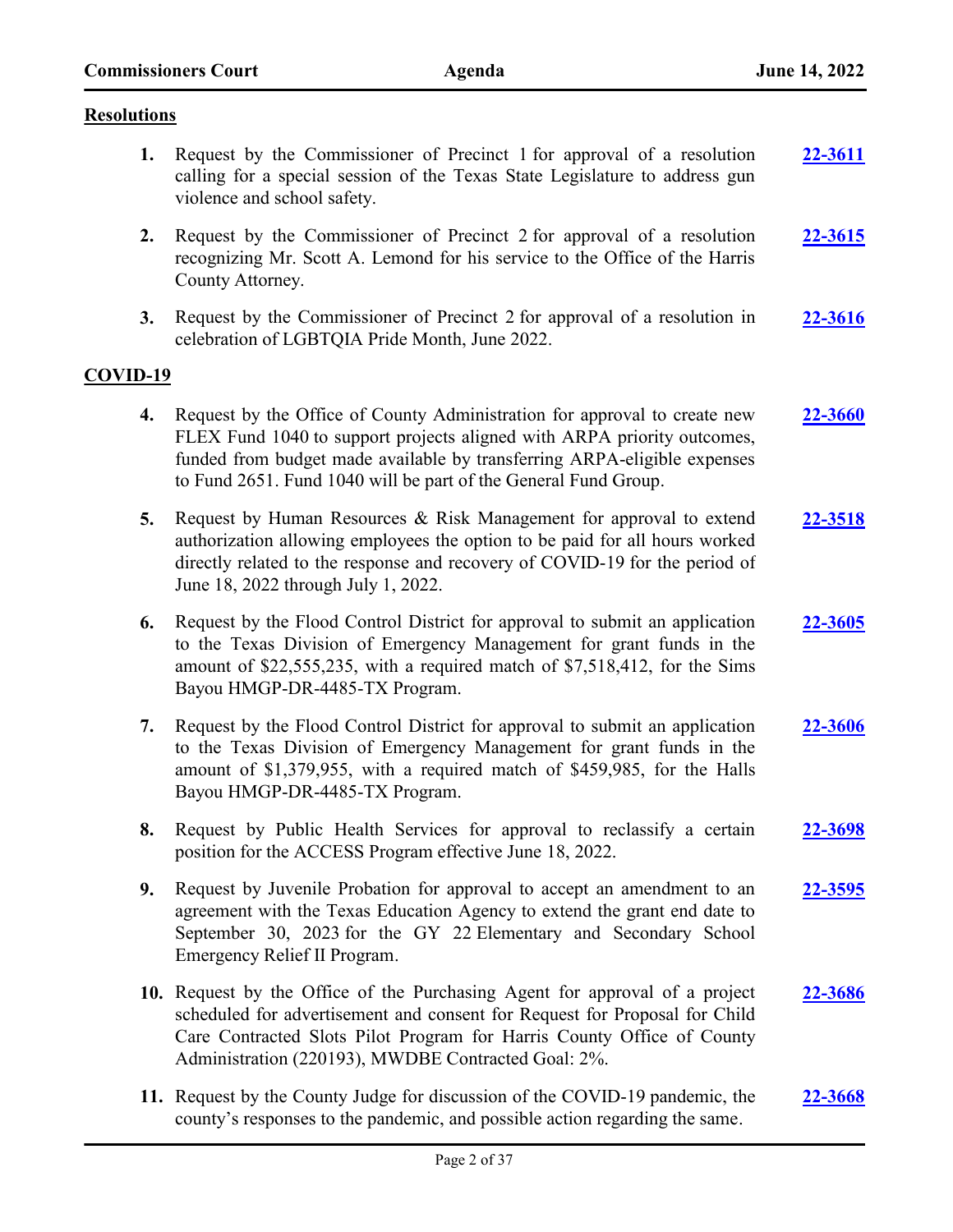### **County Administration**

- **12.** Request for discussion of ballot initiatives for a potential increase to bond authority available to Harris County. **[22-3610](http://harriscountytx.legistar.com/gateway.aspx?m=l&id=/matter.aspx?key=14150)**
- **13.** Request for approval to (1) change the department name from the Justice Administration Department to the Office of Justice & Safety, effective immediately, and (2) transfer two positions and employees, including associated budget, accrued time balances, certain equipment, parking spaces, and assets from the Justice Administration Department to the Office of County Administration, and reclassify one of the positions, effective June 18, 2022. **[22-3663](http://harriscountytx.legistar.com/gateway.aspx?m=l&id=/matter.aspx?key=14203)**

### **Management and Budget**

- **14.** Request for approval to increase the ad valorem tax exemption for the residence homestead of an individual who is disabled or age 65 or over from \$229,000 of the appraised value of the property to \$250,000 beginning in tax year 2022 for Harris County, the Flood Control District, and the Harris County Hospital District, dba Harris Health System. **[22-3495](http://harriscountytx.legistar.com/gateway.aspx?m=l&id=/matter.aspx?key=14035)**
- **15.** Request for approval of commercial paper funding for the Office of the County Engineer for the Administration Building Remodel for the Commissioners Court Relocation project in the additional amount of \$1,965,000 for a total CP funding of \$5,965,000. **[22-3512](http://harriscountytx.legistar.com/gateway.aspx?m=l&id=/matter.aspx?key=14052)**
- **16.** Request for approval of commercial paper funding for Universal Services for the Networking - Repair Replace project in the additional amount of \$1,920,000 for a total CP funding of \$12,110,000. **[22-3513](http://harriscountytx.legistar.com/gateway.aspx?m=l&id=/matter.aspx?key=14053)**
- **17.** Request for approval of commercial paper funding for Universal Services for the ERP Enhanced Reporting project in the additional amount of \$1,705,000 for a total CP funding of \$8,895,000. **[22-3514](http://harriscountytx.legistar.com/gateway.aspx?m=l&id=/matter.aspx?key=14054)**
- **18.** Request for approval of commercial paper funding for Universal Services for the Security Infrastructure Installation and Upgrades project in the additional amount of \$1,090,000 for a total CP funding of \$18,165,000. **[22-3515](http://harriscountytx.legistar.com/gateway.aspx?m=l&id=/matter.aspx?key=14055)**
- **19.** Request for approval of commercial paper funding for Universal Services for the Electronic Document Management project in the additional amount of \$325,000 for a total CP funding of \$1,290,000. **[22-3516](http://harriscountytx.legistar.com/gateway.aspx?m=l&id=/matter.aspx?key=14056)**
- **20.** Request for approval of commercial paper funding for the Office of the County Engineer for the Downtown Complex System Repairs and Mitigation project in the additional amount of \$450,000 for a total CP funding of \$1,160,000. **[22-3562](http://harriscountytx.legistar.com/gateway.aspx?m=l&id=/matter.aspx?key=14102)**
- **21.** Request for approval of authorized budget appropriation transfers for the Flood Control District and certain county departments. **[22-3662](http://harriscountytx.legistar.com/gateway.aspx?m=l&id=/matter.aspx?key=14202)**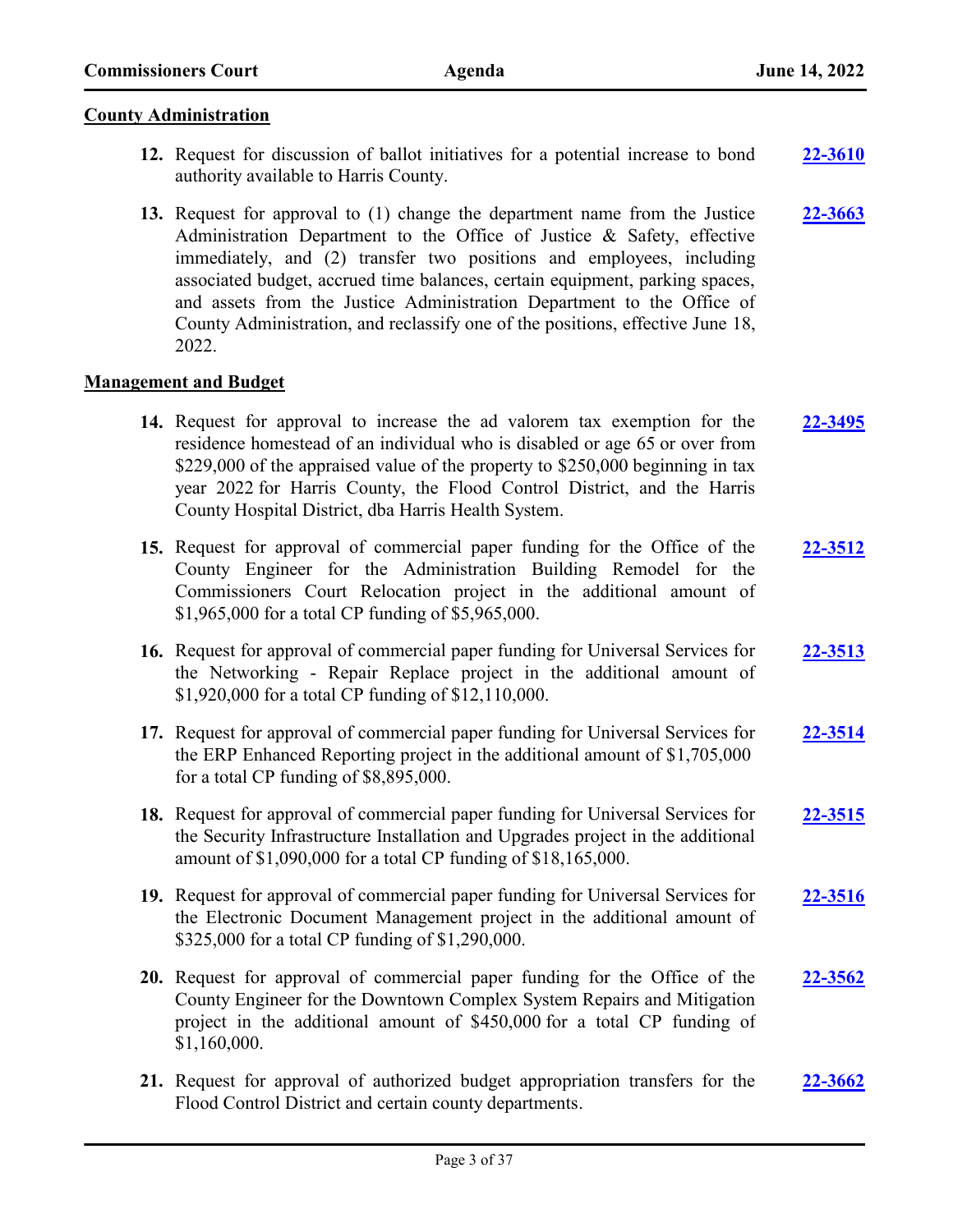### **Human Resources and Risk Management**

- **22.** Request for approval of orders authorizing acceptance of payments in connection with settlement of damages to county equipment and property in the total amount of \$302,674 and two workers' compensation recoveries in the total amount of \$55; tort claim and other settlement recommendations in the amount of \$9,960; denial of 33 claims; claims for damages received; and that the County Judge execute two releases in exchange for payment to the county in the amount of \$9,873 in connection with property damage claims. **[22-3510](http://harriscountytx.legistar.com/gateway.aspx?m=l&id=/matter.aspx?key=14050)**
- **23.** Request for approval to establish an employee voluntary payroll deduction for Precinct2gether, Inc. subject to subsequent approval of an agreement by Commissioners Court. **[22-3511](http://harriscountytx.legistar.com/gateway.aspx?m=l&id=/matter.aspx?key=14051)**
- **24.** Request for approval of one Customer Service Unit Manager position, three Customer Service Specialist positions, and three Benefits Specialist positions to staff a new customer service and advocacy unit and to provide additional support for centralized benefits administration functions effective June 18, 2022. **[22-3525](http://harriscountytx.legistar.com/gateway.aspx?m=l&id=/matter.aspx?key=14065)**

### **County Engineer**

- **25.** Request for approval to execute an amendment with Costello, Inc. in the amount of \$375,000.00 to increase the limit of appropriation available for Professional On-Call Engineering and related services as may be needed in connection with various projects, Precinct 4, MWDBE Contracted Goal 0%. **[22-3550](http://harriscountytx.legistar.com/gateway.aspx?m=l&id=/matter.aspx?key=14090)**
- **26.** Request for approval to execute an amendment with Neel-Schaffer, Inc. in the amount of \$310,000.00 to increase the limit of appropriation available for Professional On-Call Engineering and related services as may be needed in connection with various projects, Precinct 4, MWDBE Contracted Goal 0%, (Non-Divisible). **[22-3556](http://harriscountytx.legistar.com/gateway.aspx?m=l&id=/matter.aspx?key=14096)**
- **27.** Request for approval to execute an agreement with Associated Testing Laboratories, Inc. in the amount of \$298,622.50 for Professional Engineering Services for Construction Materials Testing Lab and Inspection Services to construct Cimarron Secs 2, 3, 4, and 5 Subdivision Drainage Improvements, UPIN 19103MF15V01, Precinct 4, MWDBE Contracted Goal 100%. **[22-3548](http://harriscountytx.legistar.com/gateway.aspx?m=l&id=/matter.aspx?key=14088)**
- **28.** Request for approval to execute an agreement with Corrpro Companies, Inc. with a retainer fee of \$100.00 and funds not to exceed \$250,000.00 for Professional On-call Engineering Services for Corrosive Design and Technical Services as may be needed in connection with various projects, Countywide, MWDBE Contracted Goal 0%, Justification for 0% MWDBE Participation Goal, project was awarded prior to launch of County's MWBE program. **[22-3549](http://harriscountytx.legistar.com/gateway.aspx?m=l&id=/matter.aspx?key=14089)**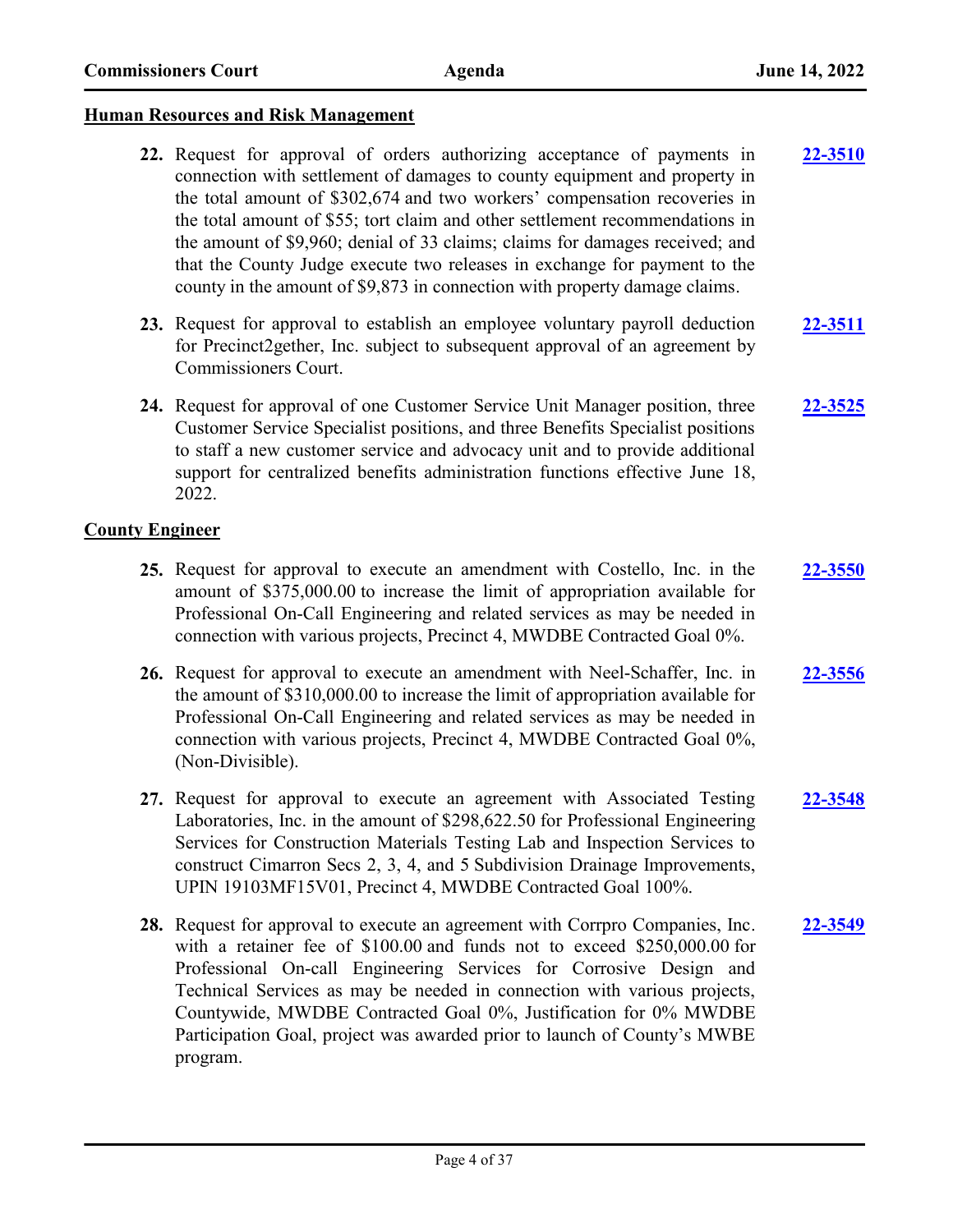| 29. Request for approval to execute an agreement with Isani Consultants, L.P.<br>with a retainer fee of \$100.00 and funds not to exceed \$250,000.00 for<br>Professional On-Call Engineering and related services as may be needed in<br>connection with various projects, Precinct 4, MWDBE Contracted Goal<br>$100\%$ .                                    | 22-3553        |
|---------------------------------------------------------------------------------------------------------------------------------------------------------------------------------------------------------------------------------------------------------------------------------------------------------------------------------------------------------------|----------------|
| <b>30.</b> Request for approval to execute an amendment with Neel-Schaffer, Inc. in<br>the amount of \$183,410.00 for Professional Engineering Services to provide<br>improvements to<br>Oak Glen Place<br>Subdivision,<br>Drainage<br><b>UPIN</b><br>19101MF13601, Precinct 2.                                                                               | 22-3555        |
| 31. Request for approval to execute an agreement with Earth Engineering, Inc. in<br>the amount of \$123,545.00 for Professional Engineering Services for<br>Construction Materials Testing and related services for Schiel Road 2 from<br>west of Fairfield Place Drive to west of Mason Road - UPIN 18103N302203,<br>Precinct 3, MWDBE Contracted Goal 100%. | <b>22-3551</b> |
| 32. Request for approval to execute an agreement with Alliance Laboratories,<br>Inc. in the amount of \$92,342.00 for Professional Engineering Services for<br>Construction Materials Testing and related services for Hemwick Asphalt<br>Roadway Rehabilitation Subdivision, UPIN 21103N303703, Precinct 3,<br>MWDBE Contracted Goal 0% (non-divisible).     | 22-3547        |
| 33. Request for approval of a change in contract with Horizon International<br>Group in connection with George H. W. Bush Community Center, with an<br>addition in the amount of \$67,731.60, Job No. 21/0159-1, UPIN<br>19104MF16U01, Precinct 3.                                                                                                            | 22-3529        |
| 34. Request for approval to execute an amendment with M. Arthur Gensler Jr. $\&$<br>Associates, Inc. in the amount of \$66,980.00 for Professional Architecture<br>and Engineering Services to provide improvements to The HAY Center<br>located at 3131 Gulf Freeway, Houston, TX 77003, UPIN 21035MF1PA01,<br>Precinct 1.                                   | 22-3554        |
| 35. Request for approval to execute an amendment with GC Engineering, Inc. in<br>the amount of \$40,505.70 for Professional Engineering Services for<br>improvements to Clay Road 4 from 1,000' west of Katy Hockley Cut Off<br>Road to 4,500' west of Porter Road, UPIN 181033954829, Precinct 4.                                                            | 22-3567        |
| 36. Request for approval to execute an amendment with Isani Consultants, L.P.<br>in the amount of \$8,000.00 for Professional Engineering Services to<br>construct improvements to Gosling Road 3 from 350' south of West Rayford<br>Road to Creekside Forest Drive, UPIN 15104MF0CC03, Precinct 3,<br>MWDBE Contracted Goal 100%.                            | 22-3580        |
| 37. Request for approval of a consent to assignment by Landev Engineers, Inc. of<br>all Engineering contracts, awards, and proposals to R G Miller Engineers,<br>Inc., Countywide.                                                                                                                                                                            | 22-3533        |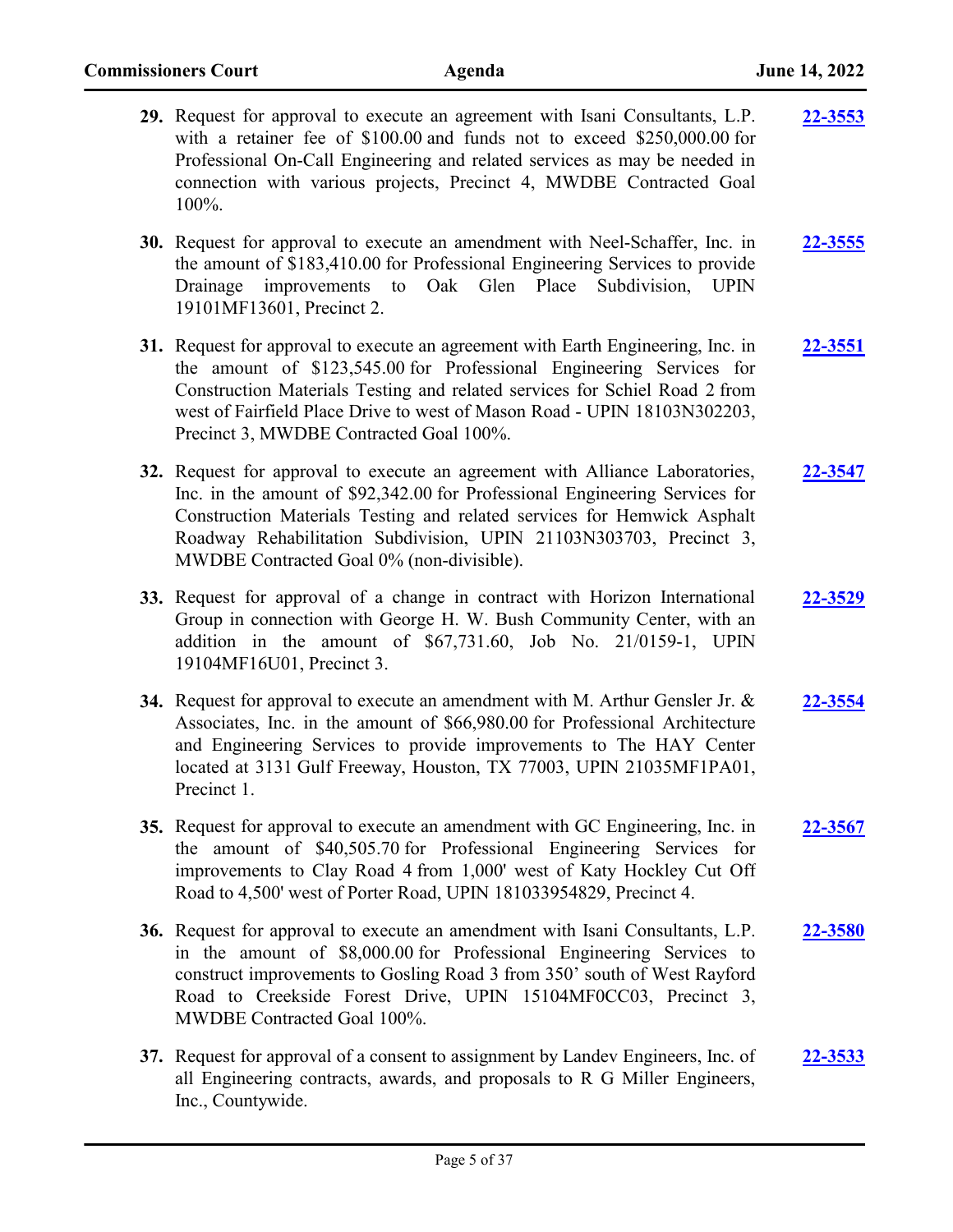| 38. Request for approval to execute a Joint Participation Interlocal Agreement<br>with Channelview Independent School District to construct improvements to<br>facilities in and around Hamblen Elementary School and Harvey Brown<br>Elementary School and all related appurtenances, UPIN 23102MF2NJ01,<br>Precinct 2.                                                                              | 22-3540        |
|-------------------------------------------------------------------------------------------------------------------------------------------------------------------------------------------------------------------------------------------------------------------------------------------------------------------------------------------------------------------------------------------------------|----------------|
| 39. Request for approval to execute a Joint Participation Interlocal Agreement<br>Saint George Place Redevelopment Authority to construct<br>with<br>improvements to 8' sidewalks along the east side of the W142-00-00<br>Channel, from Westpark Drive to Windswept Lane and all related<br>appurtenances, Precinct 4.                                                                               | <b>22-3541</b> |
| 40. Request for approval to execute a service outlet location statement for the<br>installation of an electric meter with CenterPoint Energy and authorize the<br>County Auditor to pay monthly bills and all deposit/fees for utility services at<br>the Precinct One Administration and Service Center located at 2787 El<br>Camino Street, Houston, TX 77054, UPIN 20101MF1ET01, Precinct 1.       | 22-3557        |
| 41. Request for approval to execute a service outlet location statement for the<br>installation of an electric meter with CenterPoint Energy and authorize the<br>County Auditor to pay monthly bills for 400 1/2 Fallbrook Drive, Houston, TX<br>77038 (intersection of Fallbrook Drive at Deer Trail Drive/Greens Crossing<br>Boulevard) for electrical power serving a traffic signal, Precinct 2. | <b>22-3570</b> |
| 42. Request for approval of a submerged storm sewer system agreement with<br>Harris County Municipal Utility District No. 465 for Winward Sec 11,<br>Precinct 4.                                                                                                                                                                                                                                      | 22-3583        |
| 43. Request for approval of a change in contract with Hayden Paving, Inc. in<br>connection with Maintenance - BS2N Baytown North 2021, with no change<br>in the amount, Job No. 21/0232-1, UPIN 22102MF25601, Precinct 2,<br>MWDBE Contracted Goal 10%, MWDBE Current Participation 10.37%.                                                                                                           | 22-3527        |
| 44. Request for approval to execute a service outlet location statement for the<br>installation of an electric meter with CenterPoint Energy and authorize the<br>county auditor to pay monthly bills for 223141/2 West Rd., Cypress, TX<br>77433 (intersection of West Road at Fed Ex Drive) for electrical power<br>serving a traffic signal, Precinct 4.                                           | 22-3665        |
| 45. Request for approval of a change in contract with Ardent Construction LLC.,<br>in connection with Alabonson Park Sports and Nature Complex, adding 148<br>calendar days, with a deduction in the amount of \$75,182.73, Job No.<br>20/0090-4, UPIN 18104MF0SC01, Precinct 1.                                                                                                                      | 22-3528        |
| 46. Request for approval of the conveyance by Harris County of a 0.0078-acre<br>sanitary sewer easement from the Hartwick Sanitary Sewer Extension project,<br>tract number 8, to the East Aldine Management District, a political<br>subdivision of the State of Texas, UPIN 21102MF1ST01, Precinct 2.                                                                                               | <b>22-3530</b> |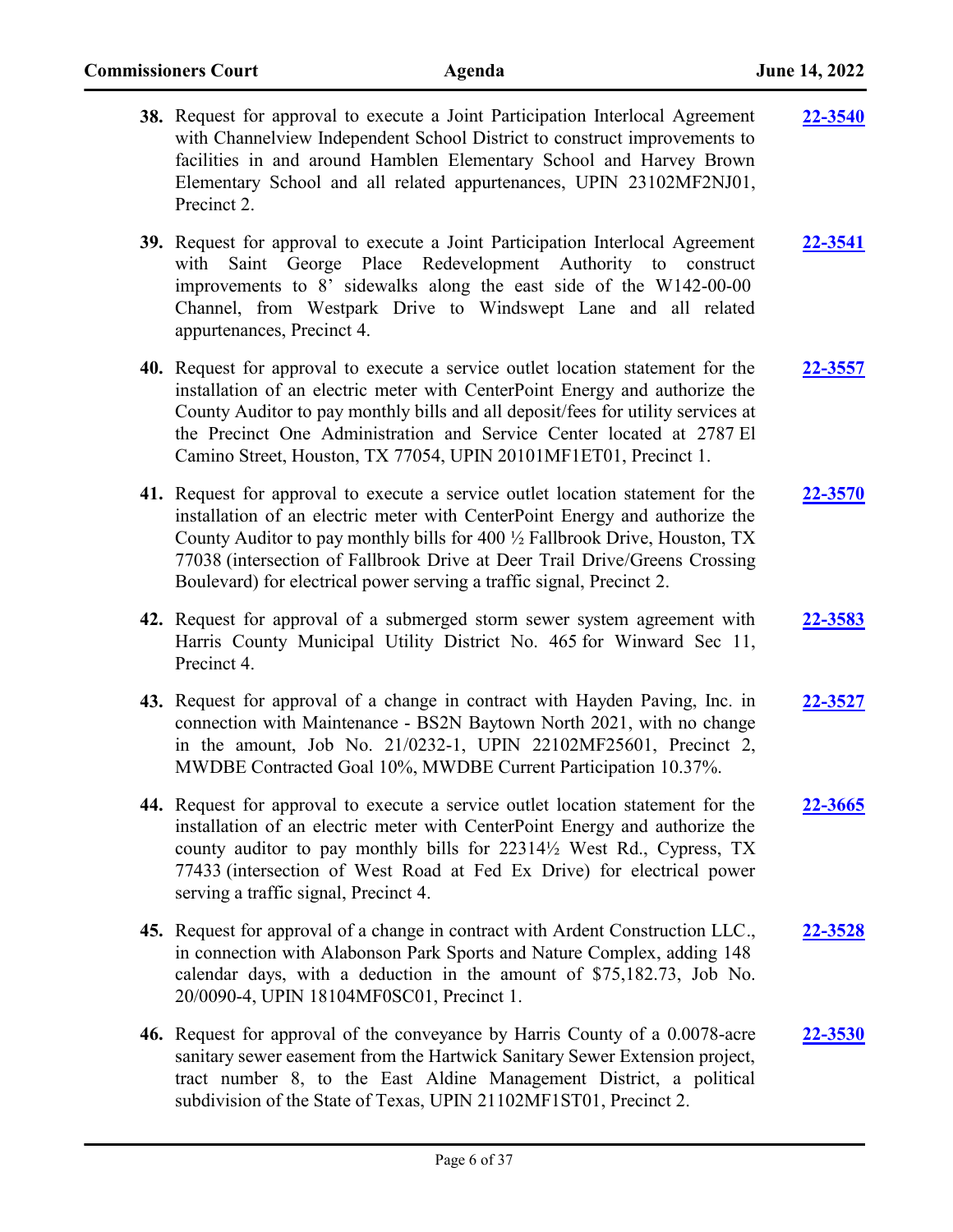| 47. Request for approval of a Change Investment Memo for the Tririga Software<br>Update: FPM Integrated Workplace Management Software project for an<br>additional \$500,000 for a total of \$4,000,000 and request for approval of<br>commercial paper funding for Engineering for the project in the additional<br>amount of \$500,000 for a total of \$4,000,000.                                                                                                    | 22-3531 |
|-------------------------------------------------------------------------------------------------------------------------------------------------------------------------------------------------------------------------------------------------------------------------------------------------------------------------------------------------------------------------------------------------------------------------------------------------------------------------|---------|
| 48. Request for approval to execute a "Correction Drainage Easement" to correct<br>and convey an interest in a 0.0911 acre parcel of land from the Long Play<br>Subdivision Drainage Improvements Project, Tract 3, to Andco Investments,<br>LLC, a Texas limited liability company, UPIN 19101MF16C01, Precinct 1.                                                                                                                                                     | 22-3532 |
| 49. Request for approval of payments to CenterPoint Energy in the amount of<br>\$1,600 each (totaling \$6,400) to provide standby services associated with<br>electricity shutdowns required to perform electricity switchgear maintenance<br>44 (1310 Prairie,<br>Houston,<br>TX<br>77002),<br>ESID#<br>Annex<br>at<br>1008901000141550012100, service address is 308 Prairie, Precinct 1.                                                                             | 22-3534 |
| <b>50.</b> Request for approval of the sale by Harris County of a 0.3787-acre water line<br>easement and a 0.1284 temporary construction easement from the Precinct 3<br>Sales project, tract numbers 31E-12 WLE and 31E-12 TCE, to the North<br>Harris County Regional Water Authority, a political subdivision of the State<br>of Texas, a governmental agency, and a body politic and corporate, for the<br>appraised value of \$13,013.00, UPIN NP-103, Precinct 3. | 22-3536 |
| 51. Request for approval to purchase a certain tract for a negotiated price for the<br>Harris County Flood Control District for the public project known as the<br>Harris County Project Recovery Post Disaster Relocation and Buyout<br>Program, tract number P136-00-00-01-807.0, for \$82,185.00 which is<br>\$10,719.00 over the appraised value, UPIN 21289MF1YR01, Precinct 2.                                                                                    | 22-3537 |
| 52. Request for approval to purchase a certain tract for a negotiated price for the<br>Harris County Flood Control District for the public project known as the<br>Harris County Project Recovery Post Disaster Relocation and Buyout<br>Program, tract number P118-00-00-12-022.0, for \$333,500.00 which is<br>\$43,500.00 over the appraised value, UPIN 21289MF1YR01, Precinct 2.                                                                                   | 22-3538 |
| 53. Request for approval to purchase a certain tract for a negotiated price for the<br>Harris County Flood Control District for the public project known as the<br>Harris County Project Recovery Post Disaster Relocation and Buyout<br>Program, tract number P100-00-00-23-117.0, for \$28,750.00 which is<br>\$3,750.00 over the appraised value, UPIN 21289MF1YR01, Precinct 2.                                                                                     | 22-3539 |
| 54. Request for approval to purchase a certain tract for a negotiated price for<br>Harris County for the public project known as Outfall Repair - River Terrace<br>Park @ G103-80-00, tract numbers 1 and 2, for \$18,000.00 which is<br>\$6,453.00 over the appraised value, UPIN 22035MF2AR01, Precinct 3.                                                                                                                                                            | 22-3568 |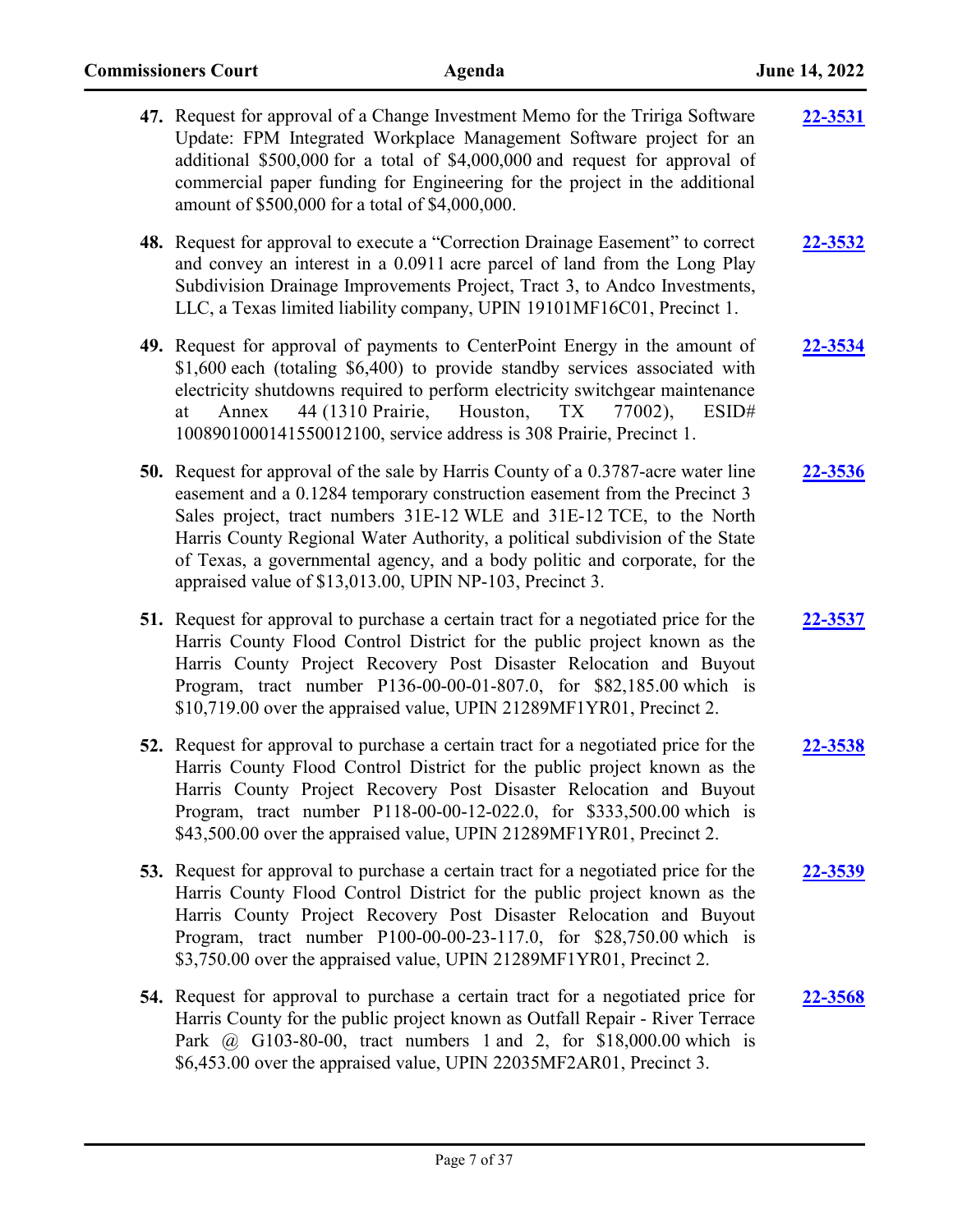| <b>55.</b> Request for approval of certain projects, decreeing the projects to be a public | 22-3542 |
|--------------------------------------------------------------------------------------------|---------|
| necessity and convenience, directing the Harris County Real Property                       |         |
| Division to acquire, and authorizing eminent domain if necessary for two (2)               |         |
| unobstructed visibility easement tracts for the public project known as                    |         |
| Mueschke 7, for the purpose of roadway construction, UPIN 141033020709,                    |         |
| Precinct 4.                                                                                |         |
|                                                                                            |         |

**56.** Request for approval of certain projects, decreeing the projects to be a public necessity and convenience, directing the Harris County Real Property Division to acquire, and authorizing eminent domain if necessary for one (1) fee simple tract for the public project known as Pine Trails Subdivision Drainage Improvements - 2018, for the purpose of stormwater detention/retention, UPIN 19101MF14201, Precinct 2. **[22-3543](http://harriscountytx.legistar.com/gateway.aspx?m=l&id=/matter.aspx?key=14083)**

**57.** Request for approval of certain projects, decreeing the projects to be a public necessity and convenience, directing the Harris County Real Property Division to acquire, and authorizing eminent domain if necessary for eighteen (18) roadway easement tracts for the public project known as Prado Woods Subdivision Drainage Improvements - 2018, for the purpose of roadway construction, UPIN 19103MF16N01, Precinct 3. **[22-3544](http://harriscountytx.legistar.com/gateway.aspx?m=l&id=/matter.aspx?key=14084)**

**58.** Request for approval of certain projects, decreeing the projects to be a public necessity and convenience, directing the Harris County Real Property Division to acquire, and authorizing eminent domain if necessary for two (2) fee simple tracts and two (2) temporary construction easements for the public project known as Roland Road and Related Infrastructure Drainage Improvements - 2018, for the purpose of channel improvements and stormwater detention/retention, UPIN 19103MF14C01, Precinct 4. **[22-3545](http://harriscountytx.legistar.com/gateway.aspx?m=l&id=/matter.aspx?key=14085)**

- **59.** Request for approval of certain projects, decreeing the projects to be a public necessity and convenience, directing the Harris County Real Property Division to acquire, and authorizing eminent domain if necessary for one (1) unobstructed visibility easement tract for the public project known as Traffic Signal - Queenston Blvd at Indigo Mist Ct - 2021, for the purpose of traffic signal construction with pedestrian related appurtenances, UPIN 22104MF2FW01, Precinct 4. **[22-3546](http://harriscountytx.legistar.com/gateway.aspx?m=l&id=/matter.aspx?key=14086)**
- **60.** Request for approval of certain projects, decreeing the projects to be a public necessity and convenience, directing the Harris County Real Property Division to acquire, and authorizing eminent domain if necessary, for two (2) fee simple tracts for the public project known as Aldine Village Subdivision Drainage Improvements - 2018, for the purpose of channel improvements and stormwater detention/retention, UPIN 19102MF13501, Precinct 2. **[22-3584](http://harriscountytx.legistar.com/gateway.aspx?m=l&id=/matter.aspx?key=14124)**
- **61.** Request for approval for CenterPoint Energy Houston Electric, LLC to connect electricity service for 2635 Shorewick Drive, Highlands, TX 77562 and that the County Auditor be authorized to pay all monthly utility bills, deposits and fees associated with this account, Precinct 3. **[22-3558](http://harriscountytx.legistar.com/gateway.aspx?m=l&id=/matter.aspx?key=14098)**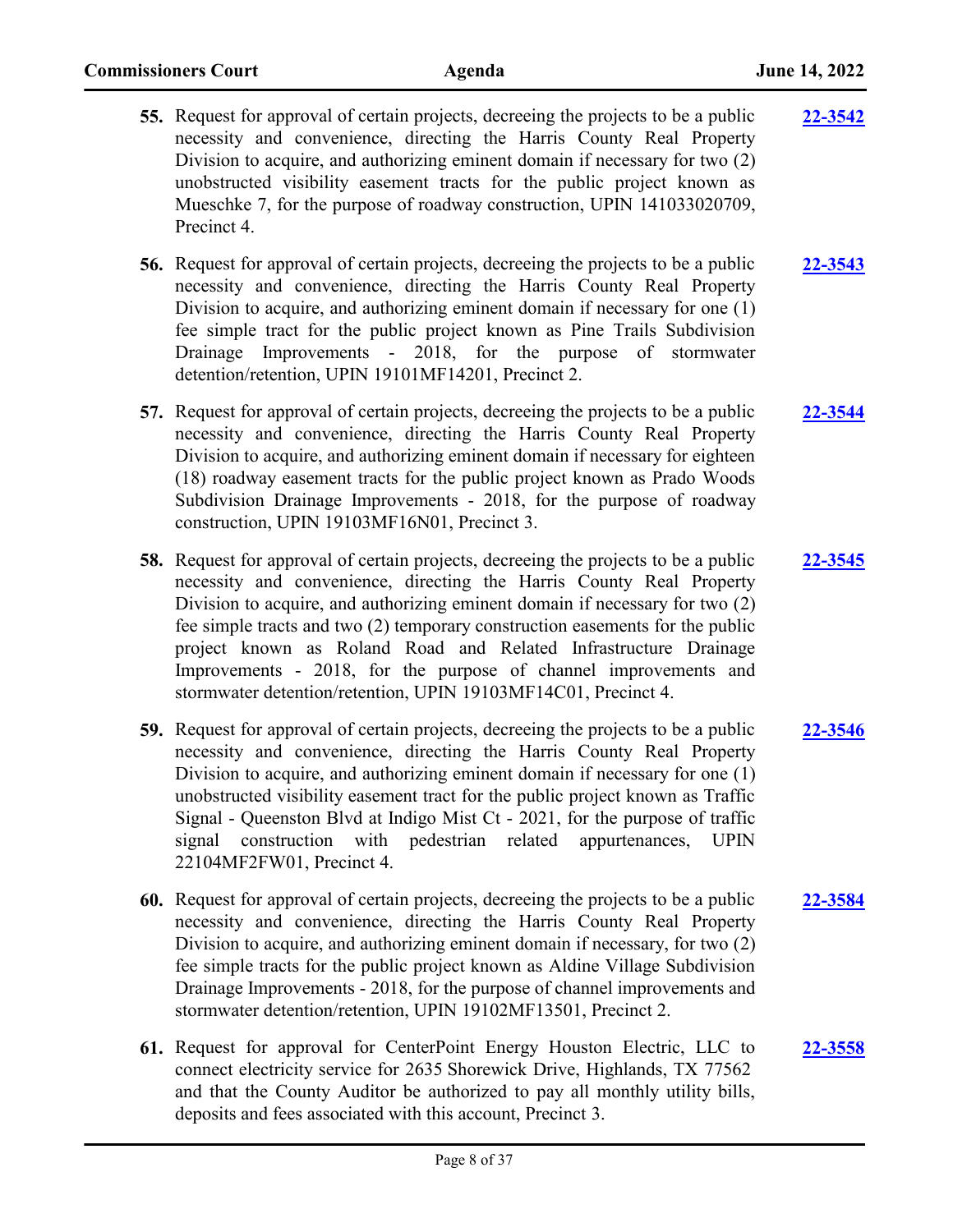| 62. Request for approval to negotiate with Agha Engineering, LLC for<br>Professional On-Call Engineering Services in connection with various<br>projects, Precinct 2.                                                                                                                                                                                                                                                             | <b>22-3720</b> |
|-----------------------------------------------------------------------------------------------------------------------------------------------------------------------------------------------------------------------------------------------------------------------------------------------------------------------------------------------------------------------------------------------------------------------------------|----------------|
| 63. Request for approval to negotiate with Asakura Robinson Company LLC for<br>Professional Landscape Architecture Services in connection with Park and<br>Trail Analysis for Redistricting, Precinct 2.                                                                                                                                                                                                                          | 22-3565        |
| 64. Request for approval of a study report prepared by Cobb, Fendley &<br>Associates, Inc. for Bridge Construction - Greenhouse Road Over Cypress<br>Creek - K100-00-00, UPIN 211033952830022, Precinct 3.                                                                                                                                                                                                                        | <u>22-3559</u> |
| 65. Request for approval to negotiate with Civil Solutions for Professional<br>On-Call Engineering Services in various locations, Precinct 4.                                                                                                                                                                                                                                                                                     | <u>22-3566</u> |
| 66. Request for approval of a study report prepared by WSB & Associates, Inc.<br>dba Nathelyne A. Kennedy & Associates for Fairmont Parkway<br>Improvements from Red Bluff Road to S.H. 146 South, UPIN<br>20102MF1EV01, Precinct 2.                                                                                                                                                                                              | <u>22-3571</u> |
| 67. Request for approval of the conveyance by HCFCD of a 0.1367-acre sanitary<br>sewer easement from the Sales & Abandonment project - Sale 102, tract<br>number P118-14-02-01-601.0 - Hartwick Sanitary Sewer, under Texas Local<br>Government Code Section 272.001(1), to the East Aldine Management<br>District, a political subdivision of the State of Texas, Precinct 2.                                                    | 22-3569        |
| 68. Request for approval of the sales by HCFCD of two 0.0072 acre road<br>easements from the HCFCD General Sales project, tract numbers COH<br>AY20-181A - D100-00-00-19-601.0, and COH AY20-181B<br>$\sim$ $-$<br>$D100-00-00-19-602.0$ to the City of Houston, a municipal corporation<br>situated in Harris, Fort Bend, and Montgomery Counties, Texas, for the<br>appraised value of \$2,532.00, UPIN RPD-NP-090, Precinct 4. | 22-3581        |
| 69. Request for approval of plat Pro Investment Center. Consultant, THE<br>PINNELL GROUP, LLC, Precinct 1.                                                                                                                                                                                                                                                                                                                        | <u>22-3649</u> |
| 70. Request for approval of plat Ramos Reserve. Consultant, TEXAS FIELD<br>SERVICES, Precinct 2.                                                                                                                                                                                                                                                                                                                                  | <u>22-3645</u> |
| 71. Request for approval of plat Valley Solvents and Chemicals La Porte.<br>Consultant, WINDROSE, Precinct 2.                                                                                                                                                                                                                                                                                                                     | <u>22-3635</u> |
| 72. Request for approval of plat Freeport Property LLC. Consultant, ADVANCE<br>SURVEYING, INC., Precinct 2.                                                                                                                                                                                                                                                                                                                       | 22-3636        |
| 73. Request for approval of plat Highland Farms Minor Replat Phillip Addition.<br>Consultant, SURVEY 1, INC., Precinct 2.                                                                                                                                                                                                                                                                                                         | <u>22-3637</u> |
| 74. Request for approval of plat Prose Huffmeister. Consultant, Terra, a Bowman<br>Company, Precinct 3.                                                                                                                                                                                                                                                                                                                           | 22-3647        |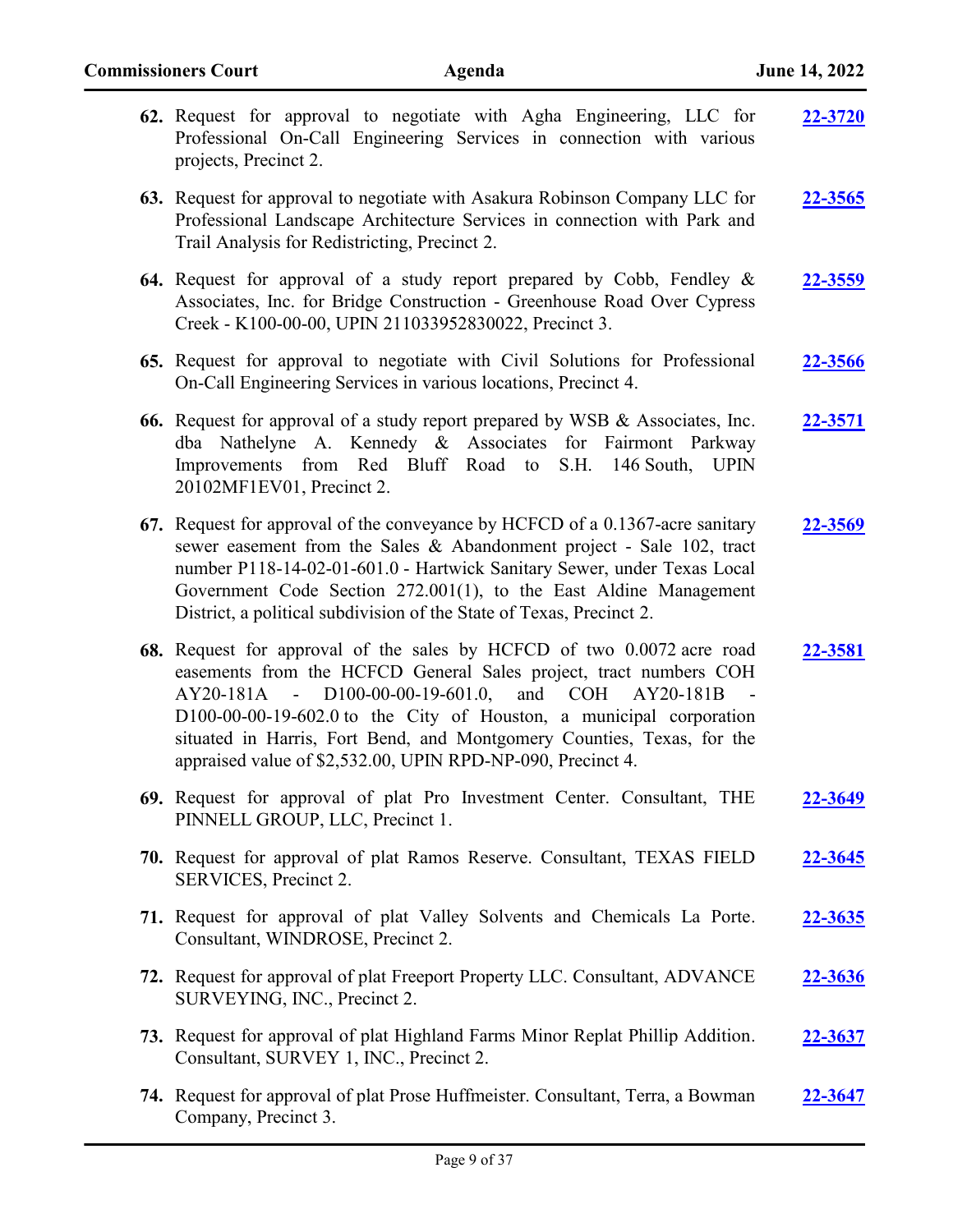| 75. Request for approval of plat Falcon Express West Road. Consultant,<br>MOMENTUM ENGINEERING+SURVEYING, Precinct 3.                                                               | 22-3634        |
|-------------------------------------------------------------------------------------------------------------------------------------------------------------------------------------|----------------|
| 76. Request for approval of plat Marvida Sec 18 with a financial surety in the<br>amount of \$3,900.00. Consultant, JONES   CARTER, Precinct 3.                                     | <u>22-3656</u> |
| 77. Request for approval of plat Marvida Sec 15 with a financial surety in the<br>amount of \$4,845.00. Consultant, JONES   CARTER, Precinct 3.                                     | <u>22-3655</u> |
| <b>78.</b> Request for approval of plat Niklas Replat No 1 with a financial surety in the<br>amount of \$1,560.00. Consultant, WINDROSE, Precinct 3.                                | <u>22-3654</u> |
| 79. Request for approval of plat Marvida Sec 14 with a financial surety in the<br>amount of \$5,510.00. Consultant, JONES   CARTER, Precinct 3.                                     | <u>22-3652</u> |
| 80. Request for approval of plat Marvida Pipeline Reserve. Consultant, JONES  <br>CARTER, Precinct 3.                                                                               | 22-3646        |
| 81. Request for approval of plat Marvida Lift Station. Consultant, JONES  <br>CARTER, Precinct 3.                                                                                   | <u>22-3644</u> |
| 82. Request for approval of plat Sorrento. Consultant, TEXAS FIELD<br>SERVICES, Precinct 3.                                                                                         | <u>22-3642</u> |
| 83. Request for approval of plat Southwest Corner Fry and Longenbaugh.<br>Consultant, MCKIM & CREED, Precinct 3.                                                                    | 22-3640        |
| 84. Request for approval of plat Stuebner Azlan. Consultant, SURVIL, LLC,<br>Precinct 3.                                                                                            | 22-3638        |
| 85. Request for approval of plat Faith Tabernacle. Consultant, ATKINSON<br><b>ENGINEERS</b> , Precinct 3.                                                                           | 22-3632        |
| 86. Request for approval of plat Dunham Pointe Sec 7 with a financial surety in<br>the amount of \$2,165.00. Consultant, BGE, INC., Precinct 3.                                     | <u>22-3631</u> |
| 87. Request for approval of plat Dunham Pointe Sec 6 with a financial surety in<br>the amount of \$2,735.00. Consultant, BGE, INC., Precinct 3.                                     | <u>22-3630</u> |
| 88. Request for approval of plat Cypresswood Landing Sec 2 Amending Plat No<br>1. Consultant, EHRA, Precinct 3.                                                                     | <u>22-3629</u> |
| 89. Request for approval of plat Balmoral Center at Woodland Hills Drive.<br>Consultant, JONES   CARTER, Precinct 3.                                                                | <u>22-3624</u> |
| 90. Request for approval of plat Avalon at Cypress Mason Road Street<br>Dedication Sec 3 with a financial surety in the amount of \$2,120.00.<br>Consultant, BGE, INC., Precinct 3. | <u>22-3622</u> |
| 91. Request for approval of plat Marvida Sec 12 with a financial surety in the<br>amount of \$4,630.00. Consultant, JONES   CARTER, Precinct 3.                                     | <u>22-3648</u> |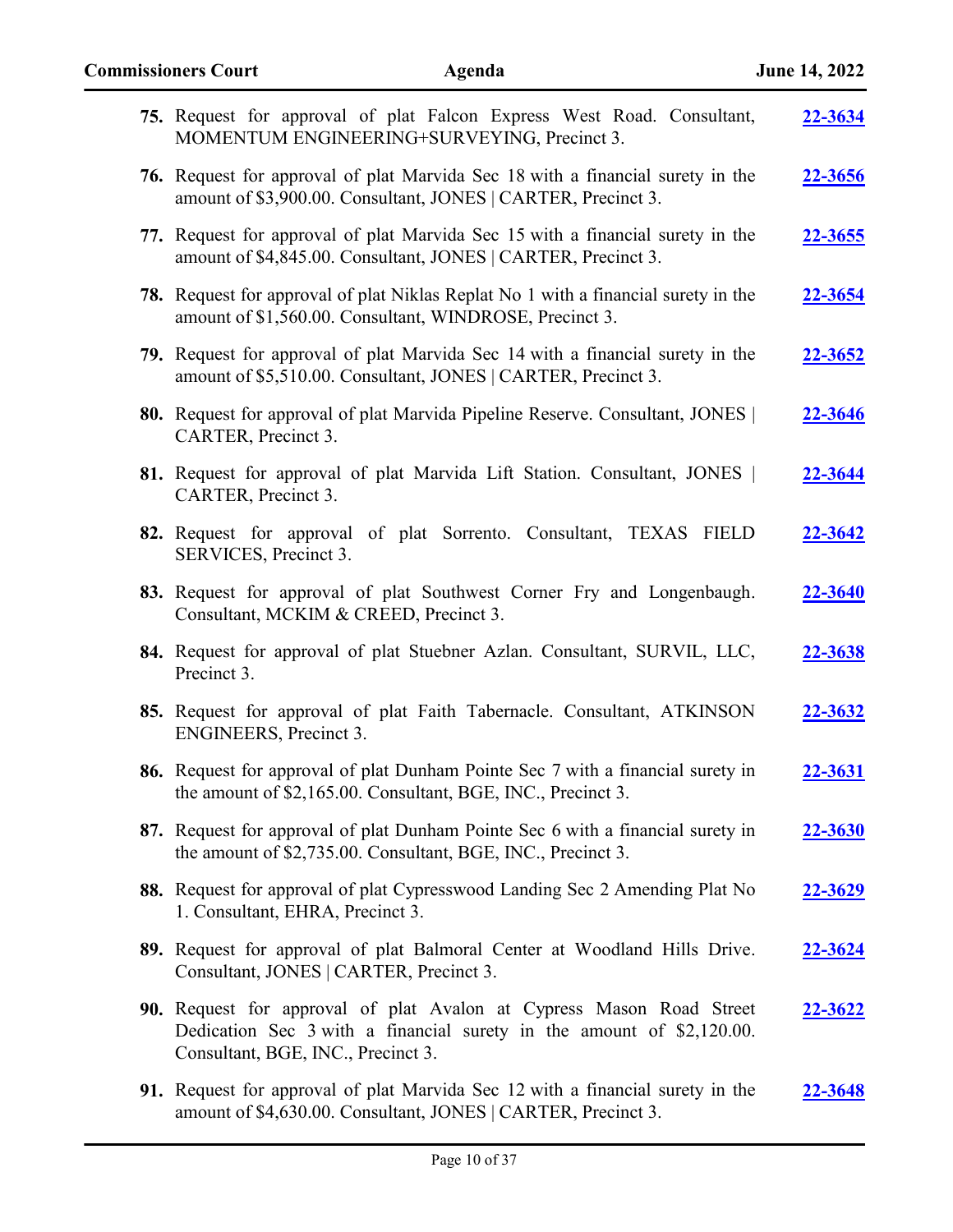| 92. Request for approval of plat Huffmeister Crossing. Consultant, WINDROSE,<br>Precinct 3.                                                                                                                                                                                                                                             | 22-3639        |
|-----------------------------------------------------------------------------------------------------------------------------------------------------------------------------------------------------------------------------------------------------------------------------------------------------------------------------------------|----------------|
| 93. Request for approval of plat Balmoral East Sec 1 with a financial surety in<br>the amount of \$5,305.00. Consultant, JONES   CARTER, Precinct 3.                                                                                                                                                                                    | 22-3626        |
| 94. Request for approval of plat Marvida Sec 19 with a financial surety in the<br>amount of \$4,335.00. Consultant, JONES   CARTER, Precinct 3.                                                                                                                                                                                         | <u>22-3657</u> |
| 95. Request for approval of plat Marvida South Lift Station. Consultant, JONES  <br>CARTER, Precinct 3.                                                                                                                                                                                                                                 | 22-3658        |
| 96. Request for approval of plat Marvida Terrace Drive Street Dedication Sec 3<br>with a financial surety in the amount of \$2,140.00. Consultant, JONES<br>CARTER, Precinct 3.                                                                                                                                                         | 22-3659        |
| 97. Request for approval of plat Pocket Prairie Drive and Caterpillar Lake Drive<br>Street Dedication with a financial surety in the amount of \$2,000.00.<br>Consultant, R.G. MILLER ENGINEERS, Precinct 4.                                                                                                                            | 22-3651        |
| 98. Request for approval of plat Bridgeland Prairieland Village Sec 12 with a<br>financial surety in the amount of \$2,020.00. Consultant, R.G. MILLER<br><b>ENGINEERS</b> , Precinct 4.                                                                                                                                                | 22-3628        |
| 99. Request for approval of plat Pitts Road Street Dedication Sec 1 with a<br>financial surety in the amount of \$2,160.00. Consultant, ELEVATION<br>LAND SOLUTIONS, Precinct 4.                                                                                                                                                        | 22-3653        |
| 100. Request for approval of plat Winward Sec 9 with a financial surety in the<br>amount of \$1,970.00. Consultant, ELEVATION LAND SOLUTIONS, LLC,<br>Precinct 4.                                                                                                                                                                       | 22-3633        |
| 101. Request for approval of plat Bridgeland Peek Road Street Dedication Sec 4<br>with a financial surety in the amount of \$2,000.00. Consultant, MCKIM $\&$<br>CREED, INC. Precinct 4.                                                                                                                                                | 22-3627        |
| 102. Request for approval of plat Longenbaugh Road and Plant Site Reserves.<br>Consultant, ELEVATION LAND SOLUTIONS, Precinct 4.                                                                                                                                                                                                        | 22-3641        |
| 103. Request for approval of plat Reserve on Katy Hockley. Consultant, CORE<br>LAND SURVEYING, Precinct 4.                                                                                                                                                                                                                              | 22-3643        |
| 104. Request for approval of plat AURORA SEC 3 with a financial surety in the<br>amount of \$6,725.00. Consultant, COSTELLO, INC., Precinct 4.                                                                                                                                                                                          | <u>22-3621</u> |
| 105. Request for approval to execute an agreement with KPMG LLC in the<br>amount of \$351,040.00 for consulting services related to an Operational<br>Performance Assessment of the capital program development and delivery<br>process of the Harris County Office of County Engineer, Job No. 21/0317,<br>MWDBE Contracted Goal: 20%. | 22-3699        |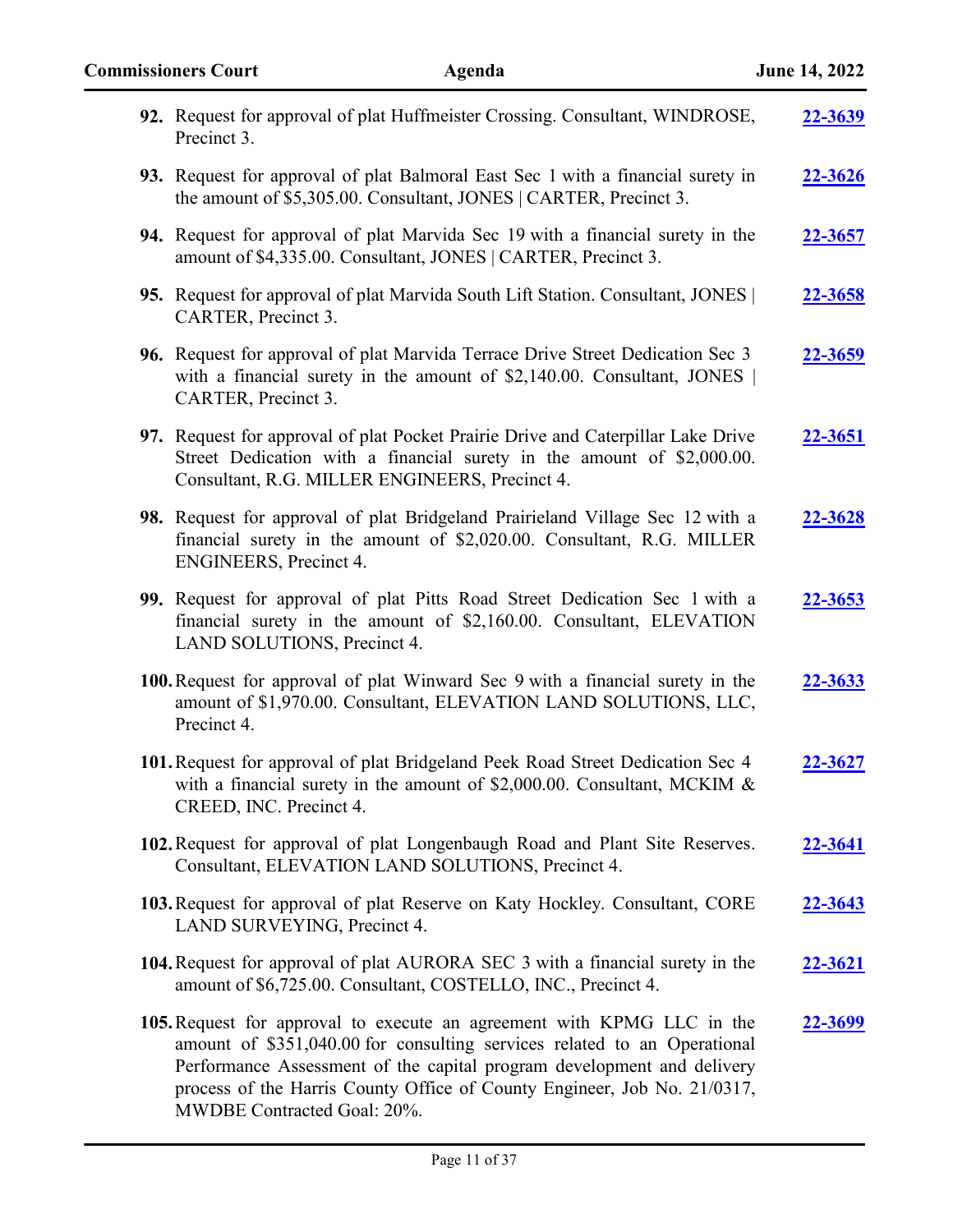### **Flood Control District**

- **106.**Request for approval of amendment No. 3 to an agreement with Halff Associates, Inc., in the amount of \$250,000, to continue engineering services to augment the District's staff for drainage report reviews. (Project ID Z100-00-00-P031, Agreement No. 2020-14, Countywide, project was awarded prior to launch of County's M/WBE Program). **[22-3435](http://harriscountytx.legistar.com/gateway.aspx?m=l&id=/matter.aspx?key=13975)**
- **107.**Request for approval of an interlocal agreement with Harris County Water Control & Improvement District No. 89 for a partnership for drainage improvements within the Morningside Place Subdivision at HCFCD Unit A135-00-00. (Clear Creek Watershed, Bond ID F-01, Project ID A135-01-00-E001, Agreement No. 2020-131, Precinct 1). **[22-3436](http://harriscountytx.legistar.com/gateway.aspx?m=l&id=/matter.aspx?key=13976)**
- **108.**Request for approval of an interlocal agreement with Harris County Municipal Utility District No. 153, to construct and maintain a public hike and bike trail on HCFCD Units G103-24-00, G103-24-02, and G103-24-03. (San Jacinto River Watershed, Agreement No. 1458, Precinct 3). **[22-3437](http://harriscountytx.legistar.com/gateway.aspx?m=l&id=/matter.aspx?key=13977)**
- **109.**Request for approval to negotiate an agreement with Aviles Engineering Corporation for materials engineering and testing services in support of the Smith Channel Diversion Project at HCFCD Unit P133-00-00. (Greens Bayou Watershed, Project P133-00-00-Y003, Precinct 1), MWDBE Participation Goal: 0% - Non-Divisible. **[22-3438](http://harriscountytx.legistar.com/gateway.aspx?m=l&id=/matter.aspx?key=13978)**
- **110.**Request for approval to negotiate an agreement with Houston Parks Board LGC, Inc., for funding to incorporate a hike and bike trail in the District's proposed slope failure repair project on HCFCD Unit P118-00-00 from Wayside Drive to 600 feet upstream. (Halls Bayou Watershed, Project ID P118-00-00-X068, Precinct 1). **[22-3439](http://harriscountytx.legistar.com/gateway.aspx?m=l&id=/matter.aspx?key=13979)**
- **111.**Request for approval to negotiate an agreement with Stantec Consulting Services, Inc. to provide preliminary environmental engineering services in support of the West Harris County Mitigation Bank on HCFCD Unit K700-04-00. (Cypress Creek Watershed, Bond ID F-112, Project ID K700-04-00-Y001, Precinct 4, MWDBE Contracted Goal: 20%). **[22-3440](http://harriscountytx.legistar.com/gateway.aspx?m=l&id=/matter.aspx?key=13980)**
- **112.**Request for approval to negotiate an agreement with Amani Engineering, Inc. for preliminary engineering, design, bidding and construction phase engineering services in support of the Tributary C116-00-00 Conveyance and Drainage Improvements project. (Sims Bayou Watershed, Bond ID F-92, Project ID C116-00-00-C001, Precinct 2, MWDBE Contracted Goal: 20%). **[22-3441](http://harriscountytx.legistar.com/gateway.aspx?m=l&id=/matter.aspx?key=13981)**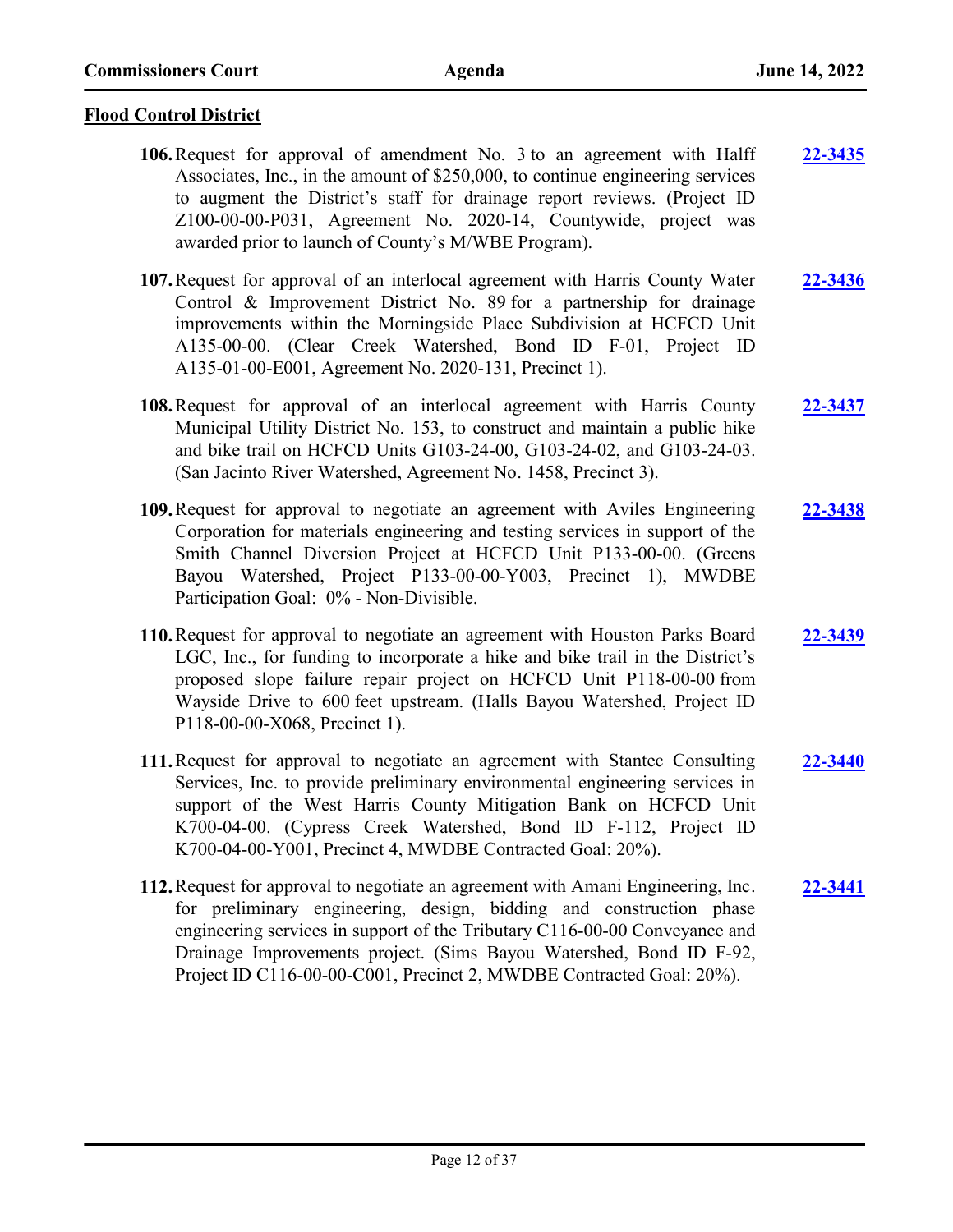- **113.**Request for approval of a consent to assignment of payments from Salem Group, Inc. dba Complete Concrete to Great American Insurance Company for payments due under Job Numbers 20/0244, 19/0332, 21/0097, 20/0069, and 21/0129. (Project ID's A120-00-00-C003, Z100-00-00-X261, Z100-00-00-X304, Z100-00-00-X314 and Z100-00-00-X320, Countywide, project was awarded prior to launch of County's M/WBE Program). **[22-3442](http://harriscountytx.legistar.com/gateway.aspx?m=l&id=/matter.aspx?key=13982) 114.**Request for approval of change in contract No. 5 with SpawGlass Civil Construction, Inc., for the Hunting Bayou Federal Flood Risk Management Project Discrete Segment 105, Hunting Bayou Channel Improvement from US 59 to Homestead, adding 64 calendar days with no change to the contract amount. (Hunting Bayou Watershed, Bond ID C-18, Project ID H100-00-00-E005, Job No. 20/0192, Precinct 1, project was awarded prior to **[22-3443](http://harriscountytx.legistar.com/gateway.aspx?m=l&id=/matter.aspx?key=13983)**
- **115.**Request for approval to decree that the Harris County Flood Control District project serve a public purpose and public necessity requires that the Harris County Real Property Division be directed to acquire one fee simple tract for the public project known as P118-08-00 Conveyance and Detention Improvements, for the purpose of channel improvements and stormwater detention, authorizing eminent domain if necessary. (Halls Bayou Watershed, Bond ID C-23, Project ID P118-08-00-E001, Tract No. P518-08-01-00-001.0, Precinct 1). **[22-3445](http://harriscountytx.legistar.com/gateway.aspx?m=l&id=/matter.aspx?key=13985)**

### **Toll Road Authority**

launch of County's M/WBE Program).

- **116.**Request for approval to negotiate an Agreement with Alliance Texas Engineering Co. DBA Alliance Transportation Group, Inc. and EPIC Transportation Group, LP for Traffic Modeling and Engineering services to provide corridor travel demand and system analysis for the Sam Houston Toll Road (Countywide). MWDBE Contracted Goal: 35%. **[22-3484](http://harriscountytx.legistar.com/gateway.aspx?m=l&id=/matter.aspx?key=14024)**
- **117.**Request for approval of an Agreement with AIG Technical Services, LLC for Traffic Modeling and Engineering services to provide corridor travel demand and system analysis for the Sam Houston Toll Road in the amount of \$1,000,000.00 (Countywide). MWDBE Contracted Goal: 35%. **[22-3485](http://harriscountytx.legistar.com/gateway.aspx?m=l&id=/matter.aspx?key=14025)**
- **118.**Request for approval of an Agreement with Quiddity, LLC for Traffic Modeling and Engineering services to provide corridor travel demand and system analysis for the Sam Houston Toll Road in the amount of \$1,000,000.00 (Countywide). MWDBE Contracted Goal: 35%. **[22-3486](http://harriscountytx.legistar.com/gateway.aspx?m=l&id=/matter.aspx?key=14026)**
- **119.**Request for approval of an Agreement with Siegfried Engineering and Construction, LLC for Traffic Modeling and Engineering services to provide corridor travel demand and system analysis for the Sam Houston Toll Road in the amount of \$1,000,000.00 (Countywide). MWDBE Contracted Goal: 35%. **[22-3487](http://harriscountytx.legistar.com/gateway.aspx?m=l&id=/matter.aspx?key=14027)**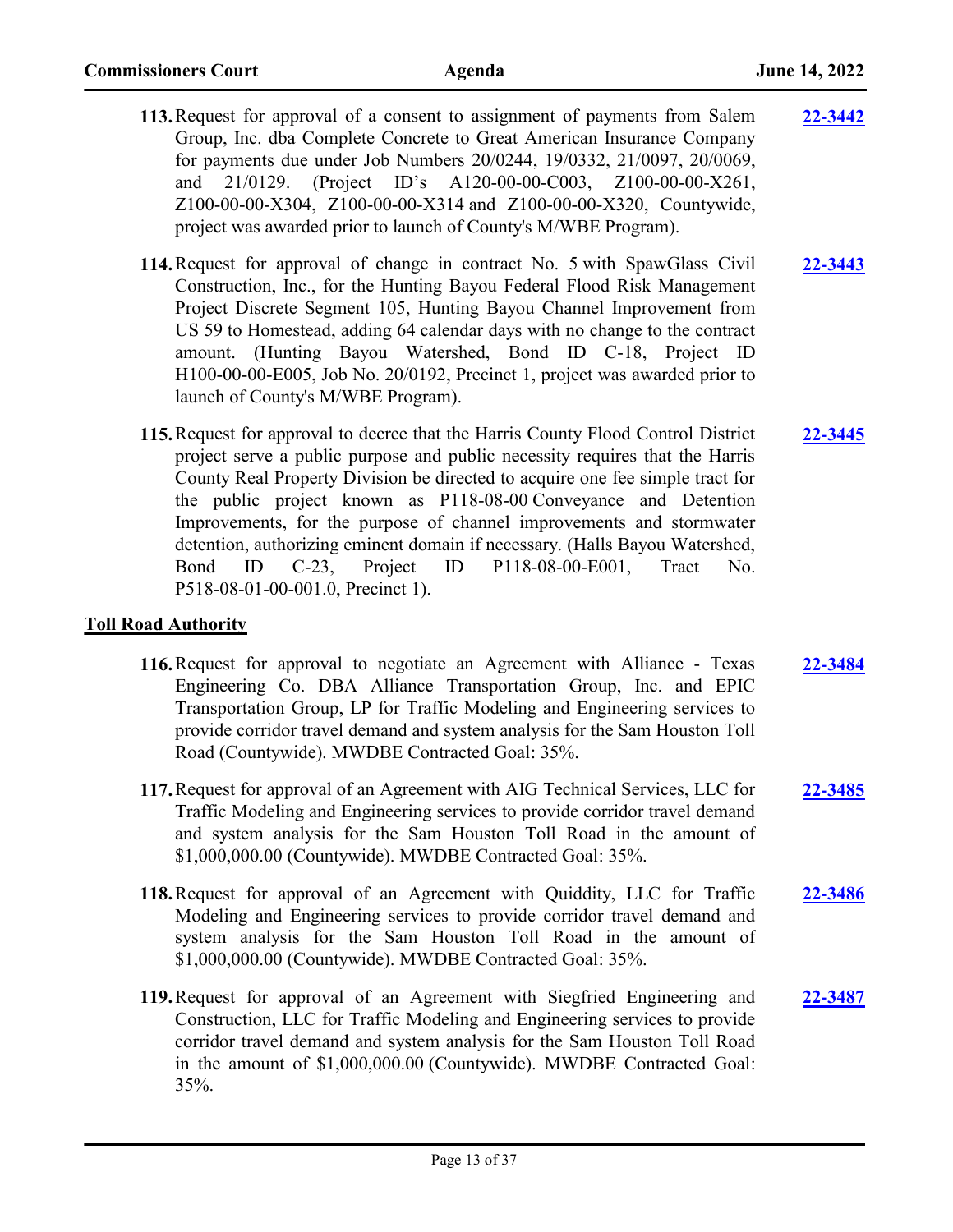| 120. Request for approval of an Agreement with OTHON, Inc. for Traffic<br>Modeling and Engineering services to provide corridor travel demand and<br>system analysis for the Sam Houston Toll Road in the amount of<br>\$1,000,000.00 (Countywide). MWDBE Contracted Goal: 35%.  | 22-3488 |
|----------------------------------------------------------------------------------------------------------------------------------------------------------------------------------------------------------------------------------------------------------------------------------|---------|
| 121. Request for approval to transfer two (2) surplus vehicles to Precinct 1 and<br>Precinct 3 to be utilized for the Harris County Employ2Empower Workforce<br>Program (Countywide).                                                                                            | 22-3564 |
| 122. Request for approval to add a classification to the HCTRA salary structure<br>and reclassify two positions effective June 18, 2022.                                                                                                                                         | 22-3563 |
| <b>Intergovernmental and Global Affairs</b>                                                                                                                                                                                                                                      |         |
| 123. Request for discussion and possible action regarding the Harris County<br>Legislative Agenda.                                                                                                                                                                               | 22-3505 |
| <b>Universal Services</b>                                                                                                                                                                                                                                                        |         |
| 124. Request for approval of an agreement with Montgomery County Emergency<br>Services District No. 2 for use of the County's communications systems.                                                                                                                            | 22-3522 |
| 125. Request for approval of new vehicle control numbers and changes to<br>attributes of certain VCNs for various departments.                                                                                                                                                   | 22-3521 |
| <b>Public Health Services</b>                                                                                                                                                                                                                                                    |         |
| 126. Request for approval of one $(1)$ loan agreement and one $(1)$ relocation grant<br>in order to provide lead-abatement for one (1) residence under the Housing<br>and Urban Development (HUD) Lead-Based Paint Hazard Reduction Grant<br>in the total amount of \$24,037.54. | 22-3449 |
| 127. Request for approval of the Order to Abate a public nuisance at multiple<br>locations in Precincts 1, 2, and 3 and the assessment of administrative fees<br>totaling \$800.00.                                                                                              | 22-3448 |
| 128. Request for approval for the Veterinary Public Health Division to accept<br>from various community donors monetary donations from the month of April<br>totaling \$1,219.00.                                                                                                | 22-3451 |
| <b>Pollution Control Services</b>                                                                                                                                                                                                                                                |         |
| 129. Request for approval of an interlocal agreement with the Coastal Water<br>Authority for placement of air monitoring equipment at the Bayport Pump<br>Station as part of the Community Air Monitoring Program.                                                               | 22-3398 |
| <b>Community Services</b>                                                                                                                                                                                                                                                        |         |
| 130. Request for approval of Entitlement Amendments to the Harris County 2021<br>Annual Action Plan.                                                                                                                                                                             | 22-3468 |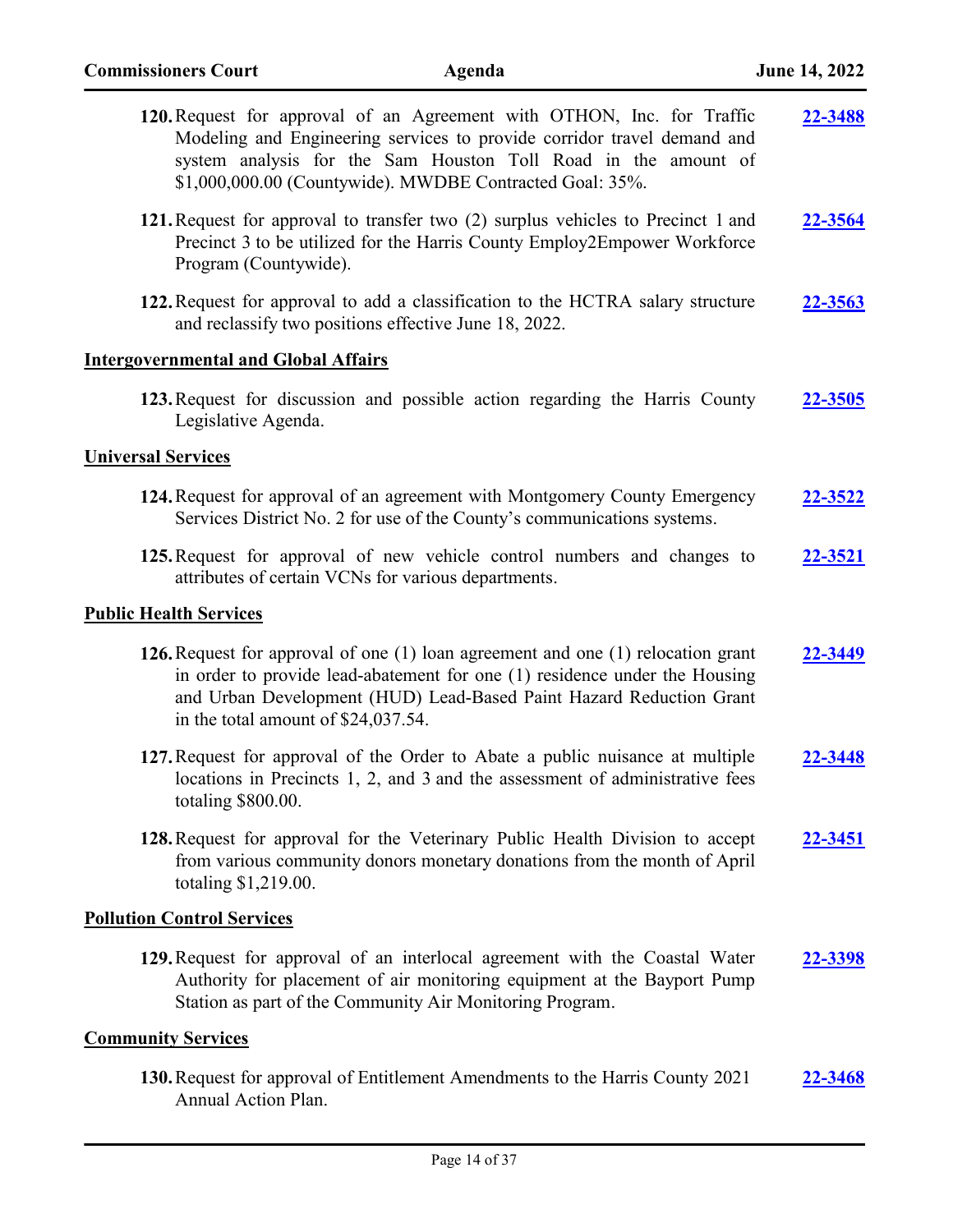| 131. Request for approval to execute two Community Development Block Grant<br>Entitlement (CDBG-EN) funded agreements with the Harris County Public<br>Health Department (HCPH) in the combined amount of \$275,000 for the<br>Neighborhood Nuisance Abatement Program, Project No. C2022-033a, and<br>the Lead-Based Paint Hazard Control Program, Project No. C2022-055a,<br>MWDBE Contracted Goals: 0% (Exempt - Funding Source). | 22-3470        |
|--------------------------------------------------------------------------------------------------------------------------------------------------------------------------------------------------------------------------------------------------------------------------------------------------------------------------------------------------------------------------------------------------------------------------------------|----------------|
| 132. Request for approval of a second contract amendment with Crossroads<br>Housing Development Corporation and Enclave at Lake Pointe, LP, to amend<br>the loan agreement to increase certain budget items for the Enclave at Lake<br>Pointe project, Project No. D2017-059, MWDBE Contracted Goal: 0% (N/A)<br>- project was awarded prior to launch of County's M/WBE Program).                                                   | 22-3469        |
| <b>Harris County Resources for Children and Adults</b>                                                                                                                                                                                                                                                                                                                                                                               |                |
| 133. Request for approval of an agreement with Goodwill Industries of Houston to<br>set forth the duties and obligations of the parties with respect to the HAY<br>Center for the purposes of providing supportive services to current and<br>former foster youth through mental health resources, housing needs, and<br>employment training with no payment needed for services rendered.                                           | 22-3422        |
| <b>Constables</b>                                                                                                                                                                                                                                                                                                                                                                                                                    |                |
| 134. Request by the Constable of Precinct 1 for approval to renew a parking<br>contract with Premier Parking for 17 parking spaces in the 1311 Preston<br>garage in the amount of \$34,680.00 for the period of June 2022-May 2023.                                                                                                                                                                                                  | 22-3401        |
| 135. Request by the Constable of Precinct 1 for approval to donate bulletproof<br>vests that have surpassed the manufacturer suggested life expectancy to the<br>Harris County Constable Precinct One Foundation, which will in turn donate<br>the items to law enforcement agencies in Ukraine.                                                                                                                                     | 22-3460        |
| 136. Request by the Constable of Precinct 3 for review and approval of the<br>completed application for participation in the 1033 Program.                                                                                                                                                                                                                                                                                           | <b>22-3361</b> |
| 137. Request by the Constable of Precinct 4 for approval of changes to the list of<br>regular deputies and reserve officers with oaths.                                                                                                                                                                                                                                                                                              | 22-3402        |
| 138. Request by the Constable of Precinct 5 for approval of an agreement for law<br>enforcement services between Harris County and Bridgeland Council, Inc., to<br>add one deputy position effective July 2, 2022.                                                                                                                                                                                                                   | 22-3507        |
| 139. Request by the Constable of Precinct 5 for approval of the Texas State Plan<br>of Operation agreement and permission to submit the Application for<br>Participation in the Law Enforcement Support Office (LESO) Surplus<br>Property Program.                                                                                                                                                                                   | <u>22-3403</u> |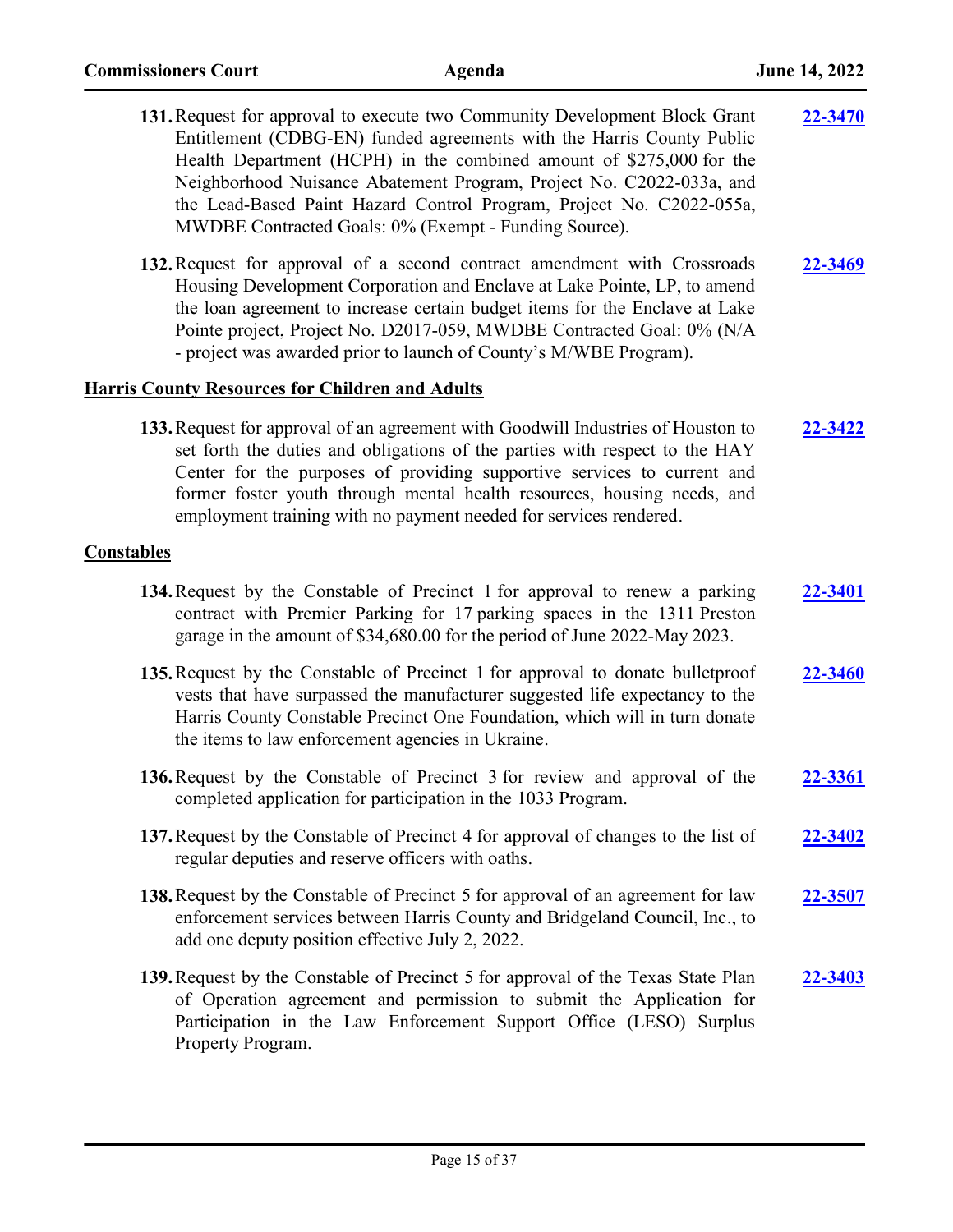| 140. Request by the Constable of Precinct 5 for approval of a first amendment to<br>an agreement for law enforcement services between Harris County and<br>Bridgeland Council, Inc., to update the mailing address. | 22-3506        |
|---------------------------------------------------------------------------------------------------------------------------------------------------------------------------------------------------------------------|----------------|
| 141. Request by the Constable of Precinct 5 for approval to accept from Houston<br>Methodist West Hospital the donation of 100 SWAT-T tourniquets with a<br>value of \$1,799.00.                                    | 22-3420        |
| 142. Request by the Constable of Precinct 6 for approval of changes to the lists of<br>regular deputies and reserve officers with oaths and/or bonds, and statement<br>of officer.                                  | 22-3493        |
| 143. Request by the Constable of Precinct 6 for approval to reapply to participate<br>in the 1033 Surplus Property Program to screen for and receive excess federal<br>property with the Department of the Defense. | <u>22-3472</u> |
| 144. Request by the Constable of Precinct 8 for approval of changes to the lists of<br>regular deputies.                                                                                                            | 22-3421        |
| <b>Sheriff</b>                                                                                                                                                                                                      |                |
| 145. Request for approval of a memorandum of understanding with Harris County<br>Constable Office Precinct 2 for participation in the Harris County<br>Multi-Agency Warrants Task Force.                            | 22-3476        |
| 146. Request for approval of a memorandum of understanding with Harris County<br>Constable Office Precinct 3 for participation in the Harris County<br>Multi-Agency Warrants Task Force.                            | 22-3477        |
| 147. Request for approval of a memorandum of understanding with Harris County<br>Constable Office Precinct 4 for participation in the Harris County<br>Multi-Agency Warrants Task Force.                            | 22-3478        |
| 148. Request for approval of a memorandum of understanding with Harris County<br>Constable Office Precinct 5 for participation in the Harris County<br>Multi-Agency Warrants Task Force.                            | 22-3479        |
| 149. Request for approval of a memorandum of understanding with Harris County<br>Constable Office Precinct 6 for participation in the Harris County<br>Multi-Agency Warrants Task Force.                            | 22-3480        |
| 150. Request for approval of a memorandum of understanding with Harris County<br>Constable Office Precinct 8 for participation in the Harris County<br>Multi-Agency Warrants Task Force.                            | 22-3481        |
| 151. Request for review and approval of the application for participation in the<br>Law Enforcement Support Office (LESO) 1033 program.                                                                             | <u>22-3463</u> |
| <b>152.</b> Request for approval to accept a seized vehicle in connection with a case in<br>the 152nd District Court to be used for investigative purposes.                                                         | <u>22-3461</u> |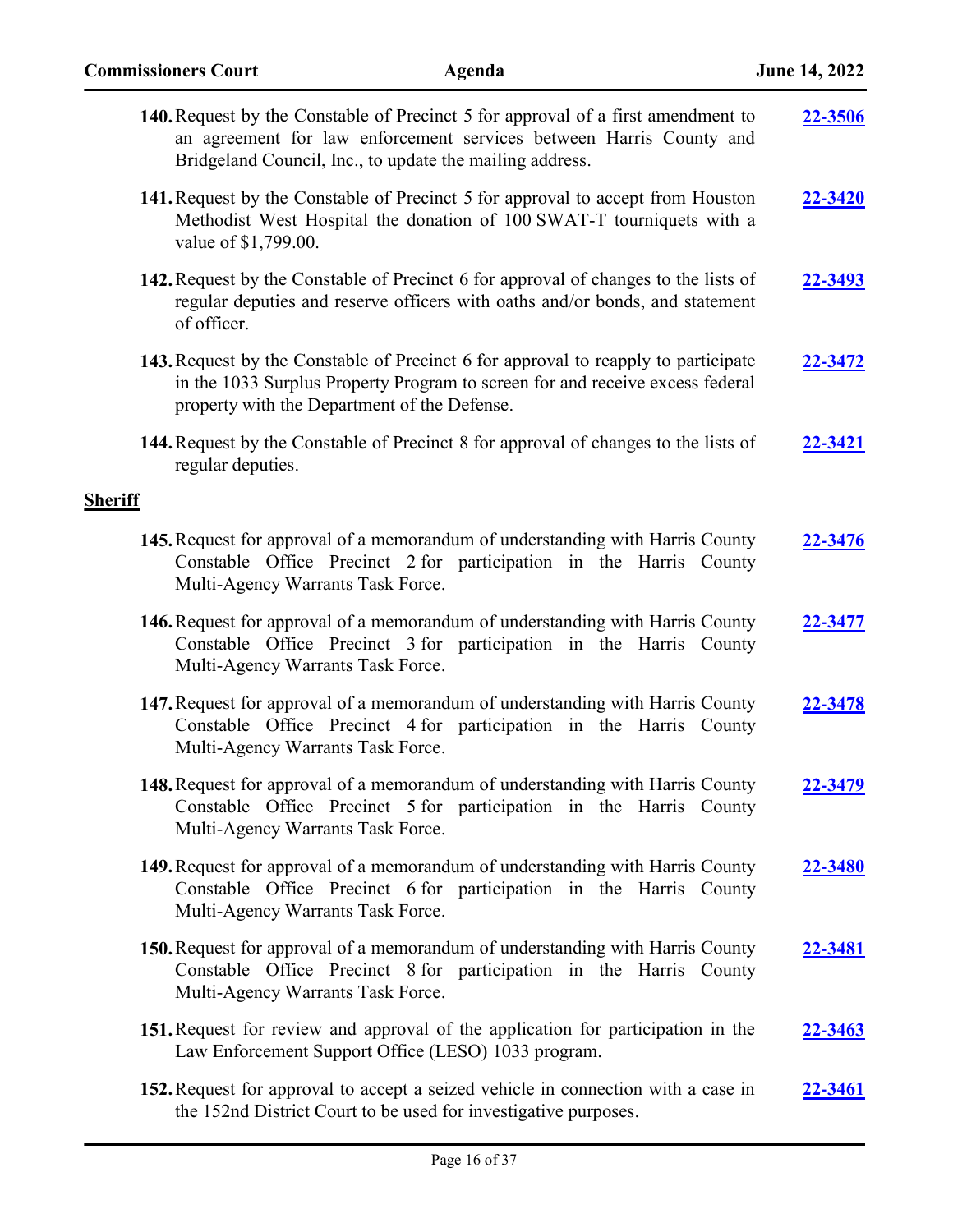| <b>153.</b> Request for approval of \$7.3M of additional funding to continue operation of<br>the County Jail through September 30, 2022 due to high overtime (OT) costs;<br>creation of 120 detention positions that will generate savings versus current<br>OT expenses within FY23 to be funded from OT savings; and \$200,000 of<br>additional funding through September 30, 2022 for a dedicated recruiter<br>within the Sheriff's Office, marketing campaign, and employee experience<br>initiative. | 22-3462        |
|-----------------------------------------------------------------------------------------------------------------------------------------------------------------------------------------------------------------------------------------------------------------------------------------------------------------------------------------------------------------------------------------------------------------------------------------------------------------------------------------------------------|----------------|
| 154. Request for approval to move a certain position from business unit 54100 to<br>unit<br>54000 effective<br>June<br>2022 due<br>business<br>18,<br>departmental<br>to<br>reorganization.                                                                                                                                                                                                                                                                                                               | 22-3602        |
| 155. Request for approval to reclassify a certain position and move the PCN from<br>business unit 54100 to business unit 54000 effective June 18, 2022 due to<br>departmental reorganization.                                                                                                                                                                                                                                                                                                             | 22-3603        |
| <b>Institute of Forensic Sciences</b>                                                                                                                                                                                                                                                                                                                                                                                                                                                                     |                |
| <b>156.</b> Request for approval to reclassify a Deputy Chief Medical Examiner position<br>effective June 18, 2022.                                                                                                                                                                                                                                                                                                                                                                                       | 22-3508        |
| <b>County Attorney</b>                                                                                                                                                                                                                                                                                                                                                                                                                                                                                    |                |
| 157. Request for approval of a settlement in connection with Juliette Manning and<br>Justin Porter v. Harris County; Cause No. 2021-57943; In the 125th Judicial<br>District Court in Harris County, Texas.                                                                                                                                                                                                                                                                                               | 22-3585        |
| 158. Request for approval of a settlement in connection with Harris County, Texas<br>v. Eagle Point Homes, LLC, Et Al.; Cause No. 202214881; In the 215th<br>District Court, Harris County, Texas; C.A. File No. 22EMD0050.                                                                                                                                                                                                                                                                               | 22-3492        |
| 159. Request for approval of a settlement in connection with Harris County Flood<br>Control District v. Rafael Rangel Orozco; Cause No. 1181411; In the Harris<br>County Civil Court at Law No. 3; CAO File No. 22EMD0026.                                                                                                                                                                                                                                                                                | 22-3576        |
| 160. Request for discussion of suggested revisions to Court Rules and Procedures<br>to increase efficiency and operations of meetings.                                                                                                                                                                                                                                                                                                                                                                    | <b>22-3575</b> |
| 161. Request for discussion and approval of an agreement between the Harris<br>County Housing Authority and the Harris County Attorney's Office for legal<br>services.                                                                                                                                                                                                                                                                                                                                    | <u>22-3587</u> |
| <b>District Attorney</b>                                                                                                                                                                                                                                                                                                                                                                                                                                                                                  |                |
| 162. Request for approval of 100 additional parking spaces at 815 Franklin at an<br>annual cost of \$98,880 for a three-year term to accommodate the<br>department's move back to the Criminal Justice Center.                                                                                                                                                                                                                                                                                            | 22-3499        |
| 163. Request for approval of the third and final tranche of funding in the amount<br>of \$842,506 for the DA Triage/Backlog Project.                                                                                                                                                                                                                                                                                                                                                                      | <b>22-3502</b> |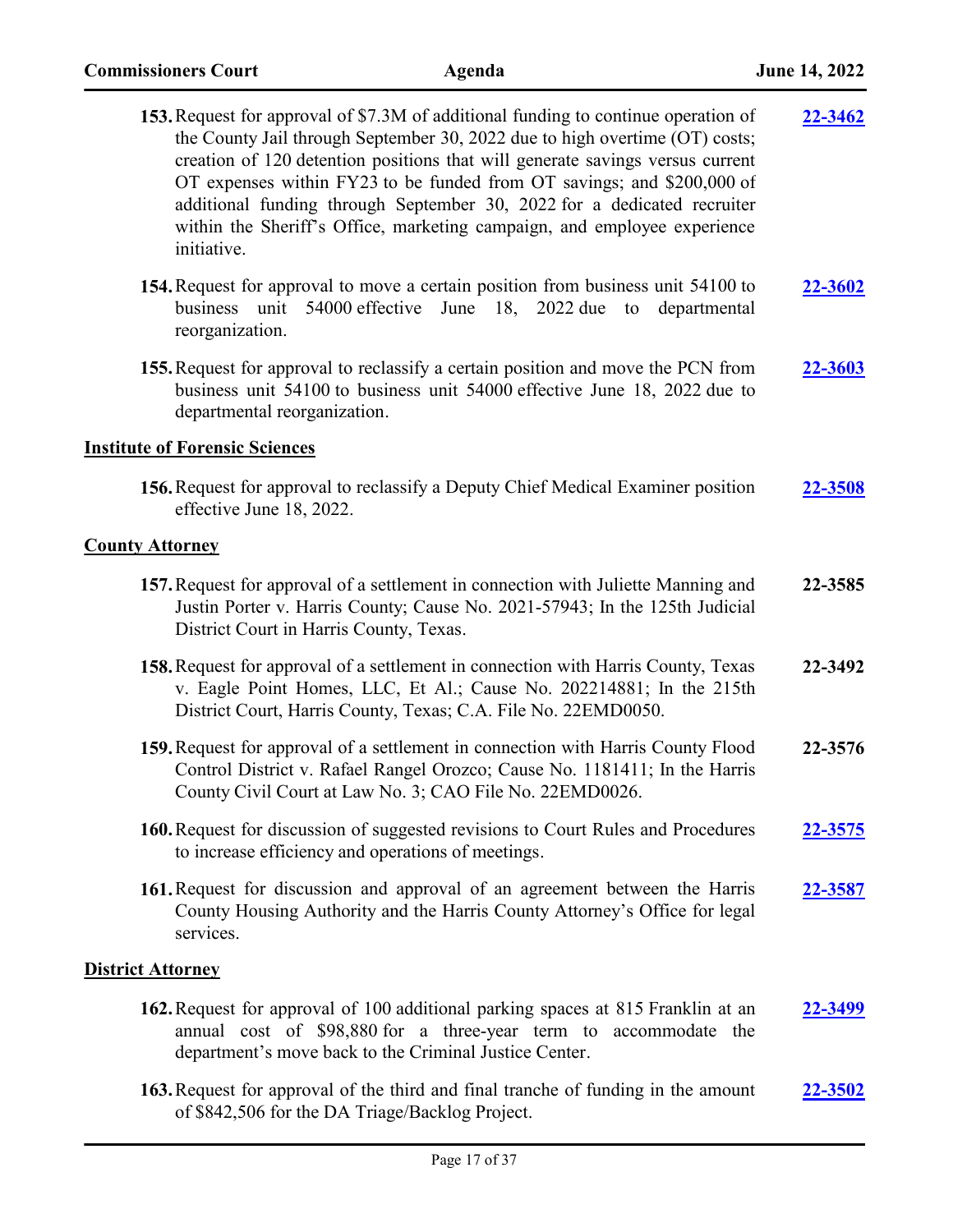### **Public Defender**

**164.**Request for approval to reclassify three (3) positions for approved salary structure effective June 18, 2022. **[22-3673](http://harriscountytx.legistar.com/gateway.aspx?m=l&id=/matter.aspx?key=14213)**

### **Justices of the Peace**

**165.**Request by Justice of the Peace 1.2 for approval to obtain a purchase order to renew the lease with Premier Parking for nine (9) parking spaces at the 1311 Preston Street garage at the total cost of \$21,300 for the period of July 01, 2022 - June 30, 2023. **[22-3504](http://harriscountytx.legistar.com/gateway.aspx?m=l&id=/matter.aspx?key=14044)**

### **Probate Courts**

- **166.**Request by Probate Court No. 2 for approval of a subscription to Online Public Data Search for staff to perform online criminal and background checks on potential guardians. **[22-3573](http://harriscountytx.legistar.com/gateway.aspx?m=l&id=/matter.aspx?key=14113)**
- **167.**Request by Probate Court No. 2 for approval to reimburse the Petty Cash Account for an Appreciation Luncheon held for guardianship court volunteers and staff. **[22-3574](http://harriscountytx.legistar.com/gateway.aspx?m=l&id=/matter.aspx?key=14114)**
- **168.**Request by Probate Court No. 2 for approval of a temporary visiting judge position effective June 18, 2022. **[22-3674](http://harriscountytx.legistar.com/gateway.aspx?m=l&id=/matter.aspx?key=14214)**

### **Travel & Training**

| <b>169.</b> Request for approval of various Out of Texas travel and training requests. |     |                                                                                                                      |                             | 22-3681                             |                |                  |
|----------------------------------------------------------------------------------------|-----|----------------------------------------------------------------------------------------------------------------------|-----------------------------|-------------------------------------|----------------|------------------|
| Dept.                                                                                  | No. | Purpose                                                                                                              | Date(s)                     | Location                            | Cost           | Fund             |
| 1. DEEO                                                                                |     | - American Planning Association National<br>Conference (\$4,042 appvd. 3/22 for 2<br>attnds.-date change & add exp.) | 4/29-5/3/2022 San Diego, CA |                                     |                | \$2,197 General  |
| 2. DEEO                                                                                |     | 1 B2G training                                                                                                       | 5/9-12/2022                 | Scottsdale, AZ                      |                | \$2,729 General  |
| 3. DEEO                                                                                |     | 6 American Contract Compliance Association 8/22-27/2022<br>training                                                  |                             | Charlotte, NC                       |                | \$16,080 General |
| 4. PCS                                                                                 |     | 1 National Ambient Air Monitoring<br>Conference                                                                      | 8/21-25/2022                | Pittsburgh, PA                      |                | $$2,075$ General |
| 5. PCS                                                                                 |     | 2 National Ready Mixed Concrete Assn.<br>environmental course                                                        | 11/28-<br>12/1/2022         | Orlando, FL                         |                | \$5,960 General  |
| 6. SHERIFF                                                                             |     | 7 Homicide investigations training                                                                                   | $6/12 - 18/2022$            | Colorado Springs, CO \$14,825 Other |                |                  |
| 7. SHERIFF                                                                             |     | 10 International Narcotics Interdiction<br>Association training                                                      | $6/26 - 30/2022$            | Nashville, TN                       | \$31,100 Other |                  |
| 8. SHERIFF                                                                             |     | 10 National Sheriff's Association best<br>practices training                                                         | $6/26 - 30/2022$            | Kansas City, MO                     | \$35,750 Other |                  |
| 9. SHERIFF                                                                             |     | 8 National Organization of Black Law Enf.<br>Training Conference                                                     | 7/22-27/2022                | Orlando, FL                         | \$27,640 Other |                  |
| 10. SHERIFF                                                                            |     | 10 International Assn. of Auto Theft<br>Investigators training                                                       | 7/31-8/5/2022               | Chicago, IL                         | \$28,550 Other |                  |
| 11. SO-DET                                                                             |     | 1 FBI Academy's large jail network meeting 9/6-9/2022                                                                |                             | Quantico, VA                        | \$2,080 Other  |                  |
| 12. JAD                                                                                |     | 1 Southern Criminal Justice Association<br>Conference                                                                | $9/13 - 17/2022$            | Asheville, NC                       |                | $$1,700$ General |
| 13. PTS                                                                                |     | 5 Natl. Assn. of Pretrial Servs. Agencies 9/18-21/2022<br>Conf. & Training Inst.                                     |                             | Atlanta, GA                         |                | \$11,700 General |
| Subtotal                                                                               | 62  | Out of Texas average cost per attendee:                                                                              | \$2,942                     |                                     | \$182,386      |                  |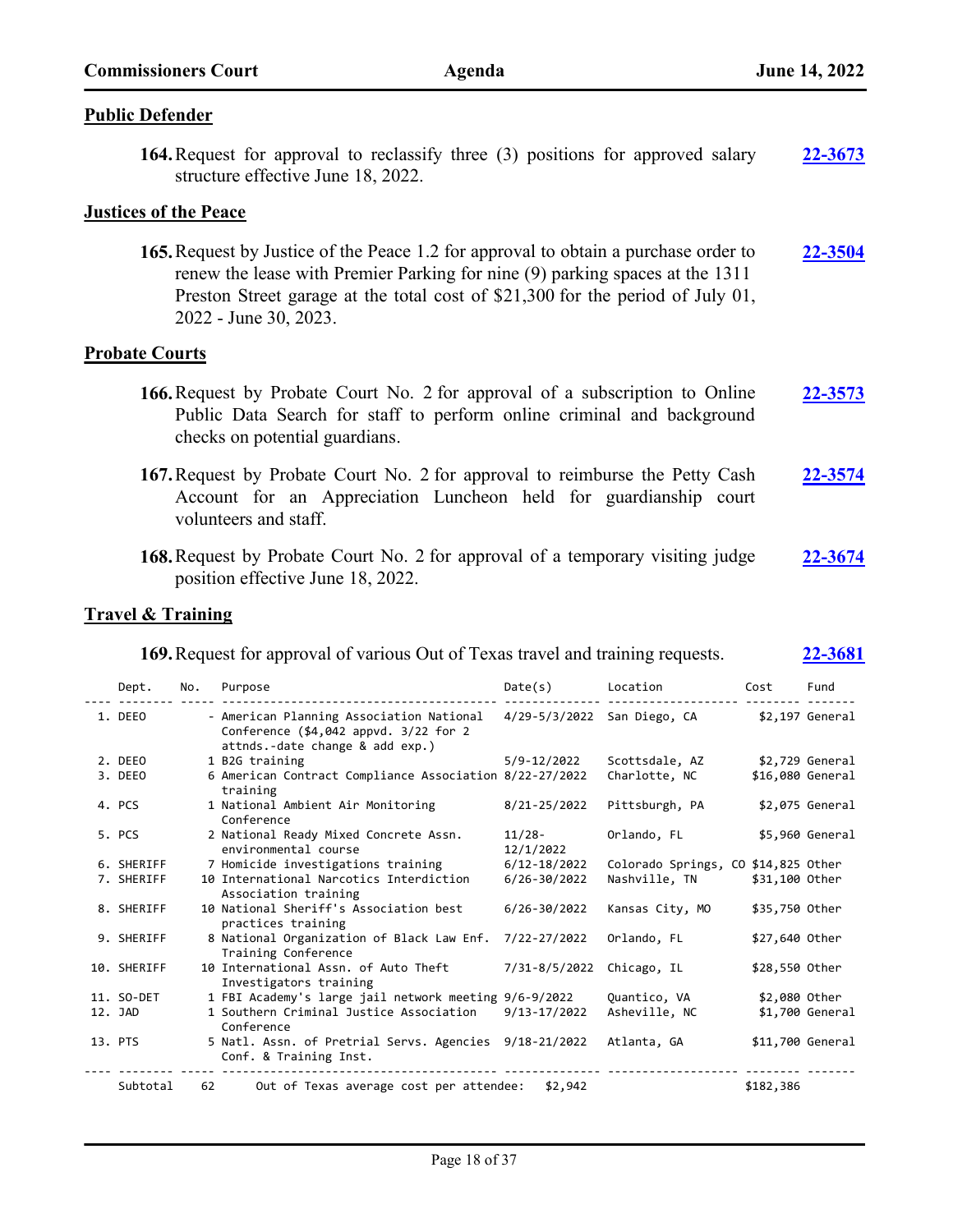### Dept. No. Purpose Date(s) Location Cost Fund ---- -------- ----- ---------------------------------------- -------------- ------------------- -------- ------- 1. OCA 2 Giles Dalby Correctional Facility visit 6/16-17/2022 Post, TX \$1,716 General<br>2. HRRM 3 Texas Total Rewards Conference 8/28-30/2022 Austin, TX \$3.676 General 3 Texas Total Rewards Conference 8/28-30/2022 Austin, TX \$3,676 General 3. OCE 2 TRIRIGA virtual certification courses Multiple Houston, TX \$12,300 General<br>4. FCD 10 Airboat operator certification course\* TBD Houston, TX \$7,820 FCD 10 Airboat operator certification course\* TBD Houston, TX<br>24 Chipper & chainsaw safety, oper., & 6/24-29/2022 Houston, TX 5. FCD 24 Chipper & chainsaw safety, oper., & 6/24-29/2022 Houston, TX \$7,191 FCD cutting tech. training\* 6. PHS 3 Certified Texas Contract Manager virtual Multiple Houston, TX \$1,125 Grant course 7. PHS 1Diabetes Prevention Program lifestyle Multiple Houston, TX \$849 Other coach online training 8. PCS 1 Texas Hazardous & Industrial Waste Mgmt. TBD Houston, TX \$425 General online training 9. PCS 2 Drone pilot training & certification\* TBD Houston, TX \$440 General 10. PCS 1 Polarized microscopy training TBD Houston, TX \$595 General 11. PCS 3 Fugitive Emissions Summit 9/28-29/2022 Houston, TX \$2,633 General 12. CS 1 National Career Development Association 6/20-21/2022 Houston, TX \$300 General Virtual Conference 13. CS 1 Human Resources training 6/29-30/2022 Houston, TX \$693 General 14. CS 2 Texas Housing Conference 7/24-27/2022 Austin, TX \$3,584 Grant 14. CS 2 Texas Housing Conference 2 2 24-27/2022 Austin, TX \$3,584 Grant<br>15. DRO 1 Human Resource course 2 6/29-30/2022 Houston, TX \$675 Genera 1 Human Resource course 6/29-30/2022 Houston, TX \$675 General 16. DRO 34 Texas Association of Domestic Relations 10/5-7/2022 Houston, TX \$6,800 General Office Conference 17. JUVPROB 6 Juvenile Justice Association of Texas 10/9-12/2022 Corpus Christi, TX \$5,670 Grant Conference\* 18. HCRCA 8 Texas Youth Summit 6/27-30/2022 Austin, TX \$1,300 Grant 19. HCRCA 5 Texas Childcare Administrators 10/23-26/2022 Round Rock, TX \$7,153 Other Conference 20. C1 2 Texas Gang Investigators Association 6/26-7/1/2022 San Antonio, TX \$3,260 Other Conference\* 21. C1 5 Natl. Asian Peace Officers' Assn. 8/8-11/2022 Houston, TX \$1,500 General Training Symp. & Expo.\* 22. C1 1 Gracie Survival Tactics instructor 10/24-28/2022 Humble, TX \$1,300 General course\* 23. C2 2 Command Leadership Institute training\* 6/20-24/2022 The Woodlands, TX \$1,390 General 24. C2 1 Leadership Inventory for Female 8/1-5/2022 Huntsville, TX \$897 General Executives course\* 25. C2 1 Command Leadership Institute training\* 8/15-19/2022 Baytown, TX \$695 General 26. C2 1 Supervisor Leadership Institute 8/22-26/2022 League City, TX \$695 General training\* 27. C2 2 Supervisor Leadership Institute 8/22-26/2022 League City, TX \$1,390 General training\*<br>28. C2 1 Executive 1 Executive Leadership Institute training\* 9/19-23/2022 Baytown, TX \$695 General 29. C2 3 TCOLE Conference\* 10/24-27/2022 Corpus Christi, TX \$1,987 General 30. C2 1 Executive Leadership Institute training\* 11/7-11/2022 Houston, TX \$695 General 31. C2  $1$  Command Leadership Institute training\*  $11/14-18/2022$  32. C2 1 Executive Leadership Institute training\* 2/13-17/2023 League City, TX \$695 General 33. C3 1 Tech. Installations in a High Voltage 9/26-28/2022 Lewisville, TX \$715 Other Env. supervisors course\* 34. C3 1 Patrol Rifle instructor course\* 10/30- Bryan, TX \$1,805 Other 11/4/2022 35. C5 10 Rescue one boat rescue training\* 6/23-24/2022 Somerville, TX \$1,750 Other 36. C5 1 Impaired Driving & Traffic Safety 8/20-24/2022 San Antonio, TX \$775 Other Conference\* 37. C5 4 Tx. Assn. of Property & Evidence 10/17-22/2022 San Marcos, TX \$4,910 Other Inventory Tecs. Conf.\* 38. C5 2 NATIA Pole Camera installation training\* 11/15-18/2022 Pasadena, TX \$5,000 Other 39. C8 1 First Responder Chaplain training\* 6/23/2022 Houston, TX \$107 Other 40. C8 1 Civil School training 8/7-10/2022 Denton, TX \$150 Other 41. SHERIFF 1 Community engagement training\* (\$3,575 6/13-17/2022 Houston, TX \$325 Other appvd. 5/24 for 11 attnds.-add attnd. & exp.)

**170.**Request for approval of various In Texas travel and training requests. **[22-3682](http://harriscountytx.legistar.com/gateway.aspx?m=l&id=/matter.aspx?key=14222)**

42. SHERIFF 1 Collision investigation course\* 6/13-24/2022 Humble, TX \$975 Other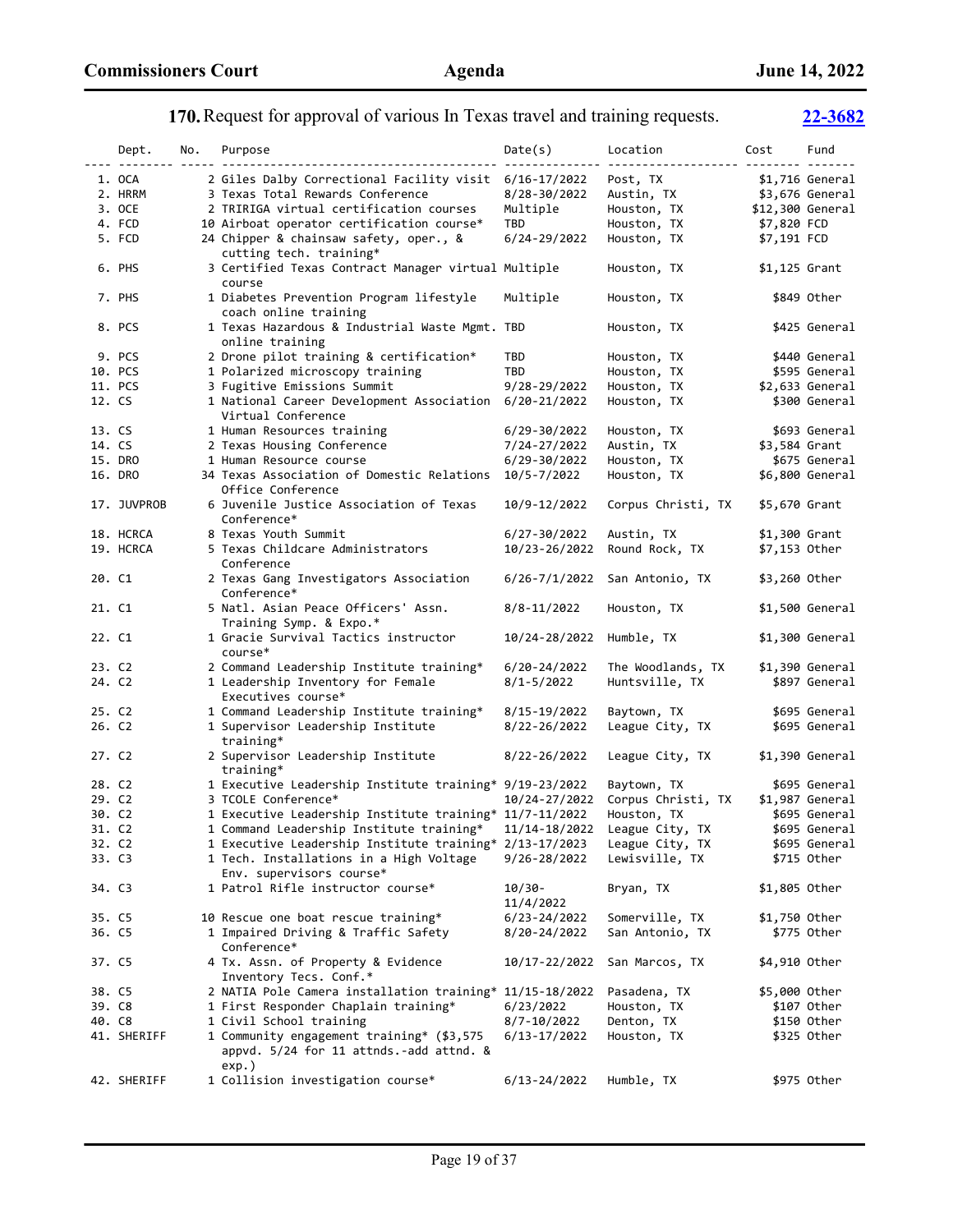**[22-3597](http://harriscountytx.legistar.com/gateway.aspx?m=l&id=/matter.aspx?key=14137)**

|        | Dept.                      | No. | Purpose                                                                                                                                            | Date(s)          | Location<br><u>------------ --------</u> | Cost            | Fund                     |
|--------|----------------------------|-----|----------------------------------------------------------------------------------------------------------------------------------------------------|------------------|------------------------------------------|-----------------|--------------------------|
|        | 43. SHERIFF<br>44. SHERIFF |     | 5 Rescue divers course*<br>- Small vessel radiation nuclear detection 7/11-13/2022<br>course* (\$23,500 appvd. 4/26 for 20<br>attnds.-date change) | 6/27-7/1/2022    | Lake Jackson, TX<br>Houston, TX          |                 | \$980 General<br>- Grant |
|        | 45. SHERIFF                |     | 5 Female enforcers online training*                                                                                                                | 7/21/2022        | Houston, TX                              |                 | \$895 Other              |
|        | 46. SO-DET                 |     | 1 Texas Chief Deputies Association<br>Training Conference*                                                                                         | $6/6 - 10/2022$  | San Marcos, TX                           |                 | $$1,025$ General         |
|        | 47. SO-DET                 |     | 1 Giles Dalby Correctional Facility visit                                                                                                          | 6/16-17/2022     | Post, TX                                 |                 | \$1,140 General          |
| 48. FM |                            |     | 1 HazMat Transportation specialist course* 5/2-6/2022                                                                                              |                  | College Station, TX                      |                 | \$875 General            |
| 49. FM |                            |     | - Leadership Development Symposium*<br>(\$8,000 appvd. 11/09/2021 & 5/10 for 10<br>attnds.-date change)                                            | 5/16-19/2022     | San Marcos, TX                           |                 | - General<br>Other       |
| 50. FM |                            |     | - Texas Emergency Management Conference*<br>$($11,375$ appvd. $4/5$ for 5 attnds.-date<br>change $&$ add $exp.$ )                                  |                  | 5/30-6/3/2022 San Antonio, TX            |                 | \$275 General            |
| 51. FM |                            |     | 2 Municipal Week Fire School*                                                                                                                      | 7/23-29/2022     | College Station, TX                      |                 | \$1,745 General          |
| 52. FM |                            |     | 6 Tx. Assn. of Property & Evidence                                                                                                                 | 10/16-22/2022    | San Marcos, TX                           |                 | \$4,400 General          |
|        |                            |     | Inventory Tecs. Conf.*                                                                                                                             |                  |                                          | \$6,860 Other   |                          |
| 53. FM |                            |     | 1 Texas EMS Conference*                                                                                                                            | 11/18-23/2022    | Austin, TX                               |                 | $$2,200$ General         |
|        | 54. IFS                    |     | 1 Radiation Safety Officer course                                                                                                                  | 6/13-17/2022     | Houston, TX                              |                 | \$850 Other              |
|        | 55. IFS                    |     | 4 Assn. of Forensic DNA Analysts &<br>Administrators meeting                                                                                       | 7/28-29/2022     | Houston, TX                              |                 | \$620 Grant              |
|        | 56. CCLK                   |     | 4 County & District Clerks' Association of 9/11-15/2022<br>Texas Conference*                                                                       |                  | College Station, TX                      | \$4,140 Other   |                          |
|        | 57. JAD                    |     | 1 Texas Association of Counties<br>Legislative Conference                                                                                          | 8/24-26/2022     | Austin, TX                               |                 | \$1,120 General          |
|        | 58. JP 1.2                 |     | 1 Magistration course                                                                                                                              | $6/11 - 13/2022$ | Lubbock, TX                              |                 | $$1,661$ General         |
|        | 59. JP 3.2                 |     | 1 Texas Counties & Mental Health training                                                                                                          | 7/20-22/2022     | Round Rock, TX                           |                 | \$650 General            |
|        | 60. PBCT2                  |     | 1 National Business subscription online<br>training                                                                                                | Multiple         | Houston, TX                              |                 | \$1,079 General          |
|        | 61. PBCT3                  |     | 1 Estate Planning & Probate course                                                                                                                 | 6/14-17/2022     | San Antonio, TX                          |                 | \$2,180 General          |
|        | 62. DCTS                   |     | 1 Rusty Duncan Criminal Law Virtual<br>Conference                                                                                                  | 6/16-18/2022     | Houston, TX                              |                 | \$300 General            |
|        | 63. DCTS                   |     | 25 Criminal District Judges' Conference                                                                                                            | 8/10-12/2022     | Houston, TX                              |                 | \$19,200 General         |
|        | 64. AUD                    |     | 1 Certified Internal Auditor exam                                                                                                                  | TBD              | Houston, TX                              |                 | \$925 General            |
|        | 65. AUD                    |     | 1 Payroll practices & legislation online<br>course                                                                                                 | TBD              | Houston, TX                              |                 | \$1,342 General          |
|        | 66. AUD                    |     | 2 HR Houston Gulf Coast Symposium                                                                                                                  | 7/27-28/2022     | Houston, TX                              |                 | $$2,119$ General         |
|        | 67. TREAS                  |     | 2 Conference of the County Investment<br>Academy training                                                                                          | 6/27-29/2022     | Galveston, TX                            |                 | \$2,750 General          |
|        | 68. TAC                    |     | - Tax Assessor-Collector Conference*<br>(\$34,700 appvd. 2/22 & \$7,000 appvd.<br>$5/24$ for 10 attnds.-add exp.)                                  | 6/10-16/2022     | Amarillo, TX                             |                 | \$2,000 General          |
|        | 69. TAC                    |     | 10 TAAO & ICTA Conference*<br>-------------------                                                                                                  | 8/28-31/2022     | Houston, TX                              | \$5,310 General |                          |
|        | Subtotal                   | 233 | In Texas average cost per attendee:                                                                                                                | \$704            |                                          | \$163,992       |                          |
|        | Total                      | 295 | Average cost per attendee:                                                                                                                         | \$1,174          |                                          | \$346,378       |                          |

\*Travel by county vehicle

### **Grants**

- **171.**Request by the Office of Management and Budget for approval to accept from the Texas Health and Human Services Commission renewal grant funds in the amount of \$2,115,000, with an in-kind match of \$2,115,000 to be provided by the Harris Center for Mental Health and IDD, for the FY 2022-23 Community Mental Health Grant Program.
- **172.**Request by the Office of the County Engineer for approval to accept an amendment from Houston Endowment, Inc., to realign the grant budget and correct the end date to March 15, 2025 for the Riverside General Hospital Site project. **[22-3596](http://harriscountytx.legistar.com/gateway.aspx?m=l&id=/matter.aspx?key=14136)**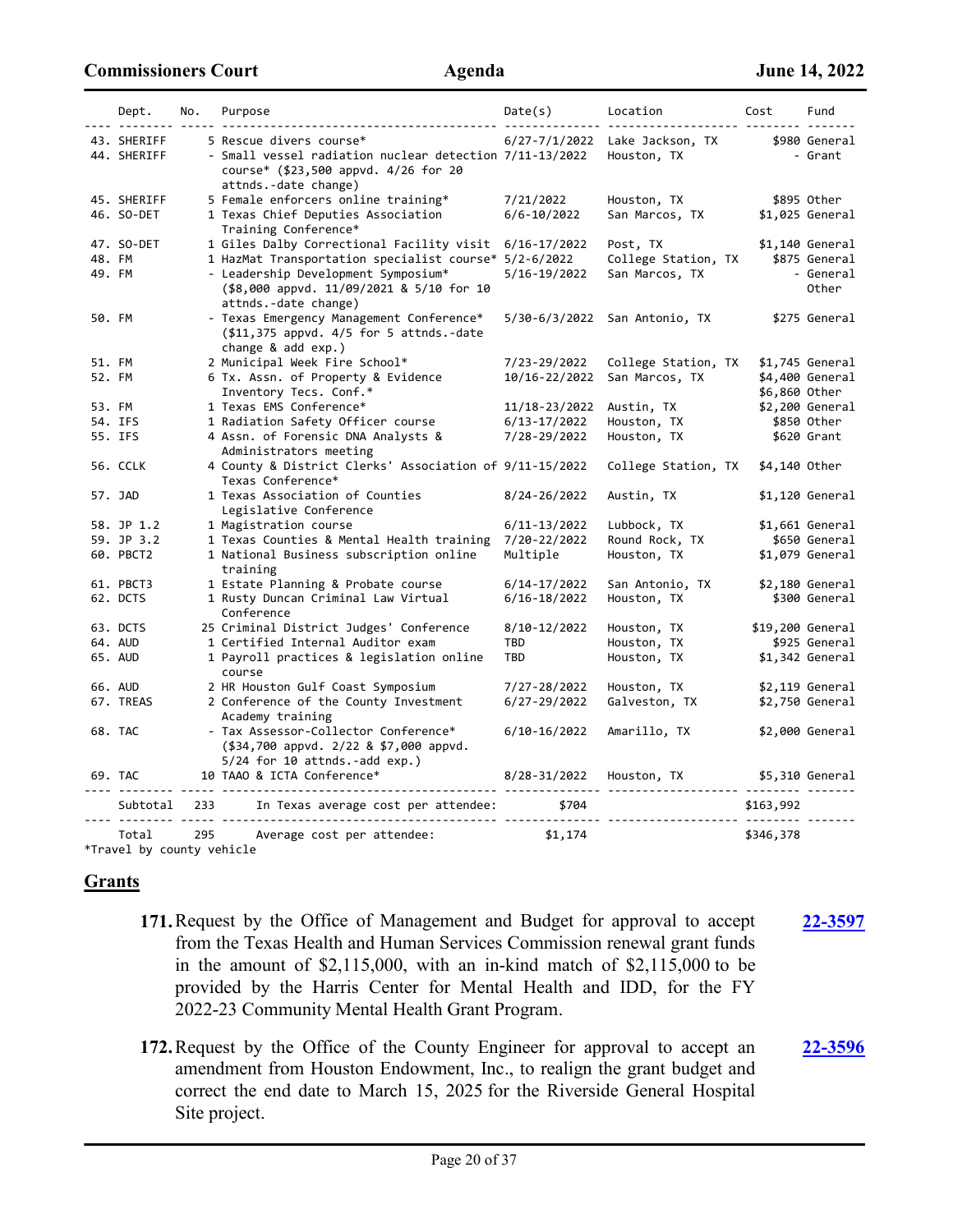| 173. Request by Public Health Services for approval to accept from the Trustees<br>of Tufts College grant funds in the amount of \$5,000, with no required<br>match, for the Catalyzing Communities: Healthy Living Matters Program.                                                                                                 | <u>22-3599</u> |
|--------------------------------------------------------------------------------------------------------------------------------------------------------------------------------------------------------------------------------------------------------------------------------------------------------------------------------------|----------------|
| 174. Request by Public Health Services for approval to accept a renewal grant<br>award from the Texas Department of State Health Services in the amount of<br>\$84,897, with no required match, for the FY 2023 Texas Healthy<br>Communities Program.                                                                                | 22-3600        |
| 175. Request by Public Health Services for approval to accept an amendment<br>award from the U.S. Department of Health and Human Services in the<br>amount of \$17,377,355, with no required match, for the FY 2022 Ryan White<br>Part A and MAI HIV Emergency Relief Project.                                                       | 22-3598        |
| 176. Request by the County Library for approval to submit an application to the<br>U.S. Federal Communications Commission for a non-cash grant, with an<br>estimated value of \$7,200,000, with no required match, for the SFY 2022<br>Wi-Fi Hotspots Program.                                                                       | <u>22-3590</u> |
| 177. Request by the County Library for approval to submit an application to the<br>U.S. Federal Communications Commission for a non-cash grant for 15,000<br>Chromebooks with built-in LTE data service, with an estimated cash value of<br>\$8,699,850, with no required match, for the SFY 2022 Emergency<br>Connectivity Program. | <b>22-3591</b> |
| 178. Request by the Constable of Precinct 7 for approval to submit an application<br>to the U.S. Department of Justice for grant funds in the amount of \$7,700,<br>with a required match of \$7,700, for the 2022 Bulletproof Vest Partnership<br>Program.                                                                          | 22-3592        |
| 179. Request by the Sheriff for approval to submit an application to the U.S.<br>Department of Justice for grant funds in the amount of \$699,999, with no<br>cash match, for the FY 2022 Local Law Enforcement Crime Gun Intelligence<br>Center Integration Program.                                                                | 22-3593        |
| 180. Request by the Sheriff for approval to submit an application to the Texas<br>Department of Motor Vehicles for grant funds in the amount of \$853,100,<br>with a required match of \$188,256 and an in-kind non-cash match of<br>\$1,786,771 consisting of donated office space, for the FY 2023 Auto Theft<br>Unit Program.     | 22-3594        |
| 181. Request by the Sheriff to notify Commissioners Court that HCSO has<br>reassigned the six Deputies and one Sergeant who formerly provided security<br>at the Ed Emmett Mental Health Diversion Center in connection with the Jail<br>Diversion grant to other functions in accordance with staffing demands.                     | <b>22-3650</b> |
| 182. Request by the Commissioner of Precinct 2 for approval of two temporary<br>positions effective June 18, 2022 for the Outdoor Recreational Grant<br>Program.                                                                                                                                                                     | 22-3601        |

Page 21 of 37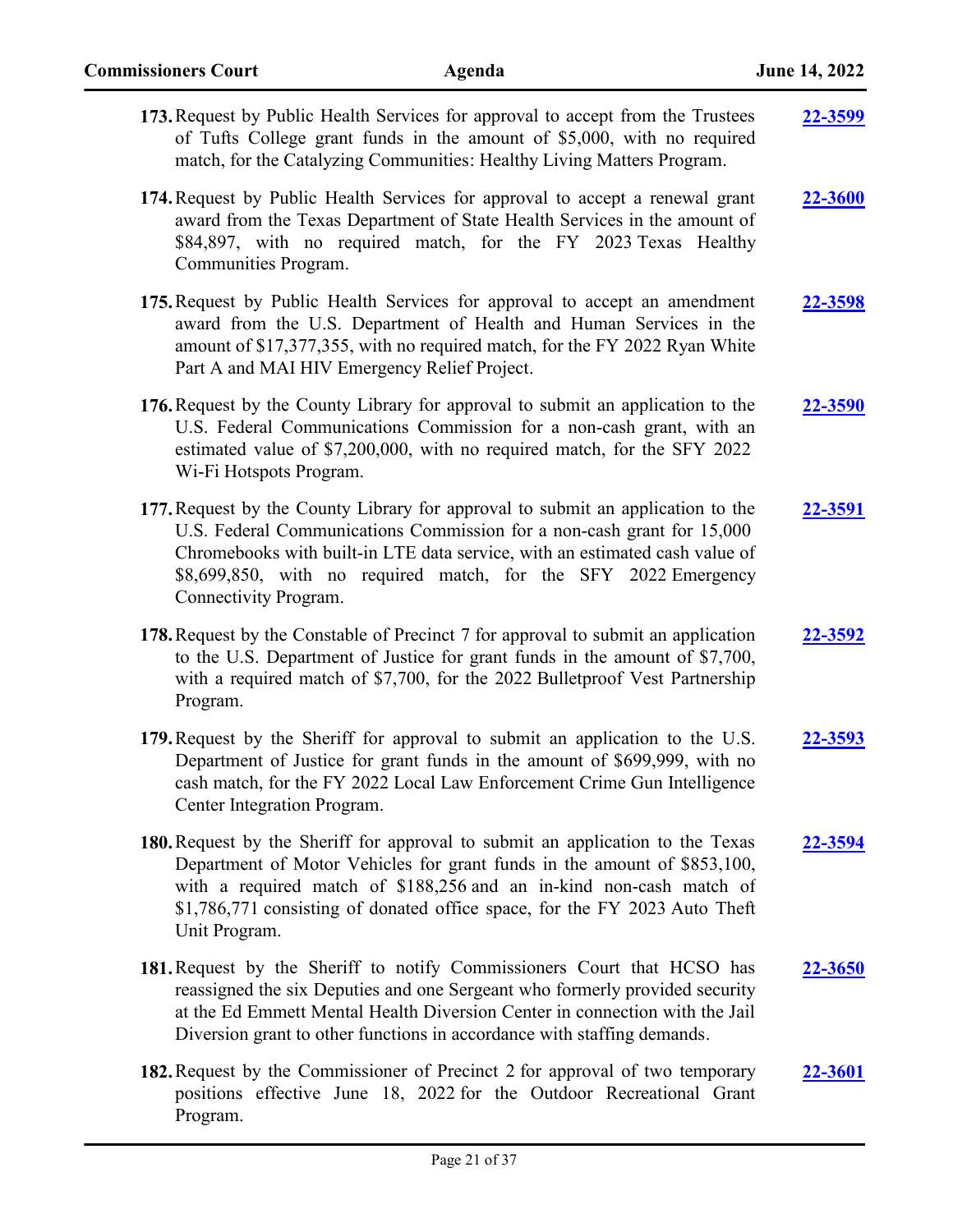# **Auditor**

|                   | 183. Request for approval of payment of Audited Claims.                                                                                                                                                                                                                                                                                                                                                                                                                                  | 22-3489        |
|-------------------|------------------------------------------------------------------------------------------------------------------------------------------------------------------------------------------------------------------------------------------------------------------------------------------------------------------------------------------------------------------------------------------------------------------------------------------------------------------------------------------|----------------|
|                   | 184. Request for approval of Supplemental Estimates of Revenue for Short Fiscal<br>Year (SFY) 2022.                                                                                                                                                                                                                                                                                                                                                                                      | 22-3604        |
| <u>Treasurer</u>  |                                                                                                                                                                                                                                                                                                                                                                                                                                                                                          |                |
|                   | 185. Request for approval to open one (1) bank account for the Office of<br>Management and Budget to pay the cost of issuance on the Harris County<br>Toll Road Authority First Lien Revenue Refunding Bonds, Series 2022A.                                                                                                                                                                                                                                                              | 22-3526        |
|                   | <b>Tax Assessor-Collector</b>                                                                                                                                                                                                                                                                                                                                                                                                                                                            |                |
|                   | 186. Request for approval of tax refund payments.                                                                                                                                                                                                                                                                                                                                                                                                                                        | <u>22-3519</u> |
|                   | 187. Request for approval, on behalf of the Harris County Appraisal District, to<br>waive penalty and interest assessed to a certain account in the amount of<br>\$98,806.01 for tax year 2020.                                                                                                                                                                                                                                                                                          | 22-3520        |
| <b>Purchasing</b> |                                                                                                                                                                                                                                                                                                                                                                                                                                                                                          |                |
|                   | 188. Request for approval of a renewal option with Price is Right Concrete<br>Service for ready-mix concrete for Precinct 1 through June 8, 2023 at a cost<br>of \$50,000 (200100), MWDBE Contracted Goal: N/A - project was awarded<br>prior to launch of County's M/WBE Program.                                                                                                                                                                                                       | 22-3360        |
|                   | 189. Request for approval of a renewal option with UFL, Inc. for selective clearing<br>of underbrush, tree, debris removal, desnag operations and herbicide<br>applications for the Flood Control District for the period of August 1, 2022 -<br>July 31, 2023 at a cost of \$1,027,066, subject to applicable bonds to be<br>received (190184), MWDBE Contracted Goal: N/A - project was awarded<br>prior to launch of County's M/WBE Program.                                          | 22-3395        |
|                   | 190. Request for approval of a renewal option with Houston Spraying & Supply,<br>Inc. / DBA: Sprayco for herbicide application, seeding, fertilization/soil<br>amendments and mowing at various channels and basins for the Flood<br>Control District for the period of August 1, 2022 - July 31, 2023 at a cost of<br>\$656,793, subject to applicable bonds to be received (190179), MWDBE<br>Contracted Goal: N/A - project was awarded prior to launch of County's<br>M/WBE Program. | 22-3397        |
|                   | 191. Request for approval of a renewal option with TNM Partners LLC d/b/a<br>Magnolia Gardens Nursery (Primary) and High Branch, Inc. d/b/a TreeLife<br>Farms (Secondary) for supply of various trees for the Flood Control District<br>for the period of August 13, 2022 - August 12, 2023, at a cost of \$200,000<br>(190024), MWDBE Contracted Goal: N/A - project was awarded prior to<br>launch of County's M/WBE Program.                                                          | 22-3400        |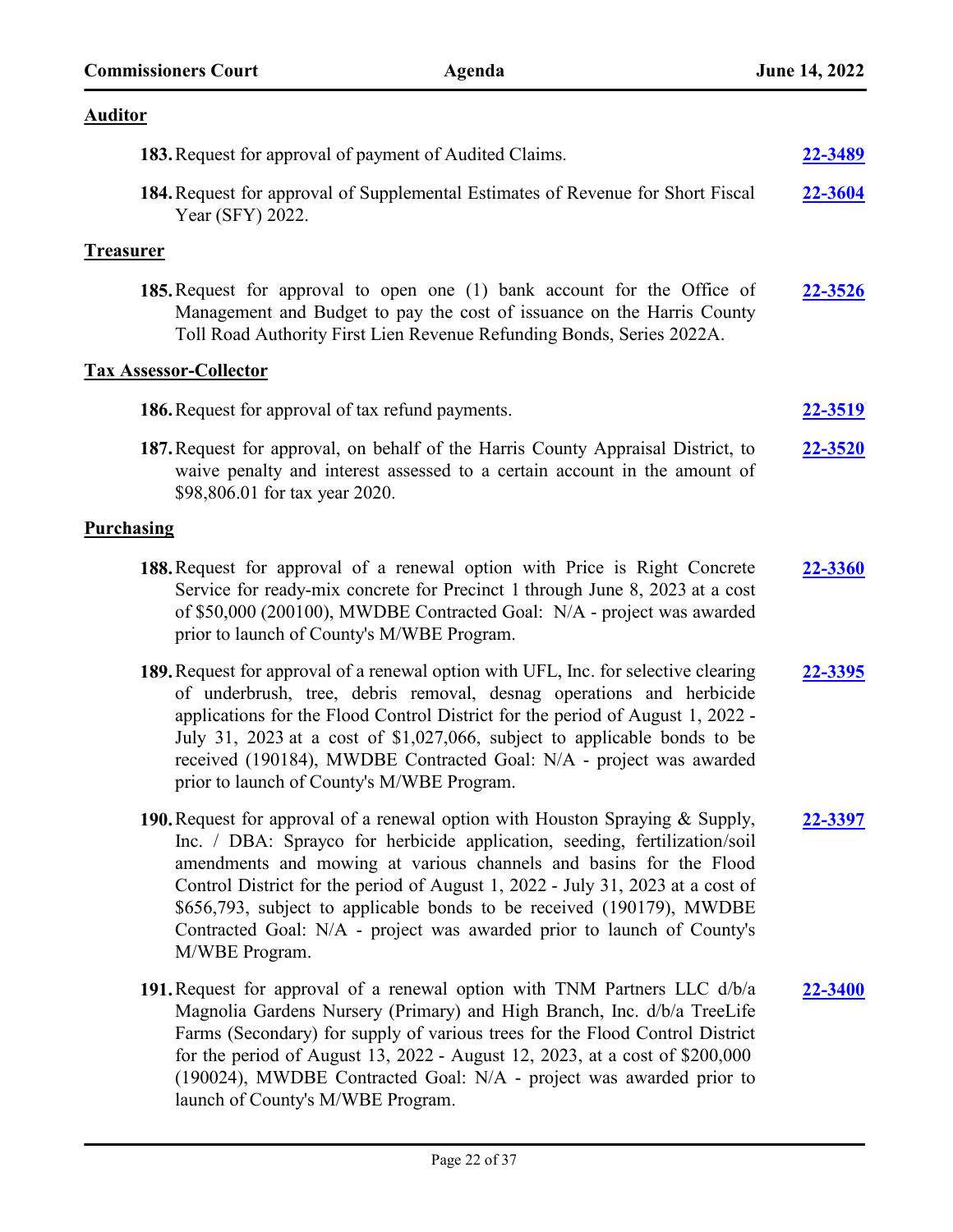| 192. Request for approval of a renewal option with Deaf Link, Inc. for emergency<br>notification system for deaf, blind and hard of hearing residents for the Office<br>of Homeland Security and Emergency Management for the period of June 29,<br>2022 - June 28, 2023, at a cost of \$160,191 (210034), MWDBE Contracted<br>Goal: N/A, Justification for 0% MWDBE Participation Goal: N/A - project<br>was awarded prior to launch of County's M/WBE Program.   | 22-3414 |
|--------------------------------------------------------------------------------------------------------------------------------------------------------------------------------------------------------------------------------------------------------------------------------------------------------------------------------------------------------------------------------------------------------------------------------------------------------------------|---------|
| 193. Request for approval of a renewal option with Pentex Equipment for<br>commercial lawn and garden equipment and related items for the Harris<br>County Flood Control District for the period of September 1, 2022 - August<br>31, 2023 at a cost of \$319,441 (200181), MWDBE Contracted Goal: N/A,<br>Justification for 0% MWDBE Participation Goal: N/A - project was awarded<br>prior to launch of County's M/WBE Program.                                  | 22-3406 |
| 194. Request for approval of a renewal option with Jeffrey S. Ward & Associates,<br>Inc. (Primary) for property acquisition services for Harris County through<br>June 8, 2023 at a cost of \$4,000,000, subject to applicable bonds to be<br>received (190407), MWDBE Contracted Goal: N/A, Justification for 0%<br>MWDBE Participation Goal: N/A - project was awarded prior to launch of<br>County's M/WBE Program.                                             | 22-3418 |
| 195. Request for approval of a renewal option with ISI Contracting, Inc. for<br>guardrail and bridge railing repairs and related items at various locations for<br>Precinct 1 for the period of July 11, 2022 - July 10, 2023 at a cost of<br>\$125,000 subject to applicable bonds to be received (210089), MWDBE<br>Contracted Goal: N/A, Justification for 0% MWDBE Participation Goal:<br>N/A - project was awarded prior to launch of County's M/WBE Program. | 22-3423 |
| 196. Request for approval of a renewal option with eCIFM Solutions Inc<br>(Implementation Services) for consulting services for the implementation of<br>IBM Property Management Software for Universal Services-Technology for<br>the period of June 26, 2022 - June 25, 2023 at a cost of \$334,000 (170154),<br>MWDBE Contracted Goal: N/A - project was awarded prior to launch of<br>County's M/WBE Program.                                                  | 22-3432 |
| 197. Request for approval of a renewal option with Gilbane Building Company<br>(Inventory and Preventive Maintenance) for consulting services for the<br>implementation of IBM Property Management Software for Harris County<br>for the period of August 28, 2022 - August 27, 2023 at a cost of \$250,000<br>(170154), MWDBE Contracted Goal: N/A - project was awarded prior to<br>launch of County's M/WBE Program.                                            | 22-3433 |
| 198. Request for approval of a renewal option with Southwest Business Machines<br>for service and repair of office equipment and related items for Harris County<br>for the period of July 1, 2022 - June 30, 2023 at a cost of \$63,600 (190104),<br>Justification for 0% MWDBE Participation Goal: N/A - project was awarded                                                                                                                                     | 22-3454 |

prior to launch of County's M/WBE Program.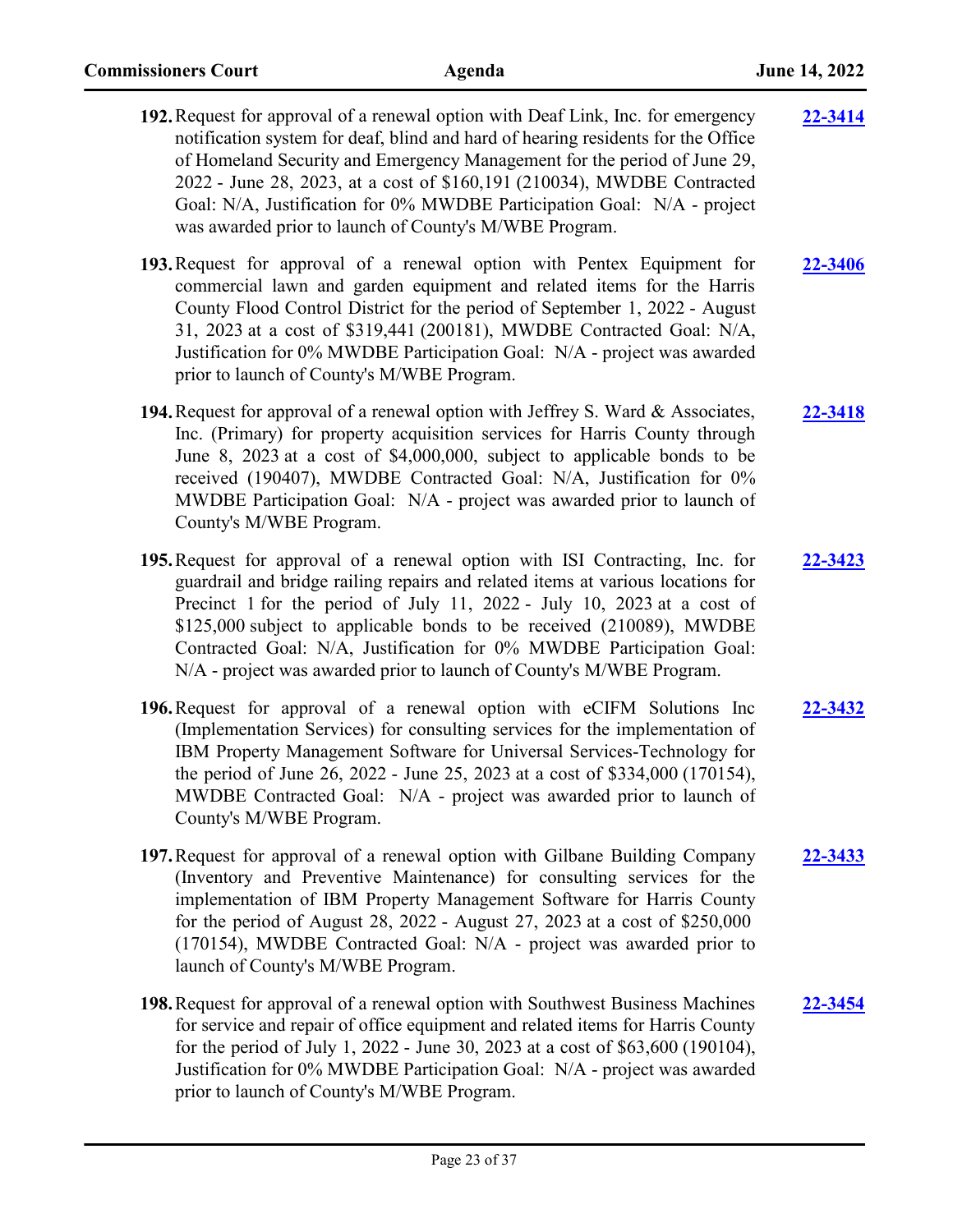| 199. Request for approval of a renewal option with Pivot Technology Services<br>Corporation; Netsync Network Solutions; vTech Solutions Inc; and<br>LanceSoft Inc. for on-demand information technology project services for the<br>Toll Road Authority for the period of July 8, 2022 - July 7, 2023, at a cost of<br>\$750,000 (180258), MWDBE Contracted Goal: N/A, Justification for 0%<br>MWDBE Participation Goal: N/A - project was awarded prior to launch of<br>County's M/WBE Program.                                        | $22 - 3455$    |
|-----------------------------------------------------------------------------------------------------------------------------------------------------------------------------------------------------------------------------------------------------------------------------------------------------------------------------------------------------------------------------------------------------------------------------------------------------------------------------------------------------------------------------------------|----------------|
| <b>200.</b> Request for approval of an interlocal renewal option with Harris County<br>Hospital District dba Harris Health System for laboratory testing, autopsy<br>examinations and forensic analyses and other services through June 11, 2023<br>at no cost to the county. MWDBE Contracted Goal: N/A, Justification for 0%<br>MWDBE Participation Goal: N/A - Goal not applicable to request.                                                                                                                                       | 22-3410        |
| 201. Request for approval of an interlocal renewal option with Harris County<br>Hospital District dba Harris Health System for laboratory technical<br>consulting services provided by Harris Health System through June 14, 2023,<br>at a cost of \$38,022, MWDBE Contracted Goal: N/A, Justification for 0%<br>MWDBE Participation Goal: N/A - Goal not applicable to request.                                                                                                                                                        | 22-3415        |
| 202. Request for approval of a State of Texas Department of Information<br>Resources (DIR) Cooperative Contract renewal option with Granicus, Inc. for<br>legislative management software subscription for the Office of County<br>Administration for the period of June 21, 2022 - June 20, 2023 at a cost of<br>\$66,806, MWDBE Contracted Goal: N/A - project was awarded prior to<br>launch of County's M/WBE Program.                                                                                                              | $22 - 3450$    |
| 203. Request for approval of a Texas Association of School Boards (TASB)<br>BuyBoard Cooperative Program renewal option with Pitney Bowes Inc., and<br>Quadient Inc., for lease or purchase of new mail equipment along with the<br>purchase of consumable items for the mail equipment for the county and<br>Flood Control District through June 8, 2023 at a cost of \$192,572. MWDBE<br>Contracted Goal: N/A, Justification for 0% MWDBE Participation Goal:<br>N/A - project was awarded prior to launch of County's M/WBE Program. | 22-3474        |
| 204. Request for approval of an OMNIA Partners, Public Sector Cooperative<br>Purchasing Program renewal with Cintas Corporation No. 2 for uniform<br>rental services for Harris County through June 9, 2023 at a cost of \$50,044,<br>MWDBE Contracted Goal: N/A - project was awarded prior to launch of<br>County's M/WBE Program.                                                                                                                                                                                                    | <u>22-3497</u> |
| 205. Request for approval of an award on the basis of low bid to RES Gulf Coast,<br>LLC dba LECON, Inc. in the amount of \$7,233,400 for erosion repairs<br>between US 59 and South Dairy Ashford Road for the Flood Control District,<br>subject to applicable bonds to be received (220091), MWDBE Contracted<br>Goal: 19%.                                                                                                                                                                                                           | 22-3362        |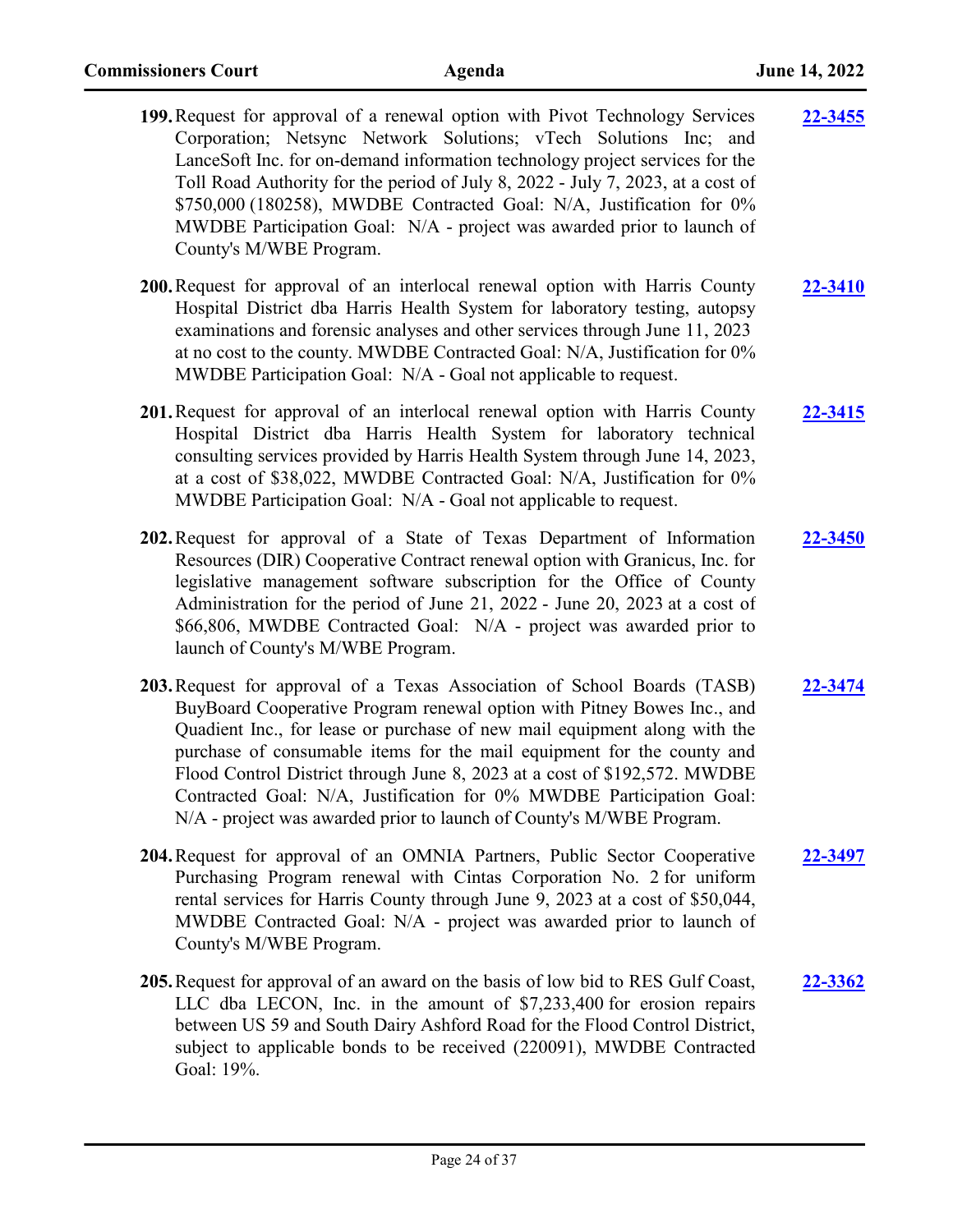| 206. Request for approval of an award on the basis of low bid to Seril Inc. dba<br>Houston Grotech in the amount of \$310,830 for mowing and maintenance<br>services of right-of-ways and esplanades at the Tomball Camp and related<br>items for Precinct 4 for a one (1) year initial term with four (4) one-year<br>renewal options, subject to applicable bonds to be received (220126),<br>MWDBE Contracted Goal: 34%.                                                                                                                                                                                                                                      | 22-3396        |
|------------------------------------------------------------------------------------------------------------------------------------------------------------------------------------------------------------------------------------------------------------------------------------------------------------------------------------------------------------------------------------------------------------------------------------------------------------------------------------------------------------------------------------------------------------------------------------------------------------------------------------------------------------------|----------------|
| 207. Request for approval of an award on the basis of low bid to Texas<br>Dewatering LLC in the amount of \$5,231,028 for channel erosion and slope<br>failure repairs for the Flood Control District, subject to applicable bonds to<br>be received (220140), MWDBE Contracted Goal: 16%.                                                                                                                                                                                                                                                                                                                                                                       | 22-3405        |
| 208. Request for approval of an award on the basis of low bid to Specialty<br>Construction TX, LLC in the amount of \$1,155,070 for general civil<br>construction and related items for Precinct 3 for a one (1) year initial term<br>with four (4) one-year renewal options, subject to applicable bonds to be<br>received (220019), MWDBE Contracted Goal: 19.00%.                                                                                                                                                                                                                                                                                             | <b>22-3409</b> |
| 209. Request for approval of an award on the basis of lowest priced proposal<br>meeting requirements and that the County Judge execute an agreement with<br>Seril Inc. dba Houston Grotech for lawn care and landscape maintenance at<br>various locations for Facilities & Property Maintenance for the period of June<br>14, 2022 - June 13, 2023, with four (4) one-year renewal options, subject to<br>applicable bonds to be received (210270), MWDBE Contracted Goal: 11%.                                                                                                                                                                                 | 22-3412        |
| 210. Request for approval of an award on the basis of successful negotiations with<br>the most qualified vendors meeting requirements and that the County Judge<br>execute agreements with multiple vendors for professional architectural<br>and/or engineering services for facility maintenance, repairs, and<br>rehabilitation for Harris County for the period of June 14, 2022 - June 13,<br>2023 with four (4) one-year renewal options (210160), This project<br>completed advertising before the MWBE goals were implemented,<br>Justification for 0% MWDBE Participation Goal: N/A - project was awarded<br>prior to launch of County's M/WBE Program. | 22-3419        |
| 211. Request for approval of an award on the basis of low bid to CMC<br>Development & Construction Corporation LLC in the amount of \$475,000<br>for refurbishment of the Houston Downtown Tunnel System at Caroline<br>Street for Precinct 1, subject to applicable bonds to be received (220055).<br>The project was advertised prior to implementation of M/WBE goals on<br>Federal projects, MWDBE Contracted Goal: N/A, Justification for 0%<br>MWDBE Participation Goal: N/A - Goal not applicable to request.                                                                                                                                             | 22-3428        |
| 212. Request for approval of an award on the basis of low bid to Environmental<br>Allies, Inc. in the amount of \$6,416,891 for general repairs in South Harris<br>County for the Harris County Flood Control District for the period of July 1,                                                                                                                                                                                                                                                                                                                                                                                                                 | 22-3429        |

2022 - June 30, 2023 with four (4) one-year renewal options (220122),

MWDBE Contracted Goal: 21%.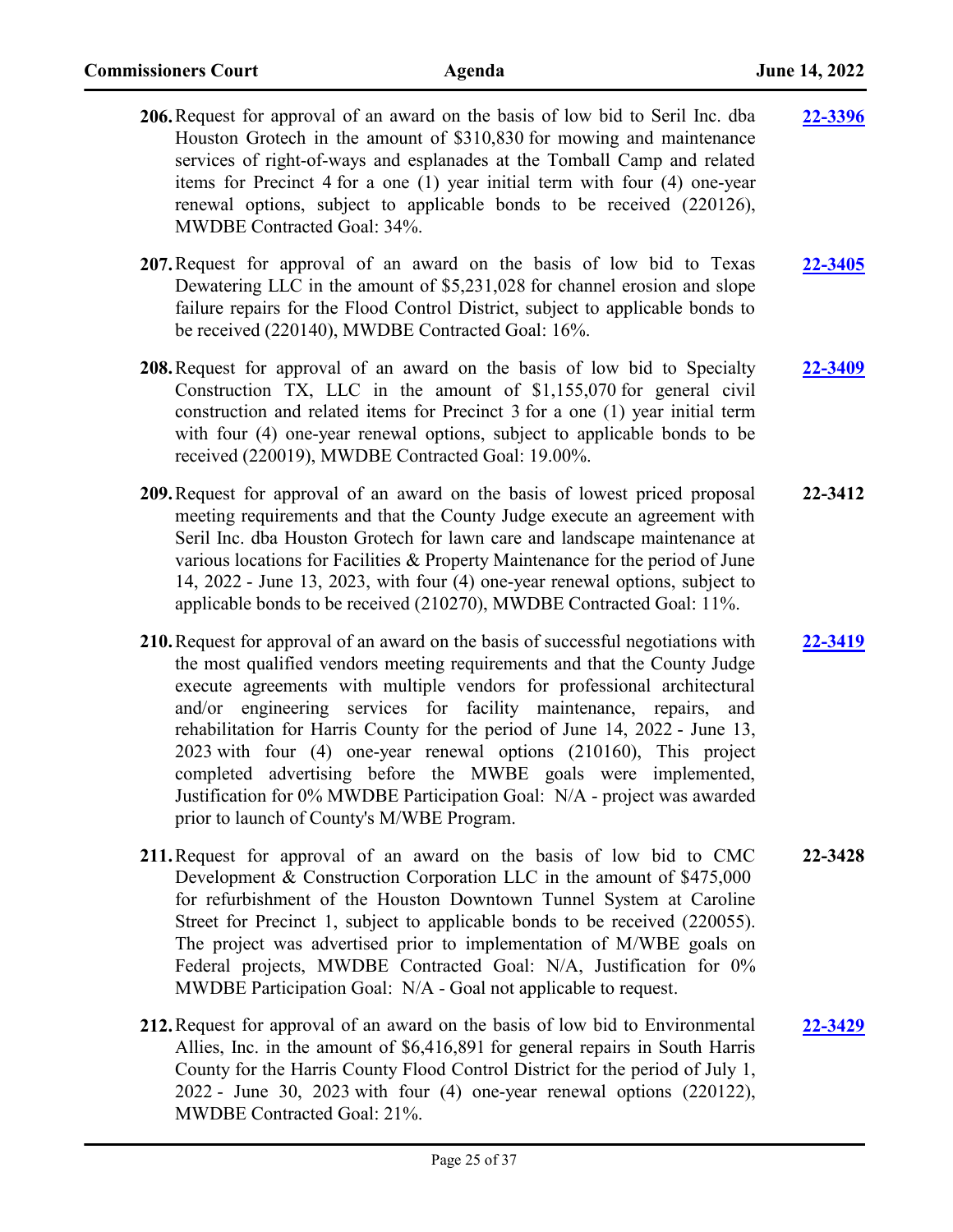- **213.**Request for approval of an award on the basis of successful negotiations with the highest overall evaluation and that the County Judge execute the agreement with Freese and Nichols, Inc. in the amount of \$100,000 for professional engineering and related consulting services for the Letter of Map Revision Review Program for the Flood Control District (210349), The project was advertised prior to implementation of M/WBE goals on Federal projects. MWDBE Contracted Goal: N/A. **[22-3430](http://harriscountytx.legistar.com/gateway.aspx?m=l&id=/matter.aspx?key=13970)**
- **214.**Request for approval of an award on the basis of best proposal meeting requirements to The Gonzalez Group LP in the amount of \$4,370,314 for the construction price for relocation of Harris County Commissioners Court from Level 9 to Level 1 of the Administration Building, subject to applicable bond(s) to be received for the construction price (220057), MWDBE Contracted Goal: 14%. **[22-3464](http://harriscountytx.legistar.com/gateway.aspx?m=l&id=/matter.aspx?key=14004)**
- **215.**Request for approval of an award on the basis of best proposal meeting requirements and that the County Judge execute an agreement with AllPaid, Inc., dba GovPayNet for online bail bond payment services for the Harris County Sheriff's Office for the period of June 14, 2022 - June 13, 2023 with four (4) one-year renewal options (210101), MWDBE Contracted Goal: 0%, Justification for 0% MWDBE Participation Goal: 0% - Specialized, Technical, or Unique in Nature. **[22-3467](http://harriscountytx.legistar.com/gateway.aspx?m=l&id=/matter.aspx?key=14007)**
- **216.**Request for approval of an award on the basis of best proposal meeting requirements and that the County Judge execute an agreement with First Data Merchant Services LLC dba Express Merchant Processing Solutions for payment processing services and payment technology solutions for the Toll Road Authority for the period of June 14, 2022 - June 13, 2023 with four (4) one-year renewal options, subject to applicable bond(s) to be received (210111), MWDBE Contracted Goal: 0%, Justification for 0% MWDBE Participation Goal: 0% - Specialized, Technical, or Unique in Nature. **22-3482**
- **217.**Request for approval of an award on the basis of low bid to Agilent Technologies Canada Inc. in the amount of \$68,778 for gas chromatograph mass spectrometers for the Institute of Forensic Sciences (JAG funded) for the period of June 14, 2022 - May 31, 2023 with four (4) one-year renewal options (220103), MWDBE Contracted Goal: N/A, Justification for 0% MWDBE Participation Goal: 0% - Drop Shipped. **[22-3483](http://harriscountytx.legistar.com/gateway.aspx?m=l&id=/matter.aspx?key=14023)**
- **218.**Request for approval of an award on the basis of only bid to Coburn Supply Company, INC. in the amount of \$330,085 for high density polyethylene pipe and related items for Precinct 3 for a One (1) year initial term, with four (4) one-year renewal options, subject to applicable bonds to be received (220177), MWDBE Contracted Goal: 0%, Justification for 0% MWDBE Participation Goal: 0% - Specialized, Technical, or Unique in Nature. **[22-3675](http://harriscountytx.legistar.com/gateway.aspx?m=l&id=/matter.aspx?key=14215)**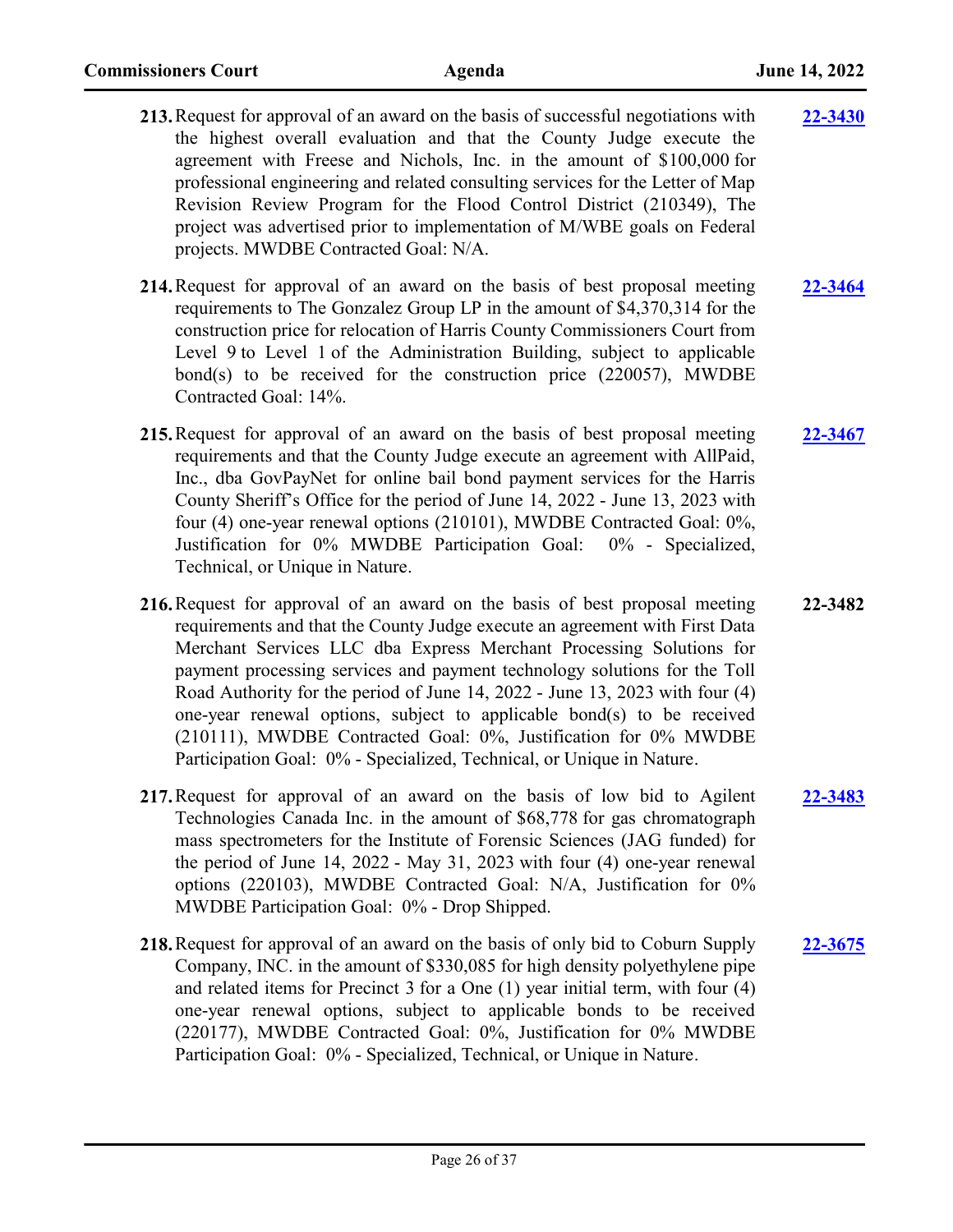| 219. Request for approval of a Choice Partners, a division of Harris County<br>Department of Education Cooperative Program award on the basis of low<br>quote to Lee Construction and Maintenance Company, dba LMC Corporation<br>in the amount of \$231,550 for heating, ventilation and air conditioning<br>(HVAC) repair, removal and replacement at the J. D. Walker Community<br>Center in Precinct 2, subject to applicable bond(s) to be received, MWDBE<br>Contracted Goal: 0% - Non-Divisible. | 22-3452        |
|---------------------------------------------------------------------------------------------------------------------------------------------------------------------------------------------------------------------------------------------------------------------------------------------------------------------------------------------------------------------------------------------------------------------------------------------------------------------------------------------------------|----------------|
| 220. Request for approval of The Interlocal Purchasing System (TIPS) purchase<br>on the basis of only quote from Doggett Freightliner of South Texas, LLC in<br>the amount of \$617,550 for Jetter Trucks for Precinct 2, MWDBE Contracted<br>Goal: 0%, Justification for 0% MWDBE Participation Goal: 0% - Drop<br>Shipped.                                                                                                                                                                            | 22-3619        |
| 221. Request for approval of a Houston-Galveston Area Council (H-GAC)<br>Cooperative Purchasing Program purchase on the basis of low quote from<br>Houston Freightliner, Inc. in the amount of \$453,981 for a sewer cleaner<br>truck for Precinct 2, MWDBE Contracted Goal: 0%, Justification for 0%<br>MWDBE Participation Goal: 0% - Drop Shipped.                                                                                                                                                   | <u>22-3625</u> |
| 222. Request for approval of a purchase through the Sourcewell Cooperative<br>Purchasing Program on the basis of low quote to Lansdowne Moody Co.,<br>L.P. for a compact track loader for Precinct 2 in the amount of \$60,713,<br>MWDBE Contracted Goal: 0%, Justification for 0% MWDBE Participation<br>Goal: 0% - Drop Shipped.                                                                                                                                                                      | 22-3620        |
| 223. Request for approval to remove inventory items listed on Auditor's Form<br>3351 for the Fire Marshal's Office and Public Health Services.                                                                                                                                                                                                                                                                                                                                                          | 22-3393        |
| 224. Request for approval to transfer items, advertisement, sale, disposal of items<br>of no value and release of titles and/or documentation for the period of May<br>4, 2022 - May 18, 2022.                                                                                                                                                                                                                                                                                                          | 22-3394        |
| 225. Request for approval of an extension to Staples Contract & Commercial LLC<br>for office supplies and related items for Harris County for the extended term<br>of July 1, 2022 - October 31, 2022, or until a new contract is in place with no<br>increase in pricing (170039), MWDBE Contracted Goal: N/A, Justification<br>for 0% MWDBE Participation Goal: N/A - project was awarded prior to<br>launch of County's M/WBE Program.                                                               | 22-3411        |
| 226. Request for approval of additional funds in the amount of \$64,750 to<br>Novacoast Inc. for identity management consulting services for Harris<br>County Universal Services - Technology for the period of November 10,<br>2021 - November 9, 2022 (200047). MWDBE Contracted Goal: N/A,<br>Justification for 0% MWDBE Participation Goal: N/A - project was awarded                                                                                                                               | 22-3416        |

prior to launch of County's M/WBE Program.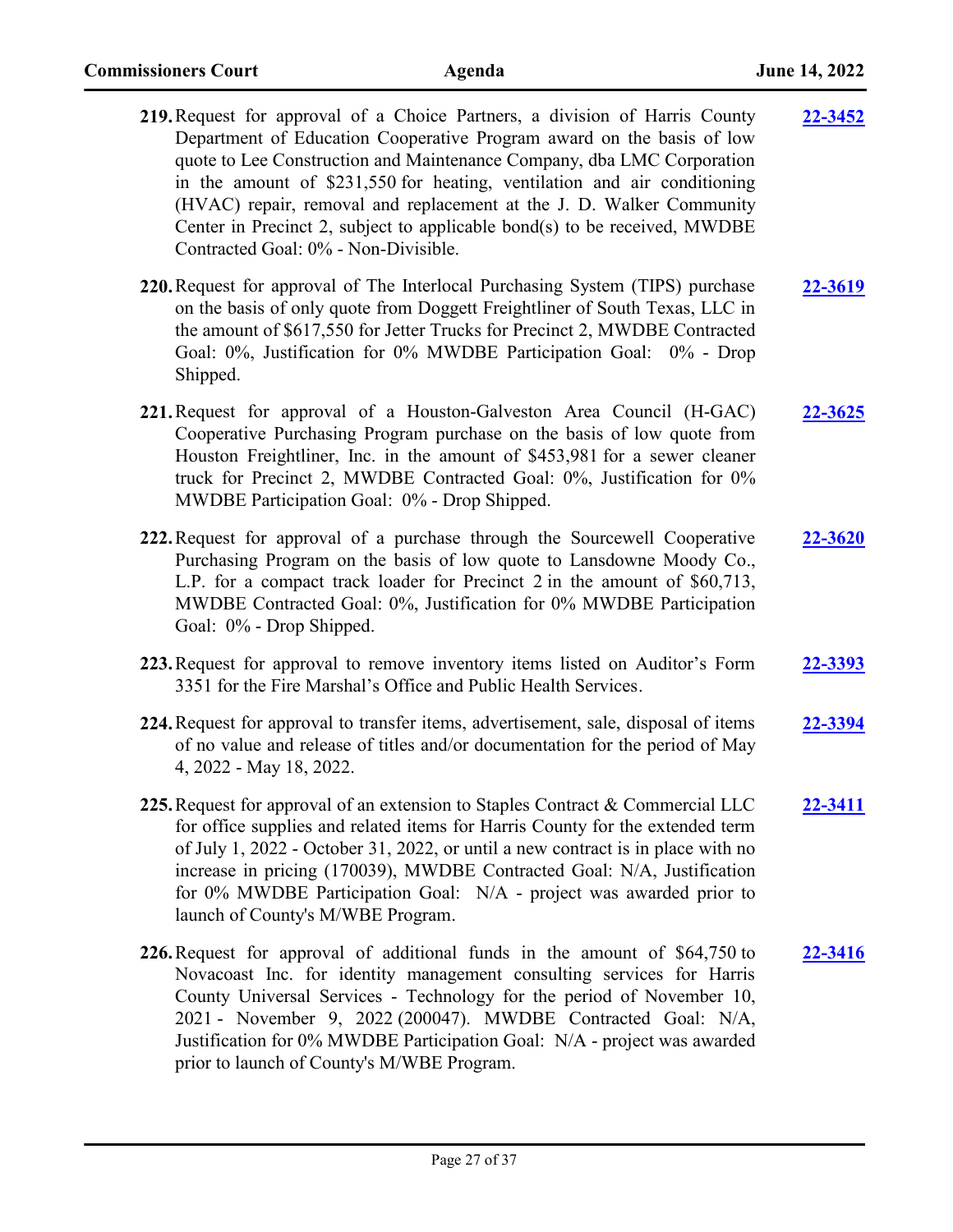| 227. Request for approval of a project scheduled for advertisement and consent for<br>Request for Proposal for event planning management services for Harris<br>County (220174), MWDBE Contracted Goal: N/A, Justification for 0%<br>MWDBE Participation Goal: N/A - Goal not applicable to request.                                                                                                                                                                                                                                  | 22-3417        |
|---------------------------------------------------------------------------------------------------------------------------------------------------------------------------------------------------------------------------------------------------------------------------------------------------------------------------------------------------------------------------------------------------------------------------------------------------------------------------------------------------------------------------------------|----------------|
| 228. Request for approval of a project scheduled for advertisement and consent for<br>Request for Proposal for dental services for the Juvenile Probation<br>Department (220210).                                                                                                                                                                                                                                                                                                                                                     | <b>22-3457</b> |
| 229. Request for approval of a project scheduled for advertisement for<br>construction manager at risk for the New Sheriff's Office Complex located at<br>5910 Navigation Boulevard for the Office of the County Engineer (220168).                                                                                                                                                                                                                                                                                                   | 22-3491        |
| 230. Request that the County Judge execute an amendment to an agreement with<br>GovernmentJobs.com, Inc. dba NEOGOV in the additional amount of<br>\$38,058 for licensing and training for the Toll Road Authority for an<br>electronic recruitment system for Harris County for the period of December<br>1, 2021 - November 30, 2022 (190118), MWDBE Contracted Goal: N/A,<br>Justification for 0% MWDBE Participation Goal: N/A - project was awarded<br>prior to launch of County's M/WBE Program.                                | 22-3459        |
| 231. Request that the County Judge execute an amendment to a personal services<br>exemption agreement with Dr. Melissa Blessing to provide payment of 90%<br>of the contractor's fee following completion of an autopsy for medical<br>examiner services for the Institute of Forensic Sciences for the period of<br>November 30, 2021 - November 29, 2022, with no increase in the total<br>contract amount, MWDBE Contracted Goal: N/A - Personal Services<br>Agreement.                                                            | 22-3431        |
| 232. Request that the County Judge execute an amendment to a personal services<br>exemption agreement with LBT Forensic Consulting, L.L.C. to extend the<br>time for providing autopsy reports and provide for payment of 90% of the<br>contactor's fee following completion of an autopsy for medical examiner<br>services for the Institute of Forensic Sciences with no increase in the total<br>contract amount, MWDBE Contracted Goal: N/A, Justification for 0%<br>MWDBE Participation Goal: N/A - Personal Services Agreement. | 22-3458        |
| 233. Request that the County Judge execute an amendment to a personal services<br>exemption agreement with Transatlantic Technology Transfers LLC in the<br>additional amount of \$50,500 for consulting and advisory services for<br>Precinct 2 for the term of August 5, 2021 - August 4, 2022, MWDBE<br>Contracted Goal: N/A Justification for 0% MWDBE Participation Goal: N/A<br>- project was awarded prior to launch of County's M/WBE Program.                                                                                | 22-3471        |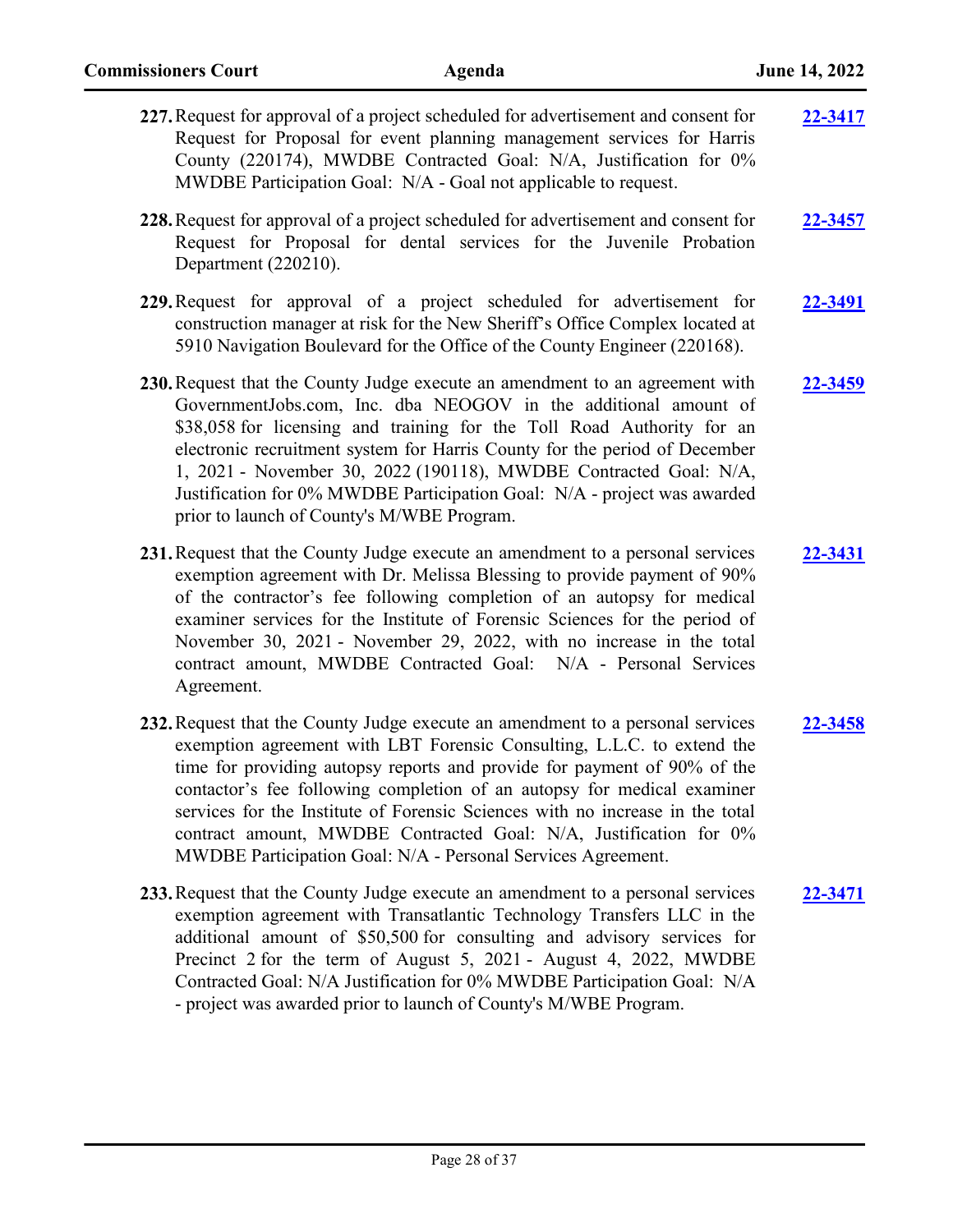- **234.**Request for approval of a personal services exemption from the competitive bid requirements and that the County Judge execute an agreement with National Center for State Courts in the amount of \$399,533 for evaluation of caseflow management practices of the County Courts for the Office of Management and Budget for the period of June 14, 2022 - July 13, 2023, Justification for 0% MWDBE Participation Goal: 0% - Specialized, Technical, or Unique in Nature. **[22-3434](http://harriscountytx.legistar.com/gateway.aspx?m=l&id=/matter.aspx?key=13974)**
- **235.**Request for approval of a sole source exemption from the competitive bid requirements with Automated Logic Contracting Services, Inc. in the amount of \$500,000 for equipment, repair parts, service and warranty for building automation systems manufactured by Automated Logic Contracting Services, Inc. for the period of June 14, 2022 - February 28, 2023, MWDBE Contracted Goal: N/A, Justification for 0% MWDBE Participation Goal: Exempt - Sole Source. **[22-3456](http://harriscountytx.legistar.com/gateway.aspx?m=l&id=/matter.aspx?key=13996)**

### **County Judge**

**236.**Request to direct the Commissioners Court's Analyst's Office to work with the Justice Administration Department, the Harris County Juvenile Probation Department, and any other government or research entities as may be appropriate, to evaluate and draft a report to Commissioners Court on the frequency, location, and causes of youth gun violence in Harris County from 2015 to the present, as well as the most effective, evidence-based policy solutions to address and prevent youth gun violence and deaths of children due to gun violence in Harris County in the future. **[22-3669](http://harriscountytx.legistar.com/gateway.aspx?m=l&id=/matter.aspx?key=14209)**

### **Commissioner, Precinct 1**

- **237.**Request for an update from the Justice Administration Department regarding the items that Commissioners Court passed in June 2020 to improve community safety by implementing reforms to create a more effective, fair and equitable criminal legal system. **[22-3612](http://harriscountytx.legistar.com/gateway.aspx?m=l&id=/matter.aspx?key=14152)**
- **238.**Request to allow the METRO Board Chair to present METRO's Disparity Study before Commissioners Court including the participation of Executive METRO staff and a consultant. **[22-3614](http://harriscountytx.legistar.com/gateway.aspx?m=l&id=/matter.aspx?key=14154)**
- **239.**Request for the County Judge to execute an Affiliation Agreement between the University of Houston and Harris County Precinct One for social work and human services educational experiences for students enrolled in programs of the Graduate College of Social Work at the University. **[22-3613](http://harriscountytx.legistar.com/gateway.aspx?m=l&id=/matter.aspx?key=14153)**
- **240.**Request for approval of reimbursement in the amount of \$1,227 for the George Floyd statue unveiling event. **[22-3623](http://harriscountytx.legistar.com/gateway.aspx?m=l&id=/matter.aspx?key=14163)**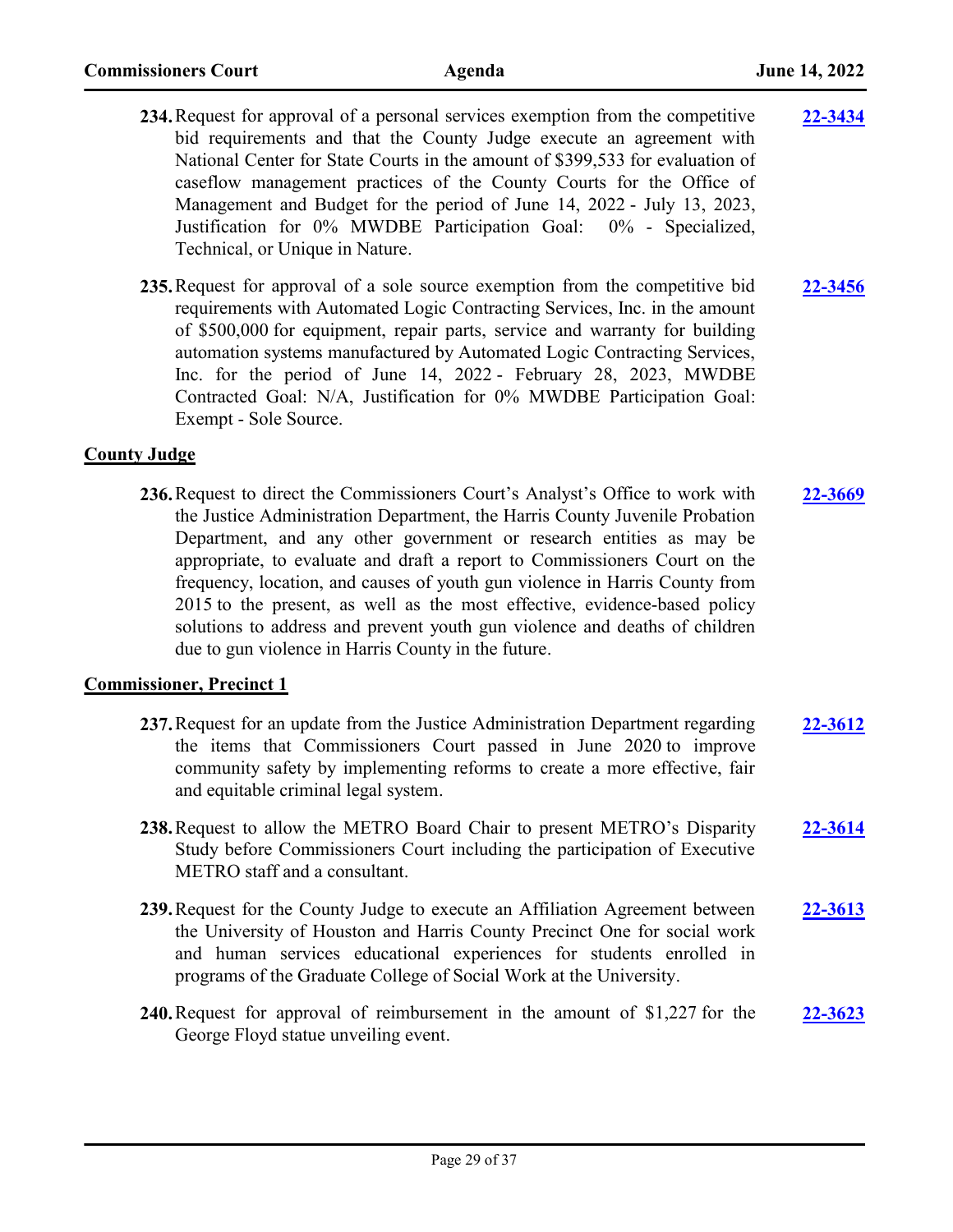### **Commissioner, Precinct 2**

**241.**Request for a presentation by Port Houston on the current state of the Port and the \$1 billion expansion of the ship channel, "Project 11." **[22-3617](http://harriscountytx.legistar.com/gateway.aspx?m=l&id=/matter.aspx?key=14157) 242.**Request to review and approve the 2021 Annual Report of the Harris County Hispanic Cultural Heritage Commission (HCHCHC). **[22-3586](http://harriscountytx.legistar.com/gateway.aspx?m=l&id=/matter.aspx?key=14126) 243.**Request for approval for a local artist to donate time and materials to repair artwork at Veterans Memorial Park. **[22-3618](http://harriscountytx.legistar.com/gateway.aspx?m=l&id=/matter.aspx?key=14158)**

### **Commissioner, Precinct 3**

- **244.**Request for approval to accept an affidavit and petition submitted by the residents of White Oak Bend Subdivision requesting the posting of "No Overnight Parking of Commercial Motor Vehicles" signs in compliance with the required regulations. **[22-3500](http://harriscountytx.legistar.com/gateway.aspx?m=l&id=/matter.aspx?key=14040)**
- **245.**Request that the County Judge execute an Adopt a County Road agreement with Timberwood Middle School P.A.W.S. Club for cleanup along the roadsides of Atascocita Road beginning at Timber Forest Drive and ending at Kings Park Way/Atasca Oaks Drive for the term of May 1, 2022 through April 30, 2024. **[22-3501](http://harriscountytx.legistar.com/gateway.aspx?m=l&id=/matter.aspx?key=14041)**
- **246.**Request that the County Judge execute an agreement with The Mercer Society aka Friends of Mercer Botanic Gardens to assist Mercer Botanic Gardens in its mission by organizing and implementing activities that encourage membership support, expand community awareness and to raise funds in support of Mercer Botanic Gardens. **[22-3509](http://harriscountytx.legistar.com/gateway.aspx?m=l&id=/matter.aspx?key=14049)**
- **247.**Request that the County Judge execute an Adopt a County Road agreement with Blue Scorpion Property Preservation Management Group LLC for cleanup along the roadsides of Kuykendahl Road beginning at FM 2920 and ending at Rhodes Road for the term of August 1, 2022 through July 31, 2024. **[22-3517](http://harriscountytx.legistar.com/gateway.aspx?m=l&id=/matter.aspx?key=14057)**
- **248.**Request for approval to accept from Kathy Peterson the donation of a handmade double bench and center table with an estimated value of \$300 to be utilized at Mercer Botanic Gardens. **[22-3503](http://harriscountytx.legistar.com/gateway.aspx?m=l&id=/matter.aspx?key=14043)**
- **249.**Request for approval to accept from Vickie Snyder the donation of a collection of garden and horticultural books, with an estimated value of \$130, to be utilized at Mercer Botanic Gardens. **[22-3577](http://harriscountytx.legistar.com/gateway.aspx?m=l&id=/matter.aspx?key=14117)**

# **Commissioner, Precinct 4**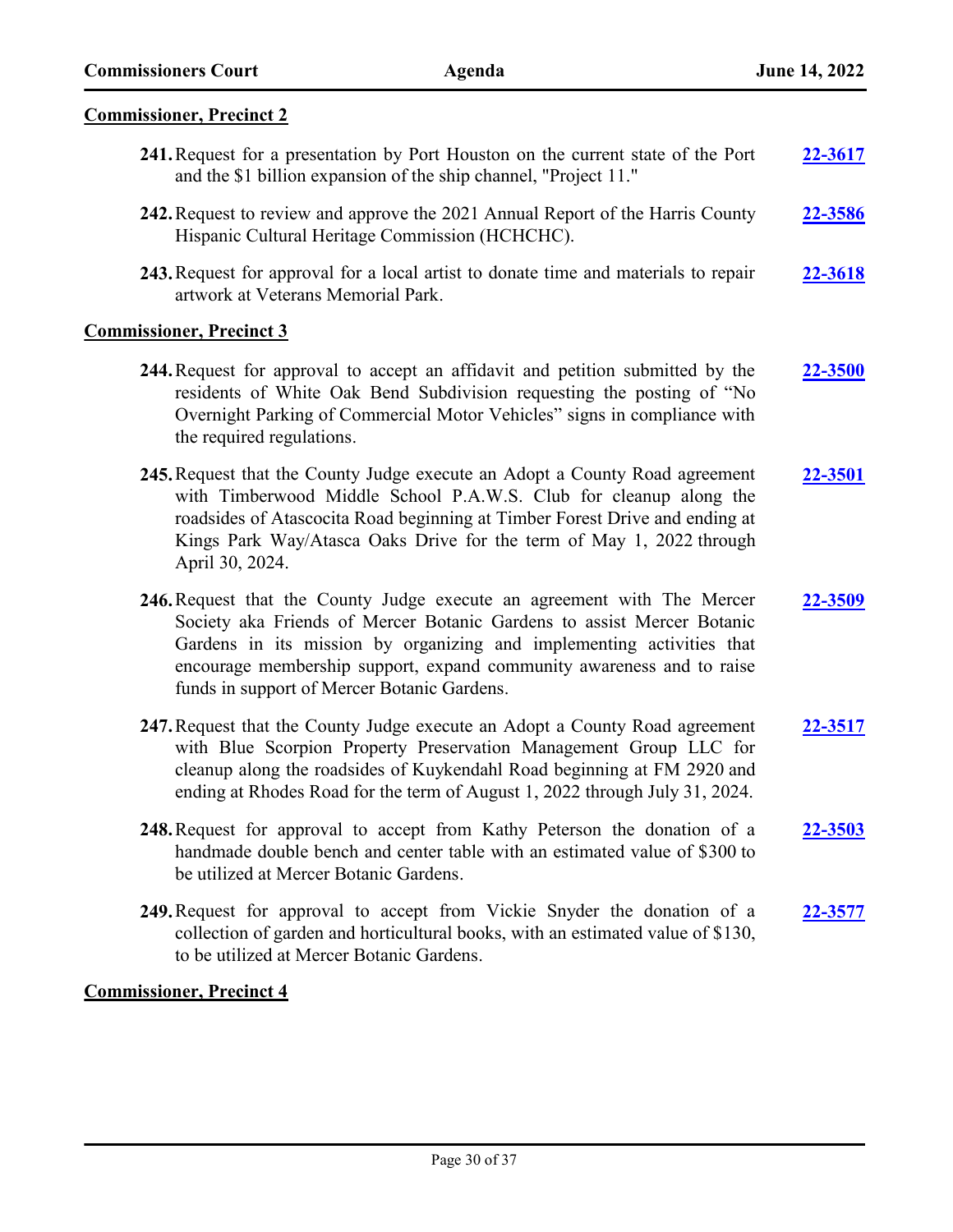### **Miscellaneous**

**250.**Request by the Harris County Sports & Convention Corporation (HCSCC) that the Court authorize the Office of Management and Budget to reimburse HCSCC \$3,661,752.17 for renewal of Property Insurance policies for Harris County owned facilities in NRG Park for the period of April 1, 2022 - March 31, 2023. **[22-3498](http://harriscountytx.legistar.com/gateway.aspx?m=l&id=/matter.aspx?key=14038)**

# **Public Hearings**

**251.**Request by the Office of the County Engineer for approval of a street name change and correction of Hazel Grove Drive to Grand Royal Pines Way, Precinct 3. **[22-3582](http://harriscountytx.legistar.com/gateway.aspx?m=l&id=/matter.aspx?key=14122)**

### **Transmittals**

| 252. Transmittal by the Office of Management and Budget of investment<br>transactions and maturities for the period of May 12-25, 2022.                                                                                                                          | 22-3496        |
|------------------------------------------------------------------------------------------------------------------------------------------------------------------------------------------------------------------------------------------------------------------|----------------|
| 253. Transmittal by the Office of the County Engineer of a substantial completion<br>certificate with Frost Construction Company, Inc., for the Administration<br>Building 7th Floor Remodel for Tax Office, UPIN 20035MF1ES01, Precinct<br>1.                   | 22-3560        |
| 254. Transmittal by the Office of the County Engineer of a substantial completion<br>certificate with Liteco Electric, Inc., for the Katy Park Light Pole<br>Replacement, UPIN 22103MF2CA01, Precinct 4.                                                         | <u>22-3572</u> |
| 255. Transmittal by the Office of the County Engineer of Notices of Road and<br>Bridge Log Changes to be Reflected in the Harris County Road Log.                                                                                                                | 22-3535        |
| 256. Transmittal by the Sheriff's Office of notification of the contract extension<br>with Keep Enriching Youth Success (KEYS) of Houston to continue<br>providing peer recovery support and training for incarcerated individuals in<br>the Harris County Jail. | 22-3466        |
| 257. Transmittal by the County Clerk of the annual financial report for Harris<br>County Emergency Services District No. 16 for the year ending December<br>31, 2021.                                                                                            | <u>22-3399</u> |
| 258. Transmittal by the County Clerk of the minutes for the May 10, 2022 regular<br>meeting of the Harris County Commissioners Court.                                                                                                                            | 22-3446        |
| 259. Transmittal by the County Clerk of the minutes for the May 16, 2022 special<br>meeting of the Harris County Commissioners Court.                                                                                                                            | 22-3447        |
| 260. Transmittal by the County Clerk of an application for extension for filing the<br>2021 District Audit Report for Harris County Emergency Services District<br>No. 3 due by June 1, 2022.                                                                    | 22-3607        |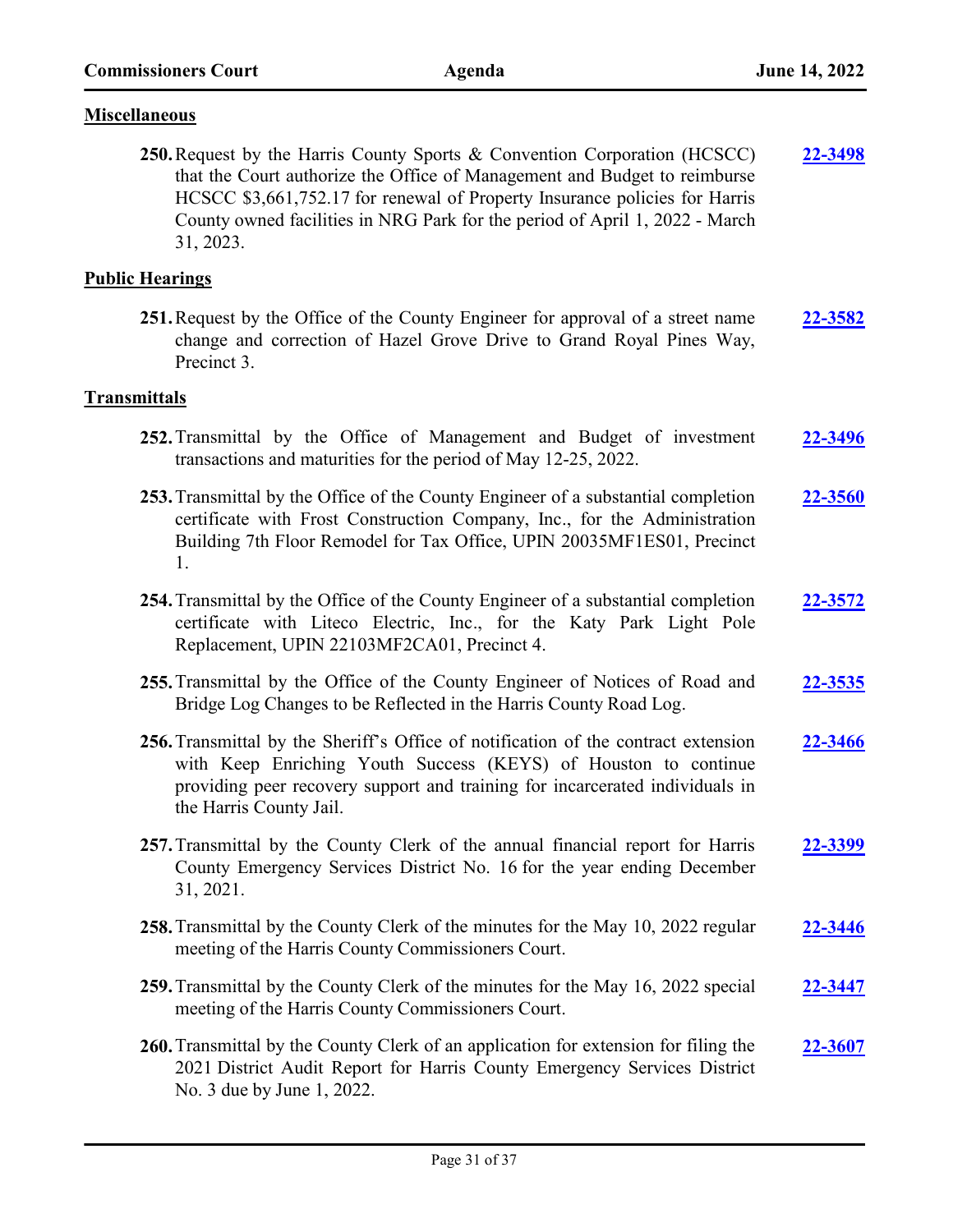| <b>Commissioners Court</b><br>Agenda                                                                                                                                                                                                                           | June 14, 2022 |
|----------------------------------------------------------------------------------------------------------------------------------------------------------------------------------------------------------------------------------------------------------------|---------------|
| 261. Transmittal by the County Clerk of an application for extension for filing the<br>2021 District Audit Report for Harris County Emergency Services District<br>No. 21 due by June 1, 2022.                                                                 | 22-3608       |
| 262. Transmittal by the County Clerk of an application for extension for filing the<br>2021 District Audit Report for Harris County Emergency Services District<br>No. 25 due by June 1, 2022.                                                                 | 22-3609       |
| 263. Transmittal by the Office of the Purchasing Agent of a project scheduled for<br>advertisement for drainage improvements in the Cimarron Subdivision<br>Sections 2, 3, 4 and 5 for Harris County Precinct 4 (220201).                                      | 22-3357       |
| 264. Transmittal by the Office of the Purchasing Agent of a project scheduled for<br>advertisement for concrete paving and related improvements at various<br>locations for Precinct 4 (220197).                                                               | 22-3358       |
| 265. Transmittal by the Office of the Purchasing Agent of a project scheduled for<br>advertisement for drainage improvements for the Beaumont Place<br>Subdivision for Precinct 2 (220199).                                                                    | 22-3404       |
| 266. Transmittal by the Office of the Purchasing Agent of a project scheduled for<br>advertisement for weir and erosion repairs along P130-02-00 (Williams<br>Gully) for the Flood Control District (220192).                                                  | 22-3407       |
| 267. Transmittal by the Office of the Purchasing Agent of a project scheduled for<br>advertisement for storm sewer outfall repairs throughout various locations for<br>the Flood Control District (220191).                                                    | 22-3408       |
| 268. Transmittal by the Office of the Purchasing Agent of a project scheduled for<br>advertisement for electric automobiles, trucks, and vans for Harris County<br>(220207).                                                                                   | 22-3413       |
| 269. Transmittal by the Office of the Purchasing Agent of a project scheduled for<br>advertisement for underwater remote operated vehicle for the Sheriff's Office<br>(220203).                                                                                | 22-3425       |
| 270. Transmittal by the Office of the Purchasing Agent of a project scheduled for<br>advertisement for bomb range enhancements at the Sheriff's Office located<br>on 2316 Atascocita Road, Humble, TX 77396 for the Office of the County<br>Engineer (220214). | 22-3453       |
| 271. Transmittal by the Office of the Purchasing Agent of a project scheduled for<br>advertisement for rehabilitation of various streets in the Channelview area for<br>the BetterStreets2Neighborhoods Community Program for Precinct 2<br>(220219).          | 22-3473       |
| 272. Transmittal by the Office of the Purchasing Agent of a project scheduled for<br>advertisement for construction of sidewalks and related items at various<br>locations for Precinct 4 (220213).                                                            | 22-3475       |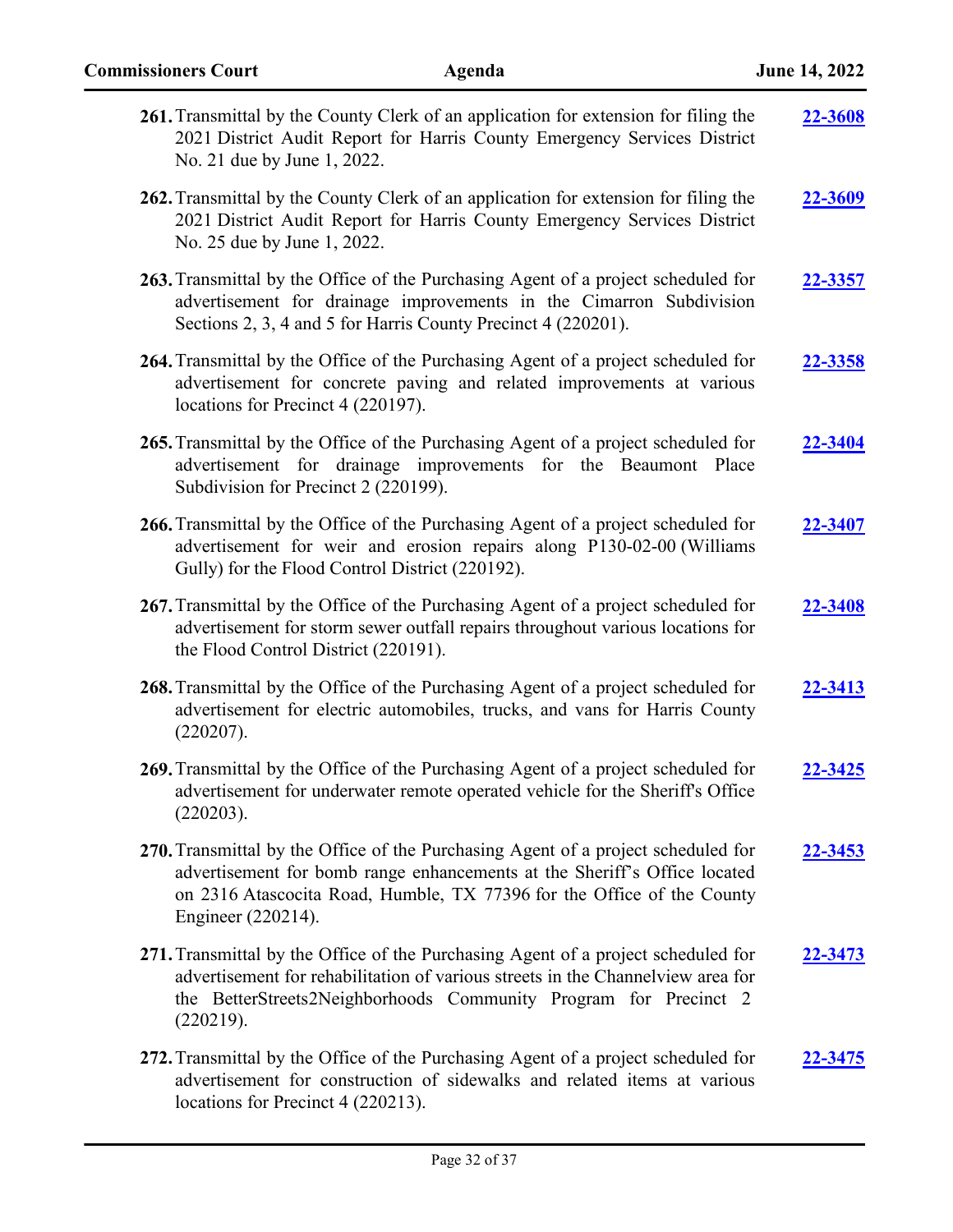**273.**Transmittal by the Office of the Purchasing Agent of bids and proposals for advertised jobs that were opened June 6 and 13, 2022. **[22-3392](http://harriscountytx.legistar.com/gateway.aspx?m=l&id=/matter.aspx?key=13932)**

# **Executive Session**

*The Commissioners Court may go into executive session, if necessary, pursuant to chapter 551 of the Texas Government Code, for one or more of the following reasons: (1) consultation with the County Attorney to seek or receive legal advice or consultation regarding pending or contemplated litigation; (2) discussion about the value or transfer of real property; (3) discussion about a prospective gift or donation; (4) consideration of specific personnel matters; (5) discussion about security personnel or devices; or (6) discussion of certain economic development matters. The Commissioners Court may announce that it will go into executive session on any item listed on this agenda if the subject matter is permitted for a closed session by provisions of chapter 551 of the Texas Government Code .*

- **274.**Request by the County Judge for an Executive Session for approval of the appointment of LaKenya Wilson to the Harris County Ship Channel Security District Board of Directors for a two-year term ending June 14, 2024. **[22-3670](http://harriscountytx.legistar.com/gateway.aspx?m=l&id=/matter.aspx?key=14210)**
- **275.**Request by the Commissioner of Precinct 2 for an Executive Session for approval of the appointment of Ms. Natali Hurtado to the Board of the Harris Center for Mental Health and IDD effective immediately for a term ending June 13, 2024. **[22-3683](http://harriscountytx.legistar.com/gateway.aspx?m=l&id=/matter.aspx?key=14223)**
- **276.**Request by the Commissioner of Precinct 2 for an Executive Session for approval of the appointment of Ms. Rosalinda Ramirez Benito to the Board of the Harris County Women's Commission effective immediately for a term ending June 13, 2024. **[22-3684](http://harriscountytx.legistar.com/gateway.aspx?m=l&id=/matter.aspx?key=14224)**
- **277.**Request by the Commissioner of Precinct 3 for an Executive Session for approval of the appointment of Marlisa Briggs to the Harris County Women's Commission for a term from June 14, 2022 until June 13, 2025. **[22-3561](http://harriscountytx.legistar.com/gateway.aspx?m=l&id=/matter.aspx?key=14101)**
- **278.**Request by the County Attorney for an Executive Session pursuant to §551.071, Government Code, for approval of an Agreement between Harris County and Allen Boone Humphries Robinson LLP for assistance with strategic direction, planning and implementation associated with contract consultation and related TIRZ matters within Harris County and any other related matters as determined by the County Attorney. **[22-3578](http://harriscountytx.legistar.com/gateway.aspx?m=l&id=/matter.aspx?key=14118)**

# **Emergency/Supplemental items**

*Notice is hereby given that, prior to the adjournment of the regular meeting of Commissioners Court, the Court may consider the following emergency or urgent public necessity and/or supplemental agenda items:* 

*Supplemental items may be published up to 72 hours before a meeting of Harris County Commissioners Court .* 

*Emergency or urgent public necessity items may be published up to one (1) hour before a meeting of Harris County Commissioners Court.*

**279.**Request by the Office of County Administration for an Executive Session for discussion and possible appointment of At-Large seats 6, 7, 8 and 9 to the Women's Commission. **[22-3710](http://harriscountytx.legistar.com/gateway.aspx?m=l&id=/matter.aspx?key=14250)**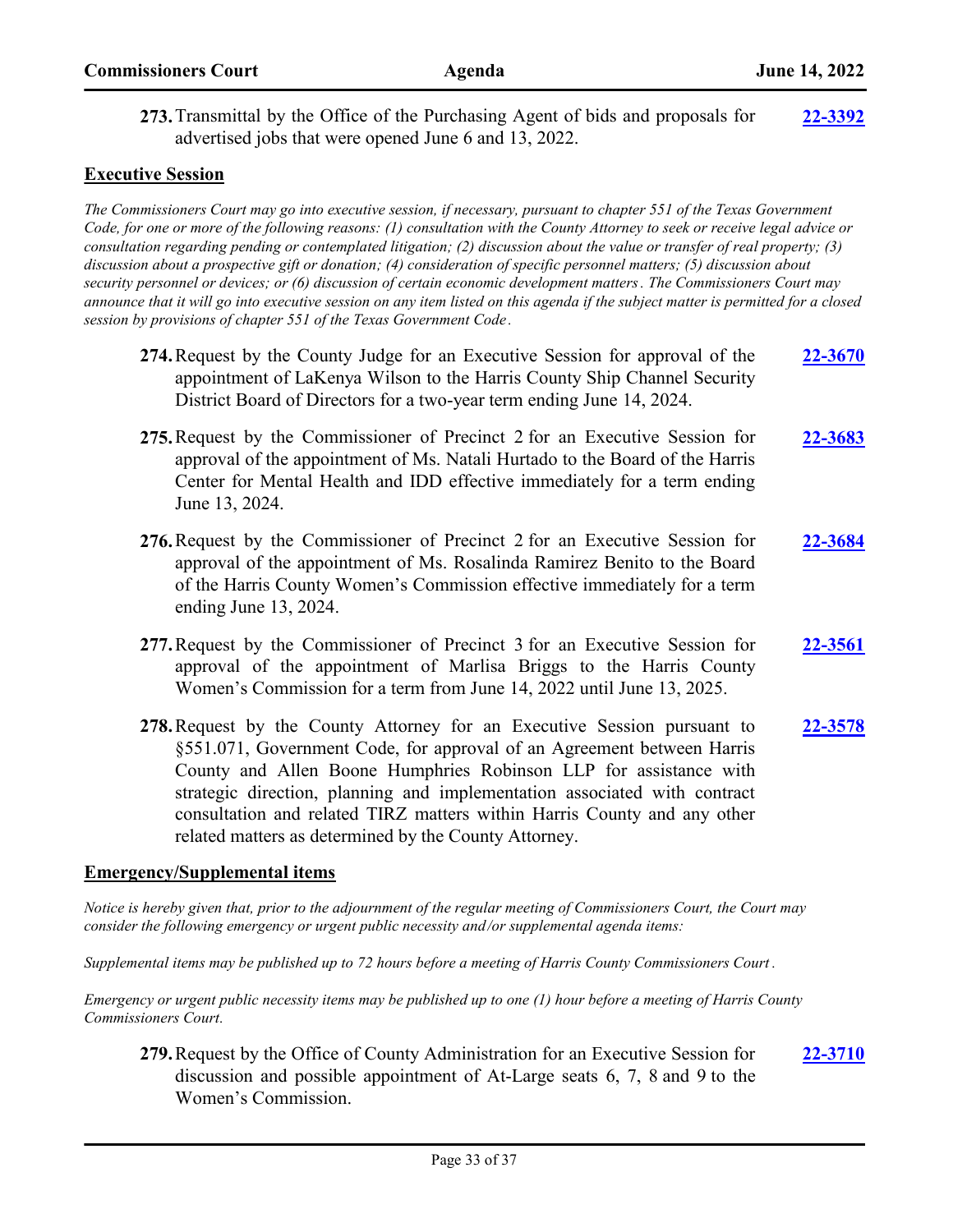| 280. Request by the Office of County Administration for an Executive Session for<br>approval of the appointments of Kwentoria Williams, a nominee from the<br>County Judge's Office, for a two-year term ending January 1, 2024 and Dr.<br>Felicia Harris, a nominee from the Commissioner of Precinct 1, for a<br>three-year term ending January 1, 2025 to the Harris County Women's<br>Commission. | 22-3714        |
|-------------------------------------------------------------------------------------------------------------------------------------------------------------------------------------------------------------------------------------------------------------------------------------------------------------------------------------------------------------------------------------------------------|----------------|
| 281. Transmittal by the Office of Management and Budget of Toll Road First Lien<br>Revenue Refunding Bonds, Series 2022A bond pricing result.                                                                                                                                                                                                                                                         | <u>22-3717</u> |
| 282. Request by the Flood Control District for approval to submit an application<br>to the Federal Emergency Management Agency for grant funds in the amount<br>of \$9,950,000, with a required cash match of \$3,317,000, for the Blue Bell<br>Detention Basin Improvements (P118-09-00) Program.                                                                                                    | 22-3721        |
| 283. Request by the Flood Control District for approval to submit an application<br>to the Federal Emergency Management Agency for grant funds in the amount<br>of \$9,950,000, with a required cash match of \$3,317,000, for the Meyergrove<br>Stormwater Detention Basin (D500-11-00-E001) Program.                                                                                                | 22-3722        |
| 284. Request by the Flood Control District for approval to submit an application<br>to the Federal Emergency Management Agency for grant funds in the amount<br>of \$9,950,000, with a required cash match of \$3,317,000, for the T.C. Jester<br>Stormwater Detention Basin (K500-23-00-E002) Program.                                                                                               | 22-3723        |
| 285. Request by the Flood Control District for approval to submit an application<br>to the Federal Emergency Management Agency for grant funds in the amount<br>of \$8,250,000, with a required cash match of \$2,750,000, for the Westador<br>Stormwater Detention Basin (K500-27-00-E001) Program.                                                                                                  | 22-3724        |
| 286. Request by Public Health Services for approval to host the inaugural<br>Violence Prevention Conference and Violence Prevention Awareness<br>Communications Campaign for costs totaling \$270,195.30 on August 30-31,<br>2022.                                                                                                                                                                    | 22-3706        |
| 287. Request by Community Services for approval of a Resolution of<br>No-Objection for the Willow Creek Manor Multi-family 4% Housing Tax<br>Credit Affordable Housing Project located on the southeast corner of<br>Hufsmith-Kohrville Road and Cossey Road, Houston, TX, 77070 in Precinct<br>3.                                                                                                    | 22-3705        |
| 288. Request by Community Services for approval to accept an amendment to an<br>agreement with the Child Care Council of Greater Houston, Inc. for<br>additional grant funds in the amount of \$253,166, with a required match of<br>\$76,114, for the FY 2021 Child Care Council-Rental Assistance Program.                                                                                          | 22-3712        |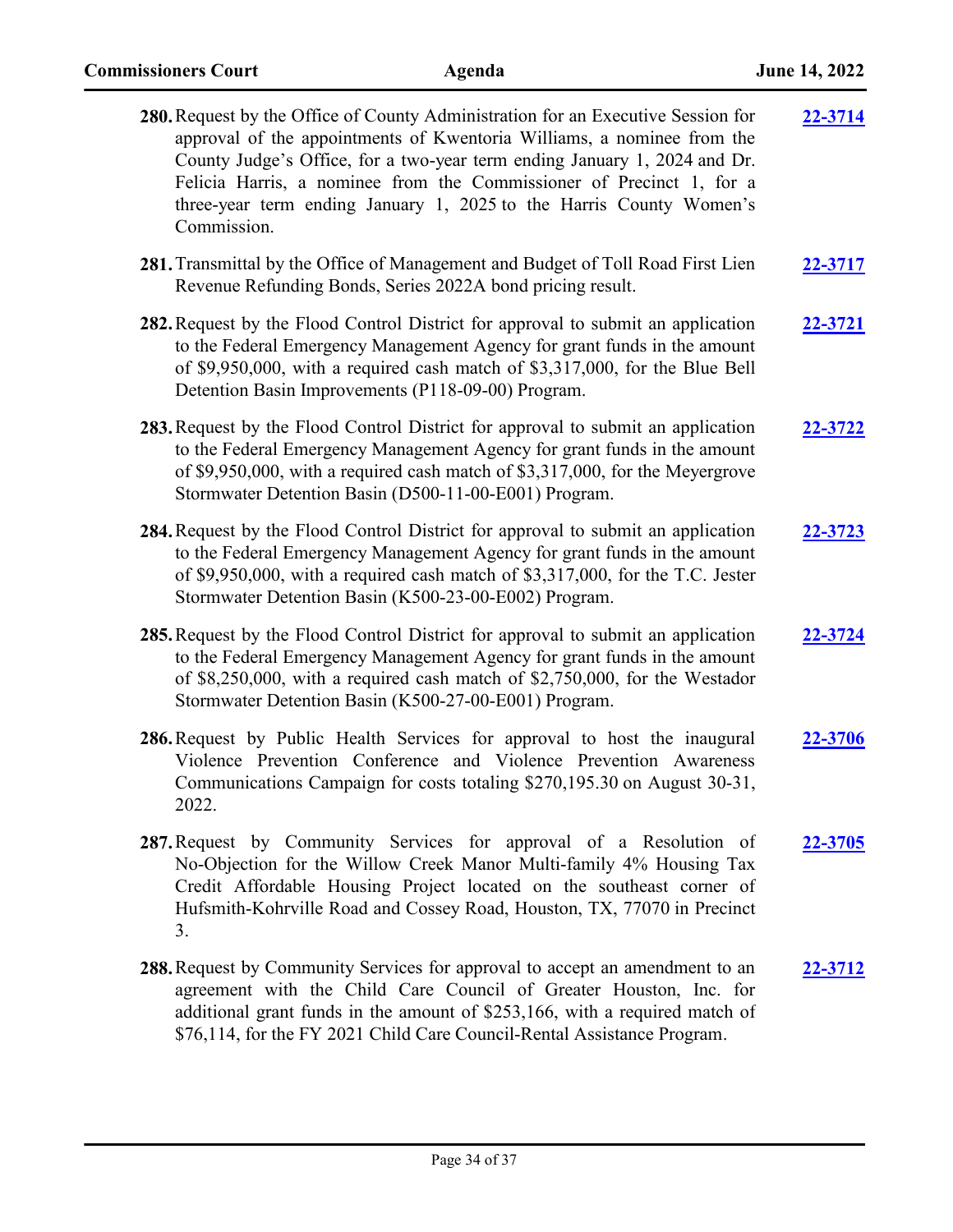| 289. Request by the Constable of Precinct 1 for approval of 3 deputy positions and<br>6 civilian screener technician positions for law enforcement and public safety<br>services at 9111 Eastex Freeway, Houston, TX 77093, with associated salary<br>and benefits, effective June 18, 2022.                                                                                                                                                                                                                                                                                                                      | 22-3719        |
|-------------------------------------------------------------------------------------------------------------------------------------------------------------------------------------------------------------------------------------------------------------------------------------------------------------------------------------------------------------------------------------------------------------------------------------------------------------------------------------------------------------------------------------------------------------------------------------------------------------------|----------------|
| 290. Request by the Sheriff for approval of an amendment to a lease agreement<br>between Harris County and Rhame Enterprises LLC to extend the term to<br>June 30, 2023.                                                                                                                                                                                                                                                                                                                                                                                                                                          | <b>22-3718</b> |
| 291. Request the District Clerk for approval to update the current list of charities<br>or programs for jurors who wish to donate their juror pay.                                                                                                                                                                                                                                                                                                                                                                                                                                                                | 22-3707        |
| 292. Request by the County Attorney for approval to issue a purchase order for<br>fifty (50) county cell phones. The equipment will be used by the employees<br>to perform their regular job responsibilities in a hybrid work environment.                                                                                                                                                                                                                                                                                                                                                                       | 22-3709        |
| 293. Request by the County Attorney for approval of a settlement agreement with<br>a Harris County Jail detainee regarding his lost property.                                                                                                                                                                                                                                                                                                                                                                                                                                                                     | 22-3725        |
| 294. Request by the County Attorney for approval of an order authorizing legal<br>action and litigation expenses in connection with various cases including<br>those in Justice of the Peace Courts, various County and District Courts,<br>Brazoria District Court and So. District TX-Houston.                                                                                                                                                                                                                                                                                                                  | 22-3726        |
| 295. Request by Harris County Court at Law Administrative and Presiding Judges<br>for an Executive Session for discussion and possible action concerning the<br>annual compensation of the Court Manager in accordance with Texas<br>Government Code Section 75.402(d).                                                                                                                                                                                                                                                                                                                                           | 22-3708        |
| 296. Request by the Office of the Purchasing Agent that the County Judge execute<br>a settlement agreement with ARES Security Corporation in the amount of<br>\$217,417 for situational awareness and collaboration solution for Harris<br>County for full compensation for services provided from August 27, 2021 -<br>June 30, 2022.                                                                                                                                                                                                                                                                            | 22-3716        |
| 297. Request by the Office of the Purchasing Agent for approval of an award on<br>the basis of best bids to American Materials, Inc. and Texas Materials Group,<br>Inc. dba Gulf Coast in the amount of \$428,250 based on estimated quantities<br>and fixed unit pricing for type "B" and type "D" hot-mix hot laid asphaltic<br>concrete material and related items for Precinct 3 for a one (1) year initial<br>term, with four (4) one-year renewal options (220176), MWDBE Contracted<br>Goal: 0%, Justification for 0% MWDBE Participation Goal:<br>$0\%$ -<br>Specialized, Technical, or Unique in Nature. | 22-3727        |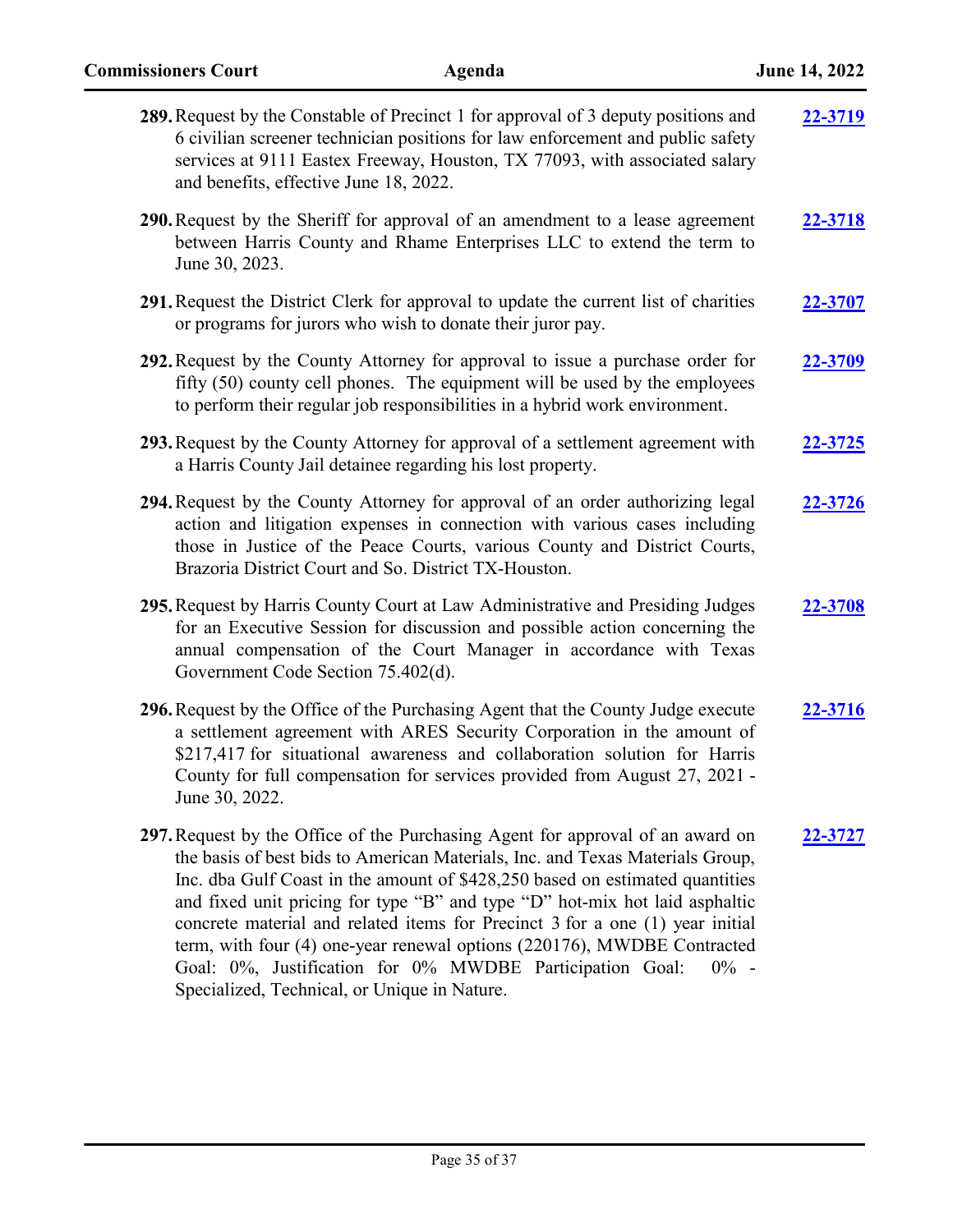| 298. Request by the Office of the Purchasing Agent for approval of funding for a | 22-3728 |
|----------------------------------------------------------------------------------|---------|
| GPO contract with Stryker Medical in the amount of \$167,262 for                 |         |
| miscellaneous medical supplies for the Sheriff's Office for the period of June   |         |
| 14, 2022 - February 28, 2023, in connection with a Premier Healthcare            |         |
| Alliance, L.P. Contract, MWDBE Contracted Goal: N/A - Goal not                   |         |
| applicable to request.                                                           |         |

**299.**Request by the Office of the Purchasing Agent for approval of funding for a GPO contract with The Claflin Company in the amount of \$104,016 for miscellaneous medical supplies for the Sheriff's Office for the period of June 14, 2022 - December 31, 2022, in connection with a Premier Healthcare Alliance, L.P. Contract, MWDBE Contracted Goal: N/A - Goal not applicable to request. **[22-3729](http://harriscountytx.legistar.com/gateway.aspx?m=l&id=/matter.aspx?key=14269)**

**300.**Request by the Office of the Purchasing Agent for approval of funding for a CPO contract with HillRom Company, Inc. in the amount of \$600,000 for miscellaneous medical supplies for the Harris County Sheriff's Office for the period of June 14, 2022 - February 28, 2023, in connection with a Premier Healthcare Alliance, L.P. Contract. MWDBE Contracted Goal: N/A, Justification for 0% MWDBE Participation Goal: N/A - Goal not applicable to request. **[22-3739](http://harriscountytx.legistar.com/gateway.aspx?m=l&id=/matter.aspx?key=14279)**

**301.**Request by the Office of the Purchasing Agent for approval of a personal services exemption from the competitive bid requirements and that the County Judge execute an amendment and an addendum to an agreement with Duke University for Brandon L. Garrett to continue providing personal services required for O'Donnell Consent Decree Monitor for the Justice Administration Department for the period of March 3, 2020 - March 2, 2027, with no increase in the total contract amount. MWDBE Contracted Goal: N/A - Personal Services Agreement. **[22-3738](http://harriscountytx.legistar.com/gateway.aspx?m=l&id=/matter.aspx?key=14278)**

- **302.**Request by the Commissioner of Precinct 1 for the County Judge to execute an agreement with the Houston Freedmen's Town Conservancy pursuant to which Precinct 1 will make available three Moving Monument Buses to facilitate historical tours of Houston's Freedmen's Town, as well as Houston's 3rd and 5th Ward neighborhoods on Saturday, June 18th. **[22-3730](http://harriscountytx.legistar.com/gateway.aspx?m=l&id=/matter.aspx?key=14270)**
- **303.**Request by the Commissioner of Precinct 1 for the County Judge to execute an Interlocal Agreement with Texas Southern University regarding public art, the Texas Legislative Internship Program, and upgrades to the university's campus and surrounding area. **[22-3732](http://harriscountytx.legistar.com/gateway.aspx?m=l&id=/matter.aspx?key=14272)**
- **304.**Request by the Commissioner of Precinct 1 for discussion and possible action to terminate contract with Main Lane Industries, Ltd. for improvements of various roads near Texas Southern University (Phase II) in Precinct 1 (210287). **[22-3733](http://harriscountytx.legistar.com/gateway.aspx?m=l&id=/matter.aspx?key=14273)**